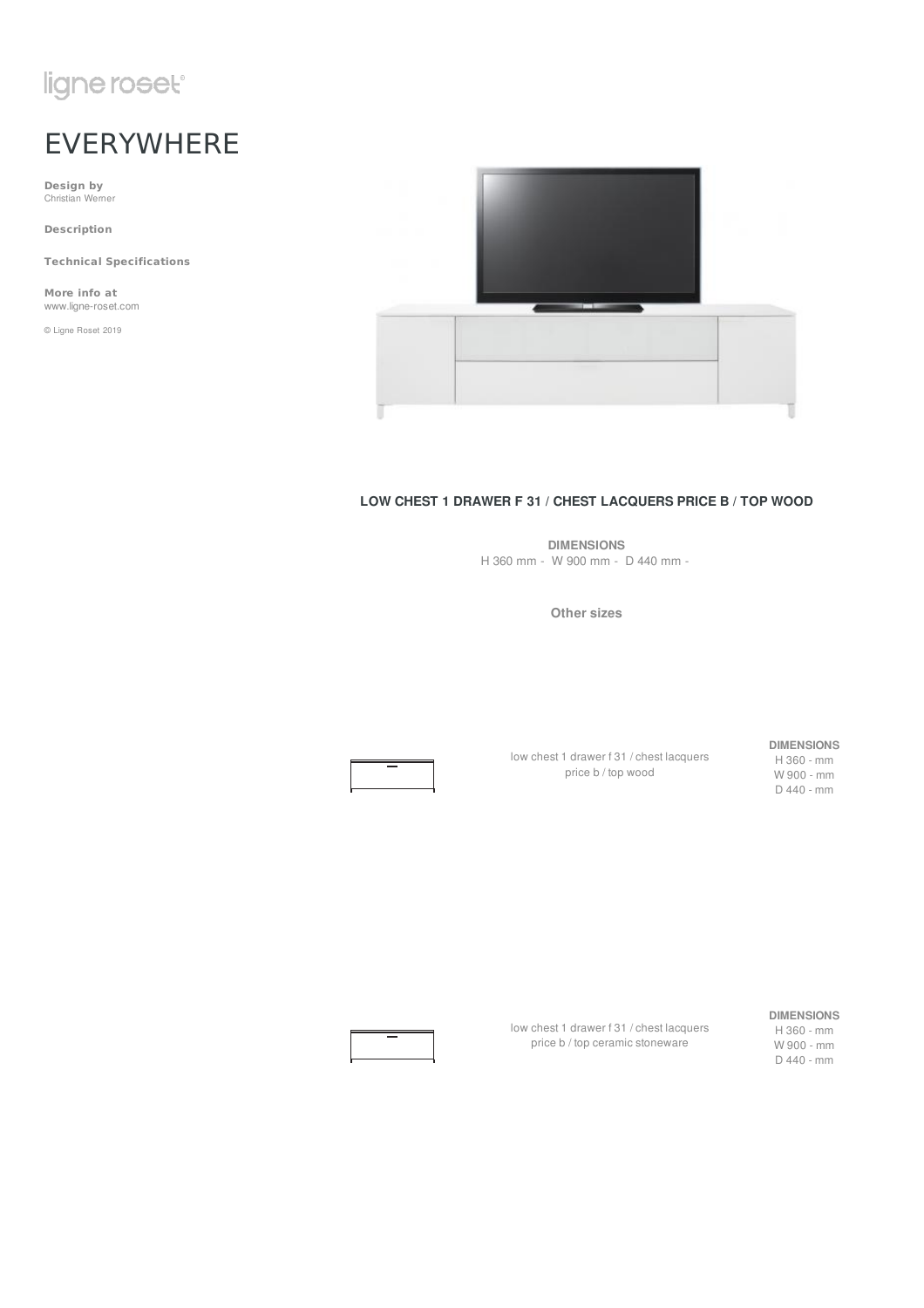low chest 1 drawer f 31 / chest lacquers price b / top lacquers

#### **DIMENSIONS**

H 360 - mm W 900 - mm D 440 - mm

#### **DIMENSIONS**

low chest 1 drawer f 31 / chest lacquers price a / top wood

H 360 - mm W 900 - mm D 440 - mm

#### **DIMENSIONS**

low chest 1 drawer f 31 / chest lacquers price a / top ceramic stoneware

H 360 - mm W 900 - mm D 440 - mm

#### low chest 1 drawer f 31 / chest lacquers price a / top lacquers

#### **DIMENSIONS**

H 360 - mm W 900 - mm D 440 - mm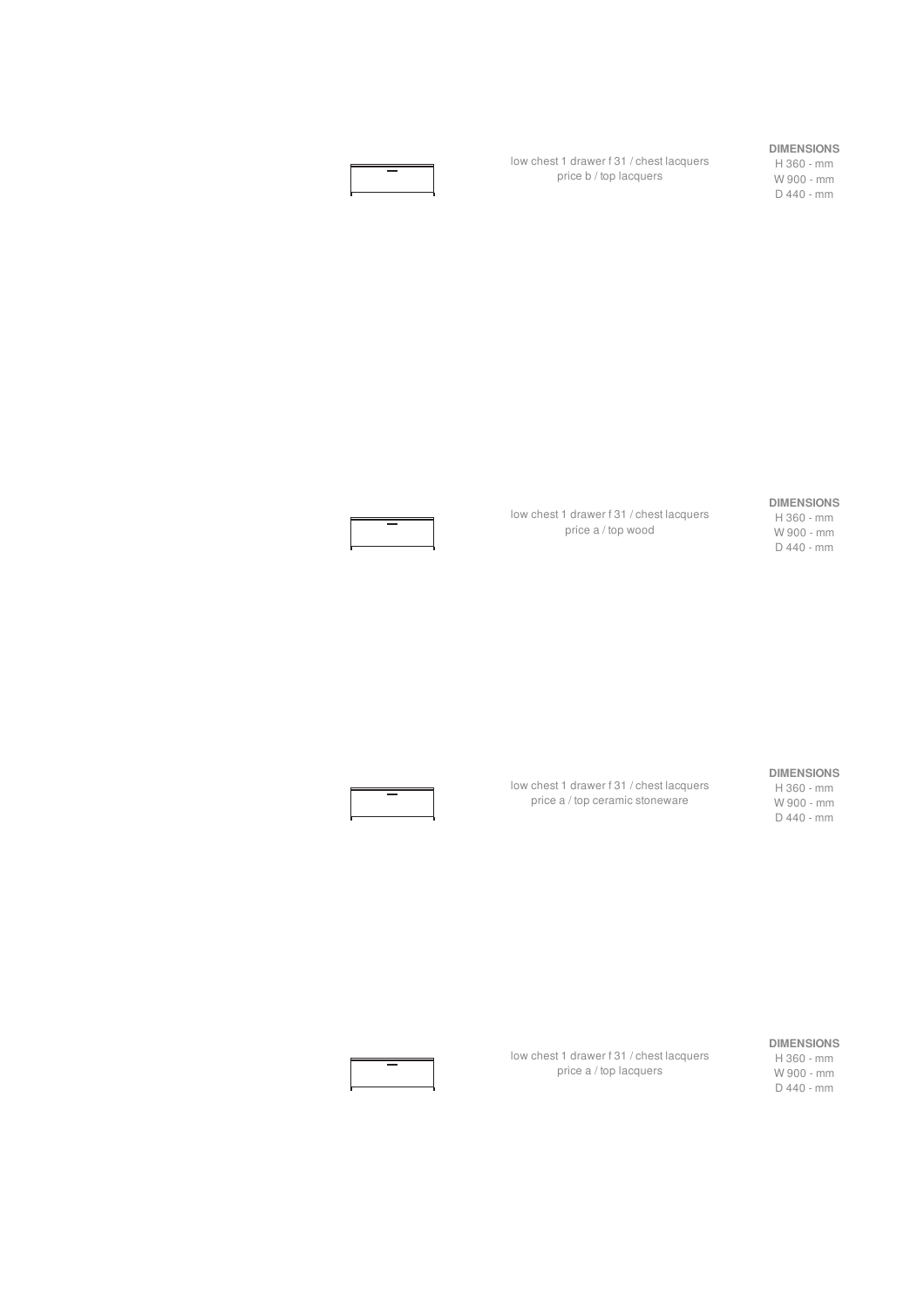podium chest for soundbar 1 drop flap f 39 / chest lacquers price b / top wood

**DIMENSIONS**

H 498 - mm W 1500 - mm D 440 - mm

## **DIMENSIONS**

H 498 - mm W 1500 - mm D 440 - mm

podium chest for soundbar 1 drop flap f 39 / chest lacquers price b / top ceramic stoneware

**DIMENSIONS** H 498 - mm W 1500 - mm D 440 - mm

podium chest for soundbar 1 drop flap f 39 / chest lacquers price b / top lacquers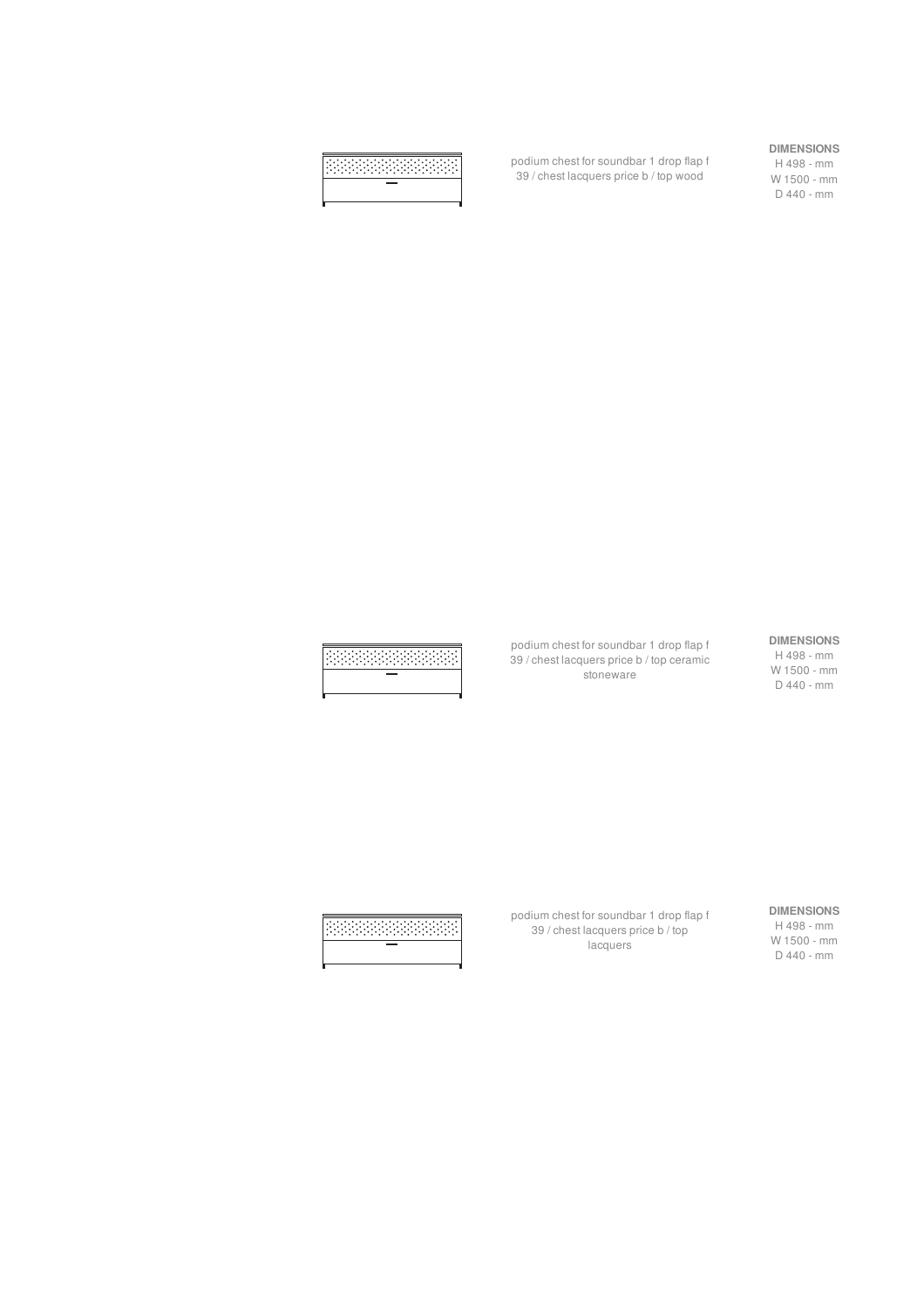podium chest for soundbar 1 drop flap f 39 / chest lacquers price a / top wood

#### **DIMENSIONS**

H 498 - mm W 1500 - mm D 440 - mm

#### podium chest for soundbar 1 drop flap f 39 / chest lacquers price a / top ceramic **DIMENSIONS**

H 498 - mm W 1500 - mm D 440 - mm

#### **DIMENSIONS**

H 498 - mm W 1500 - mm D 440 - mm

podium chest for soundbar 1 drop flap f 39 / chest lacquers price a / top **lacquers** 

stoneware

| ٠<br>٠<br>٠<br>٠<br>۰<br>٠<br>٠<br>۰<br>۰<br>٠<br>٠<br>٠<br>۰ |
|---------------------------------------------------------------|
|                                                               |
|                                                               |

#### **DIMENSIONS**

H 498 - mm W 1963 - mm D 440 - mm

podium chest for soundbar 2 doors + 1 flap door f 40 / chest lacquers price b / top wood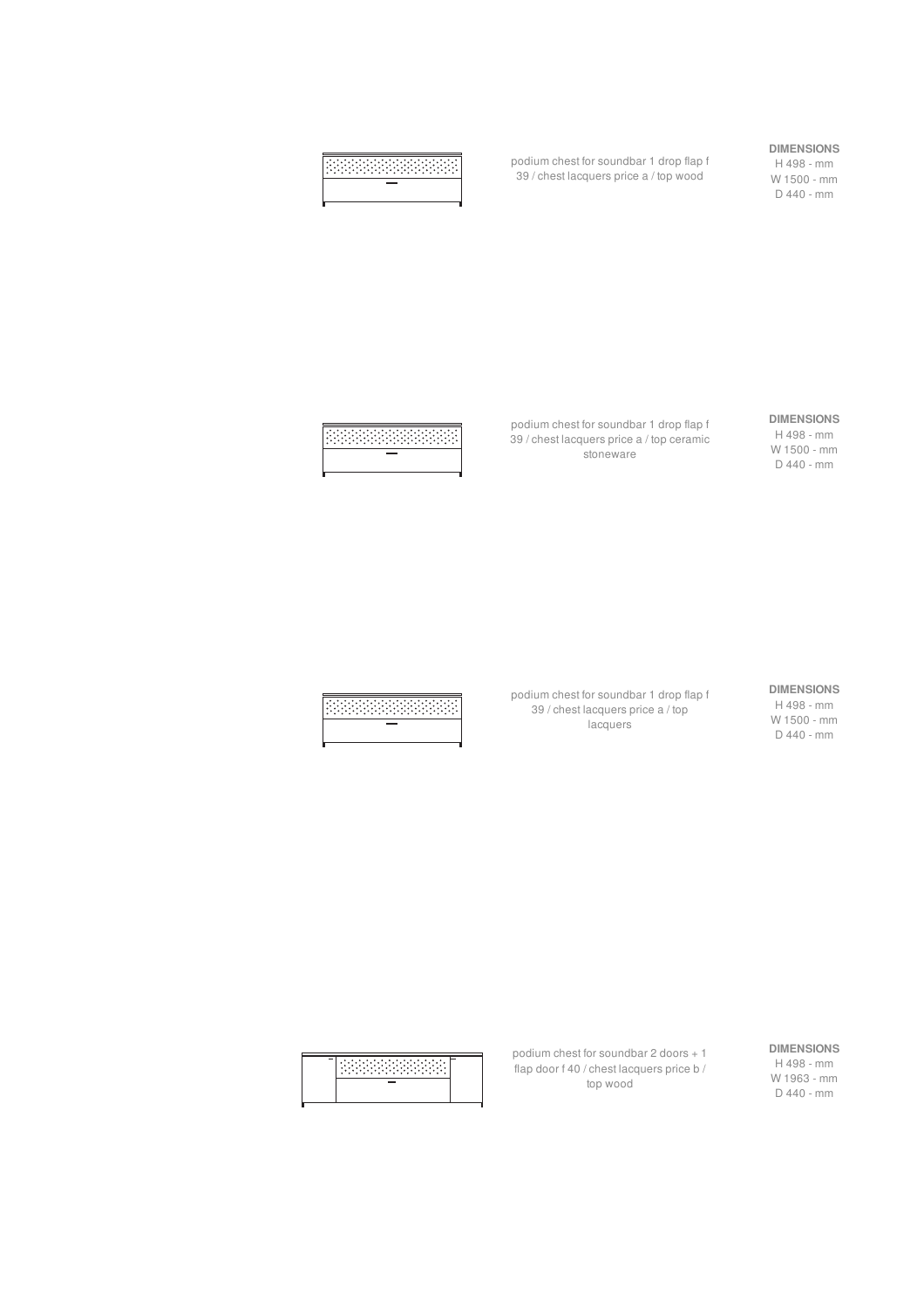| ۰  |  |
|----|--|
| -- |  |

podium chest for soundbar 2 doors + 1 flap door f 40 / chest lacquers price b / top ceramic stoneware

#### **DIMENSIONS**

H 498 - mm W 1963 - mm D 440 - mm

| ٠<br>٠<br>۰<br>٠<br>٠<br>٠<br>٠<br>__ |  |
|---------------------------------------|--|
|                                       |  |

podium chest for soundbar 2 doors + 1 flap door f 40 / chest lacquers price b / top lacquers

#### **DIMENSIONS**

H 498 - mm W 1963 - mm D 440 - mm

| ٠<br>٠<br>٠<br>٠ |  |
|------------------|--|
|                  |  |

podium chest for soundbar 2 doors + 1 flap door f 40 / chest lacquers price a / top wood

#### **DIMENSIONS**

H 498 - mm W 1963 - mm D 440 - mm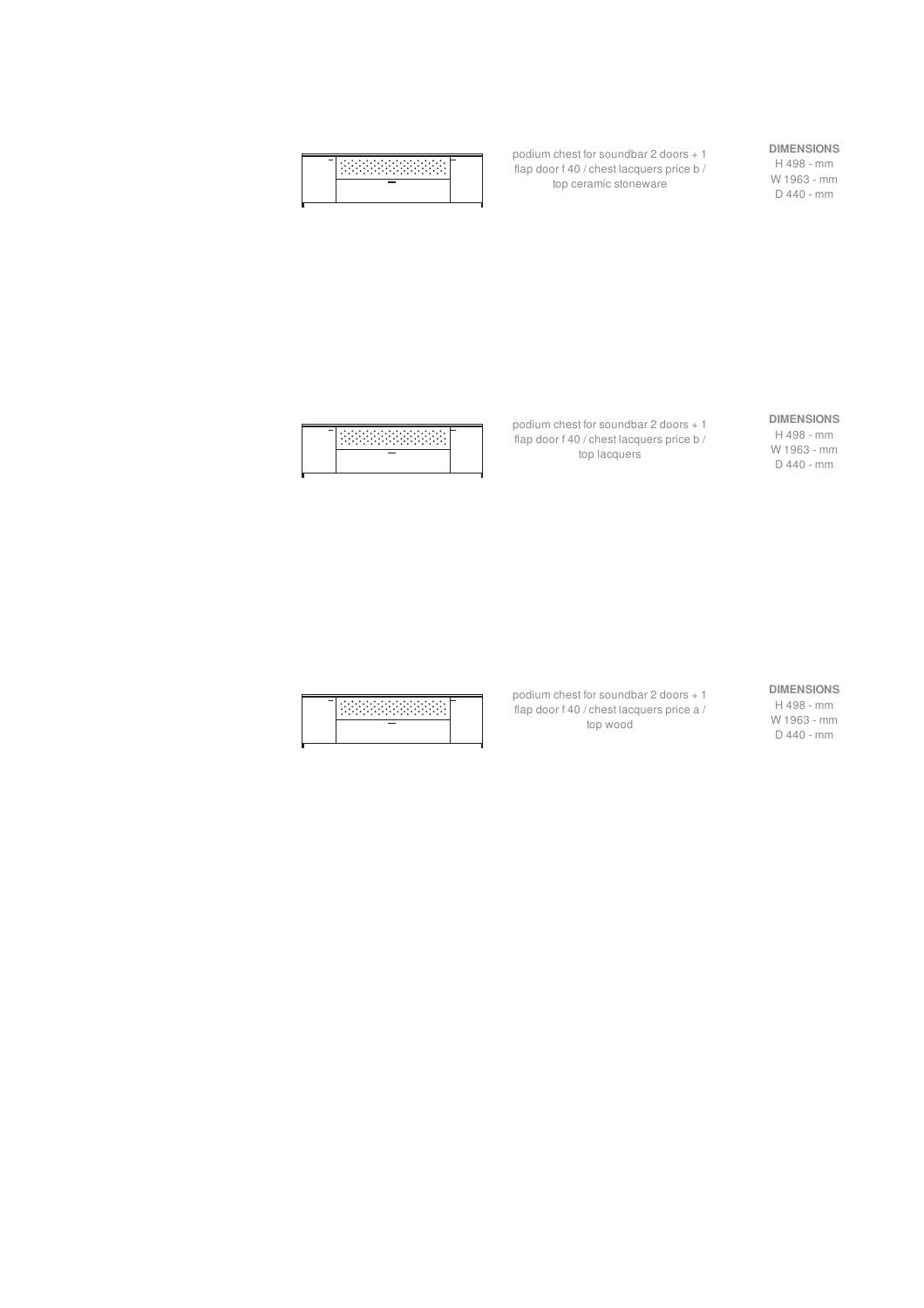|--|--|

podium chest for soundbar 2 doors + 1 flap door f 40 / chest lacquers price a / top ceramic stoneware

## **DIMENSIONS**

H 498 - mm W 1963 - mm D 440 - mm

# **RESERVANCE**

podium chest for soundbar 2 doors + 1 flap door f 40 / chest lacquers price a / top lacquers

#### **DIMENSIONS**

H 498 - mm W 1963 - mm D 440 - mm

#### **DIMENSIONS**

H 1213 - mm W 1200 - mm D 371 - mm

suspended chest 4 wooden doors - a43 chest lacquers price b / top wood



#### **DIMENSIONS**

H 1213 - mm W 1200 - mm D 371 - mm

suspended chest 4 wooden doors - a43 chest lacquers price b / top lacquers

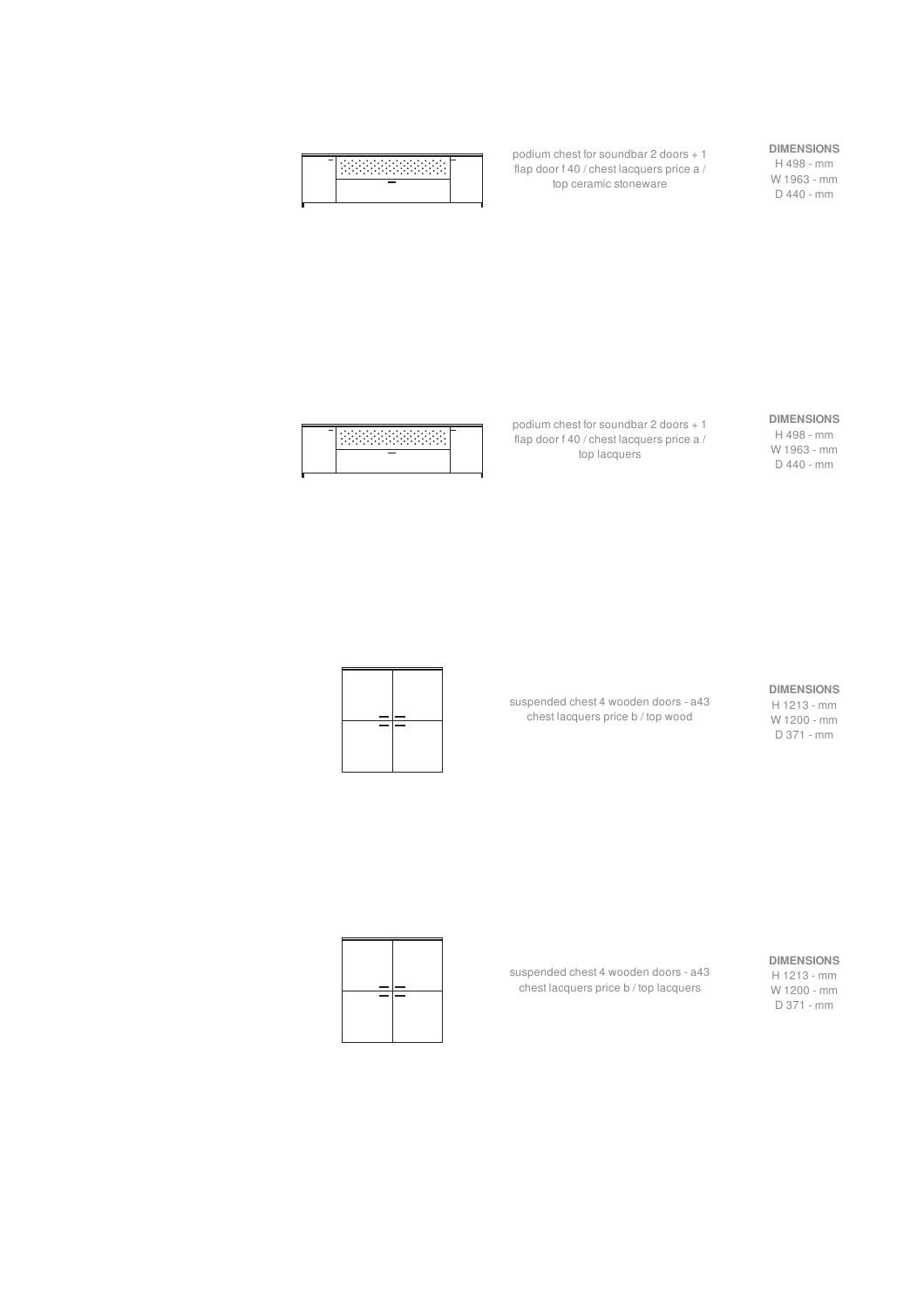#### **DIMENSIONS**

H 1213 - mm W 1200 - mm D 371 - mm

suspended chest 4 wooden doors - a43 chest lacquers price a / top wood



#### **DIMENSIONS** H 1213 - mm

W 1200 - mm D 371 - mm

suspended chest 4 wooden doors - a43 chest lacquers price a / top lacquers



#### **DIMENSIONS**

H 942 - mm W 1060 - mm D 371 - mm

small chest with right-hand open chest c 9 / chest lacquers price b / top wood



#### **DIMENSIONS**

H 942 - mm W 1060 - mm D 371 - mm

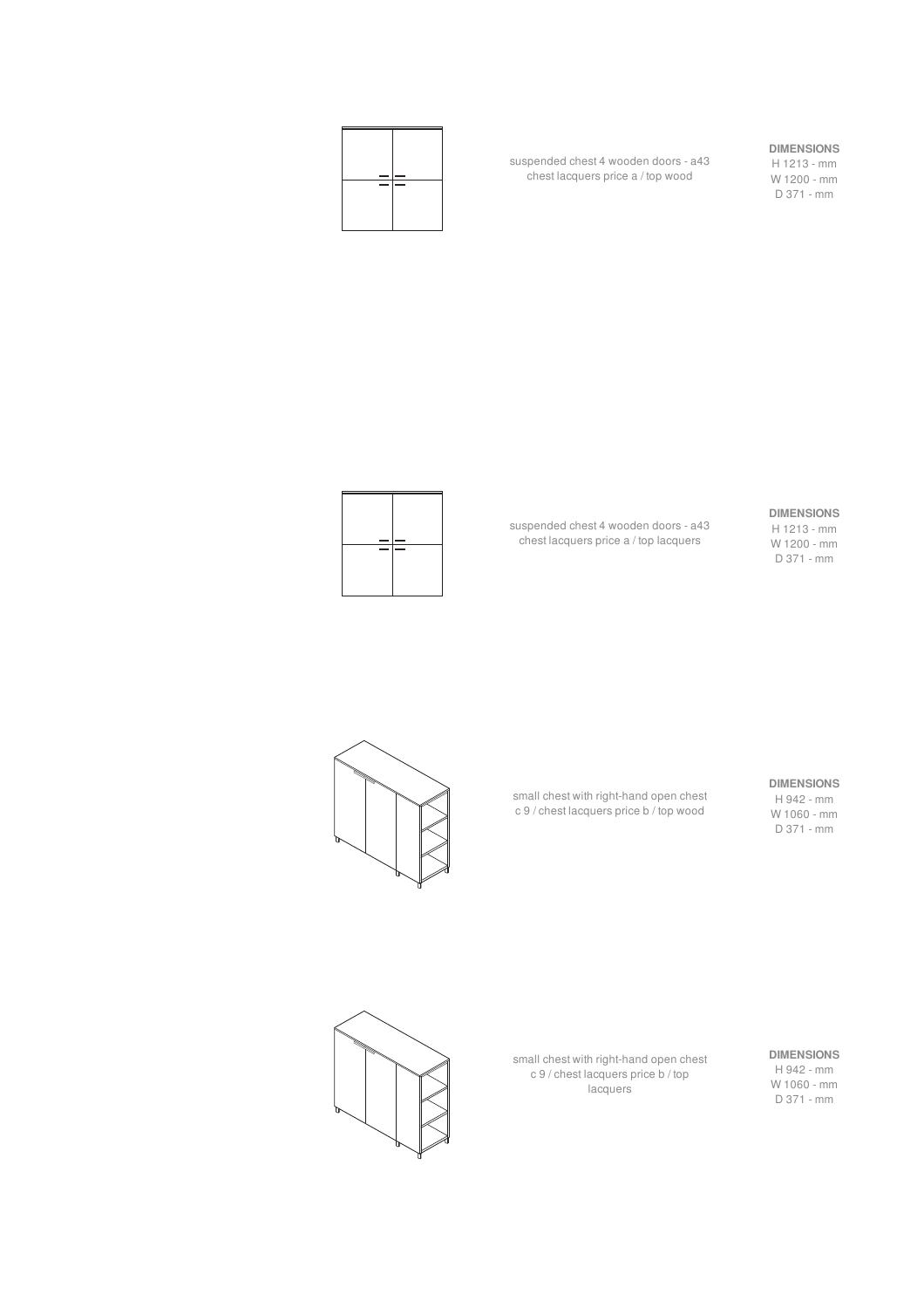

small chest with right-hand open chest c 9 / chest lacquers price a / top wood

#### **DIMENSIONS**

H 942 - mm W 1060 - mm D 371 - mm



small chest with right-hand open chest c 9 / chest lacquers price a / top **lacquers** 

## **DIMENSIONS**

H 942 - mm W 1060 - mm D 371 - mm



small chest with left-hand open chest c 9 - bis / chest lacquers price b / top wood

#### **DIMENSIONS**

H 942 - mm W 1060 - mm D 371 - mm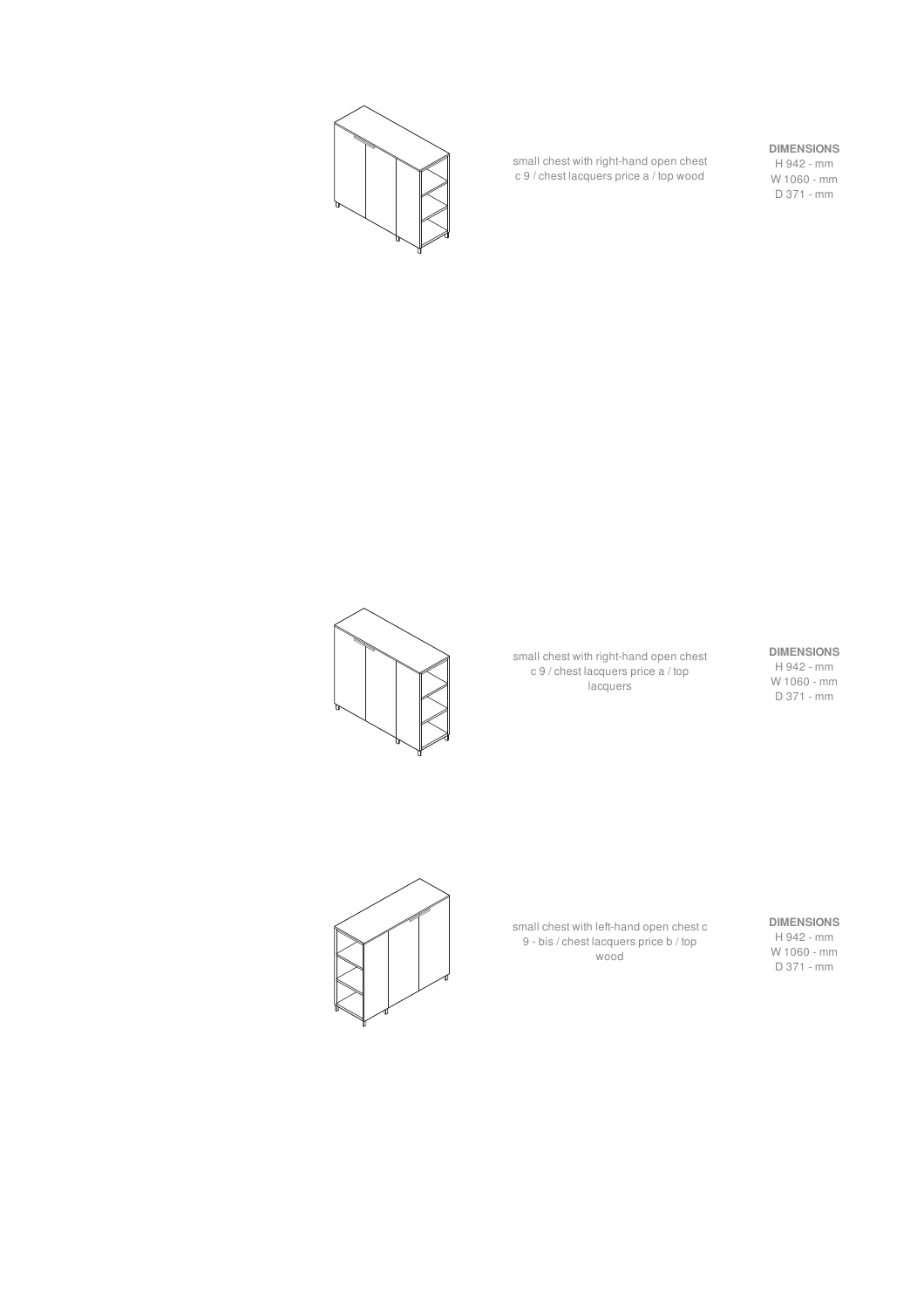

small chest with left-hand open chest c 9 - bis / chest lacquers price b / top lacquers

## **DIMENSIONS**

H 942 - mm W 1060 - mm D 371 - mm



small chest with left-hand open chest c 9 - bis / chest lacquers price a / top wood

#### **DIMENSIONS** H 942 - mm

W 1060 - mm D 371 - mm



small chest with left-hand open chest c 9 - bis / chest lacquers price a / top **lacquers** 

#### **DIMENSIONS**

H 942 - mm W 1060 - mm D 371 - mm

#### **DIMENSIONS**

H 1284 - mm W 1200 - mm D 371 - mm



chest 4 wooden doors - a45 chest lacquers price b / top wood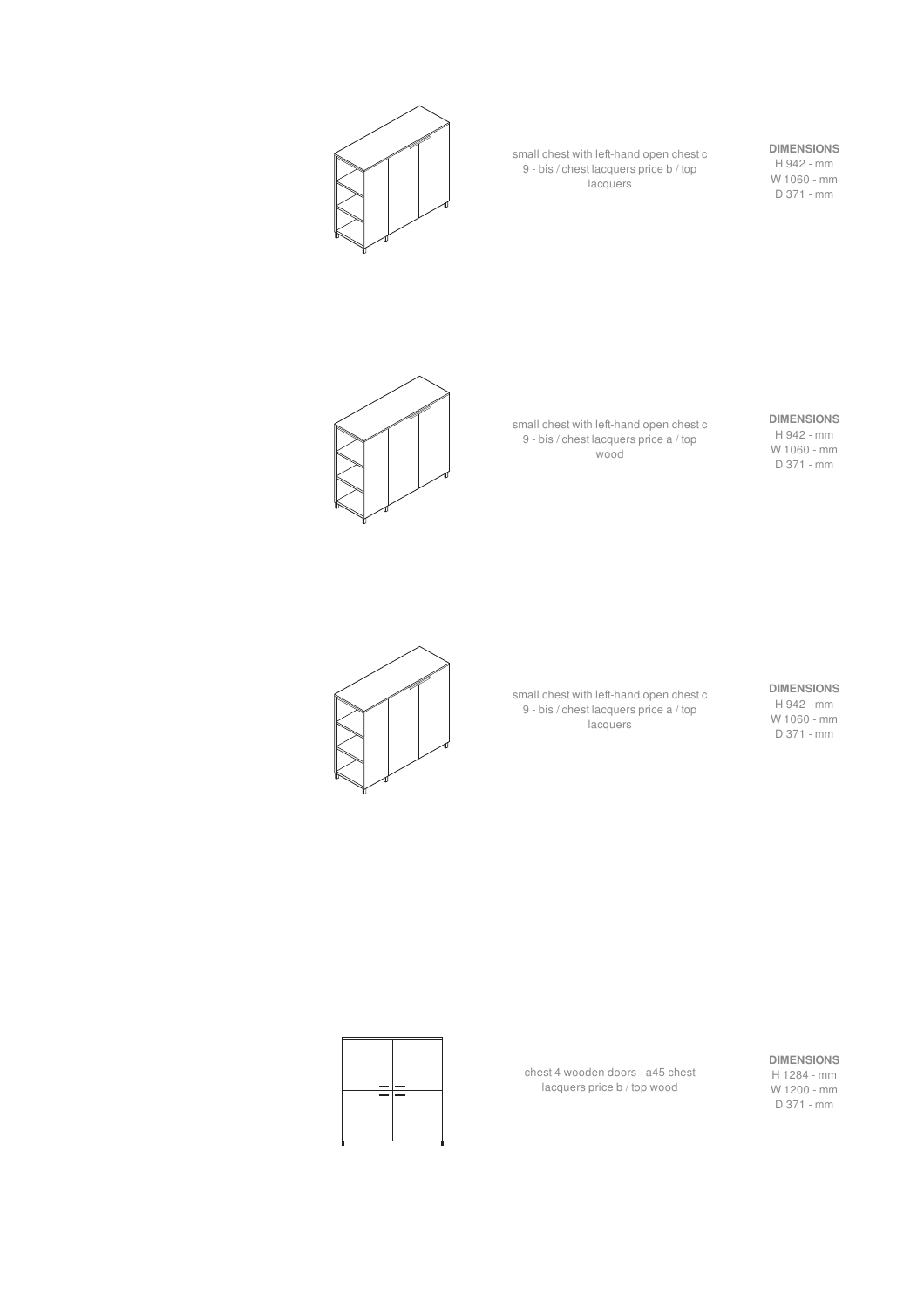

chest 4 wooden doors - a45 chest lacquers price b / top lacquers

#### **DIMENSIONS**

H 1284 - mm W 1200 - mm D 371 - mm



chest 4 wooden doors - a45 chest lacquers price a / top wood

chest 4 wooden doors - a45 chest lacquers price a / top lacquers

#### **DIMENSIONS**

H 1284 - mm W 1200 - mm D 371 - mm



**DIMENSIONS**

H 1284 - mm W 1200 - mm D 371 - mm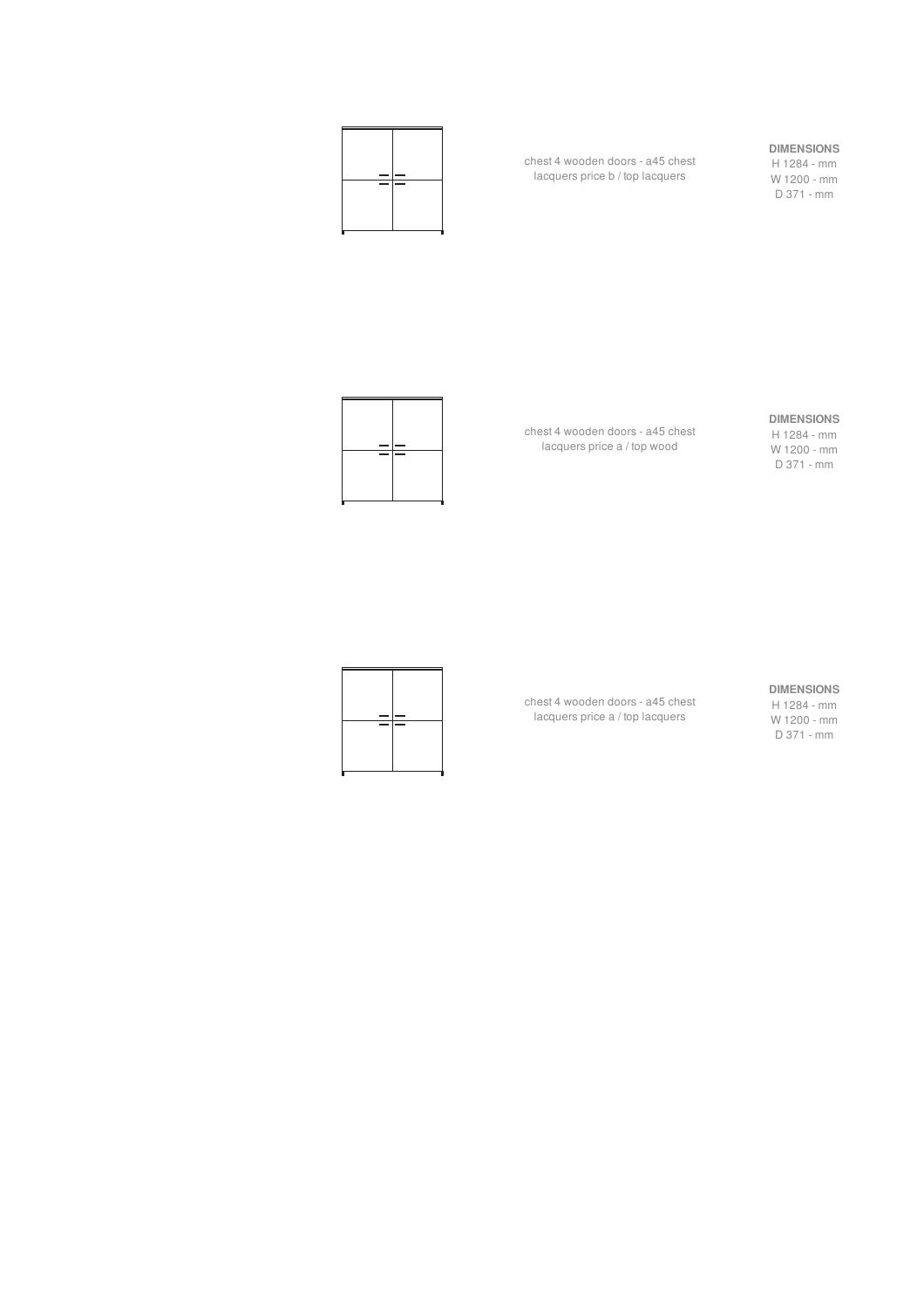

cupboard with door/right c 36 lacquers price b -

#### **DIMENSIONS**

H 1999 - mm W 600 - mm D 380 - mm



cupboard with door/right c 36 lacquers price a -

cupboard with door/left c 36 - bis lacquers - price b -

#### **DIMENSIONS**

H 1999 - mm W 600 - mm D 380 - mm



**DIMENSIONS**

H 1999 - mm W 600 - mm D 380 - mm

**DIMENSIONS**

H 1999 - mm W 600 - mm D 380 - mm

cupboard with door/left c 36 - bis lacquers - price a -

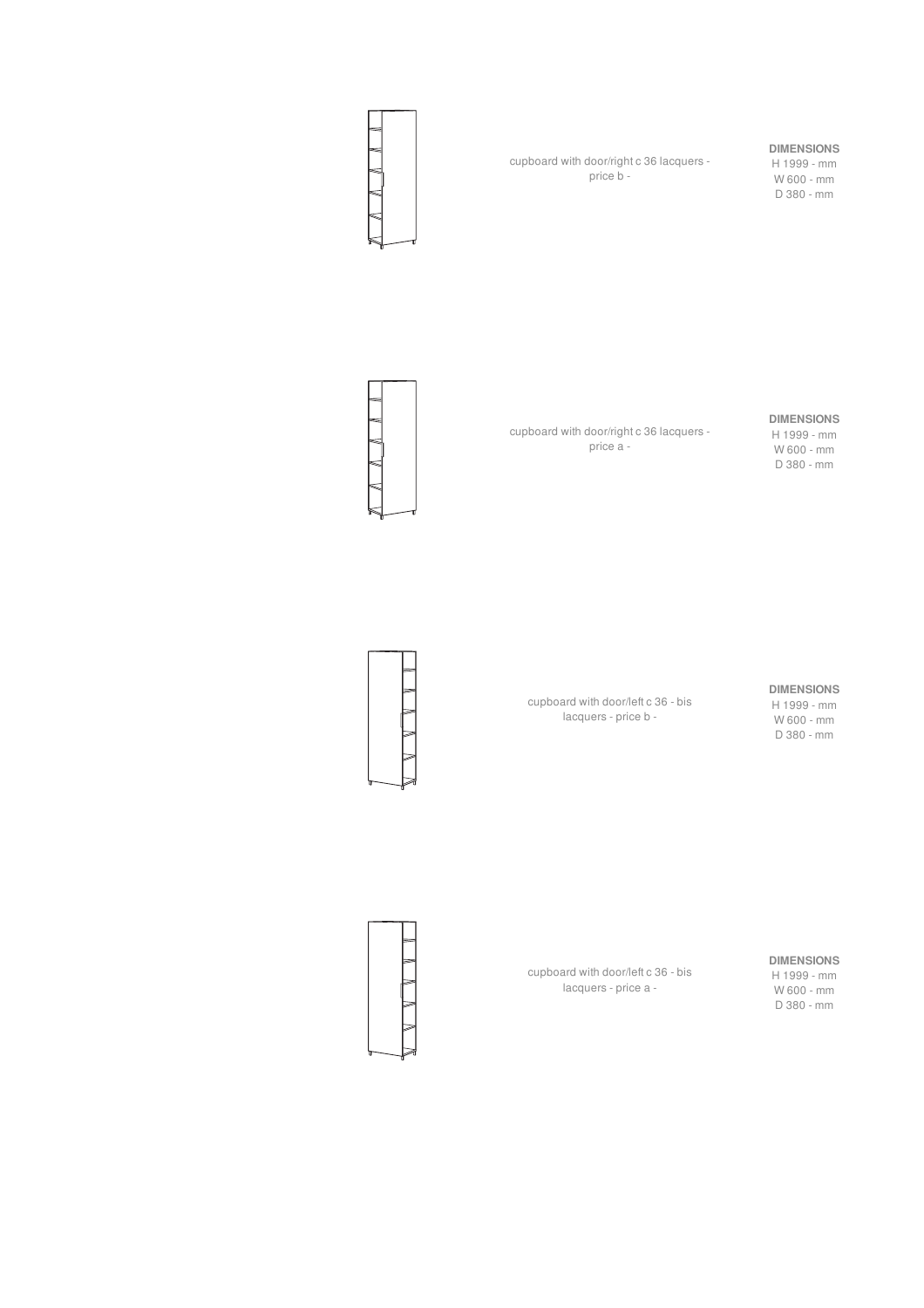

low chest 1 drawer f 32 / chest lacquers price b / top wood

**DIMENSIONS**

H 360 - mm W 1200 - mm D 440 - mm

#### **DIMENSIONS**

low chest 1 drawer f 32 / chest lacquers price b / top ceramic stoneware

#### H 360 - mm W 1200 - mm D 440 - mm

**DIMENSIONS**

H 360 - mm W 1200 - mm D 440 - mm



low chest 1 drawer f 32 / chest lacquers price b / top lacquers



low chest 1 drawer f 32 / chest lacquers price a / top wood

#### **DIMENSIONS** H 360 - mm W 1200 - mm D 440 - mm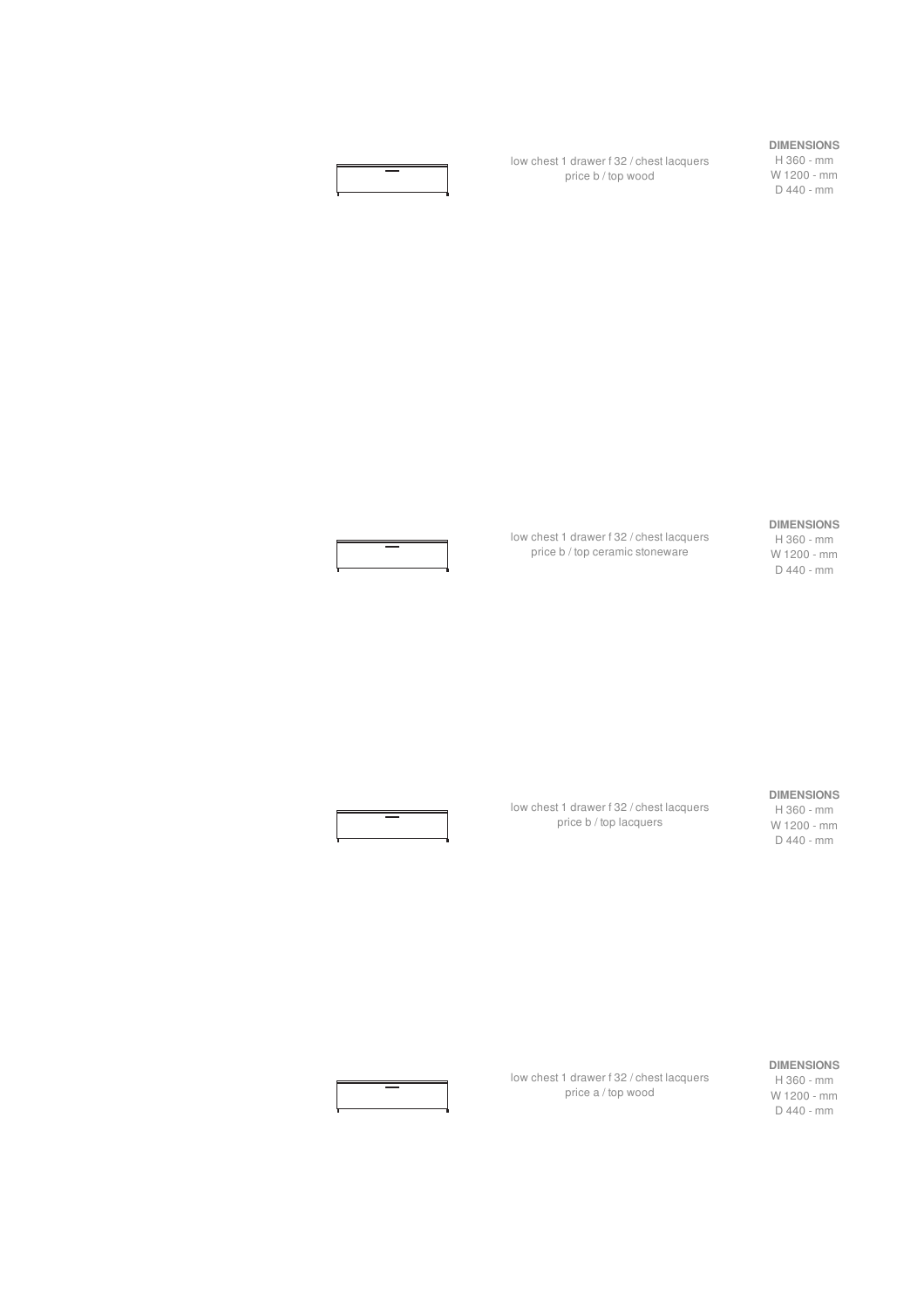

low chest 1 drawer f 32 / chest lacquers price a / top ceramic stoneware

#### **DIMENSIONS**

H 360 - mm W 1200 - mm D 440 - mm

#### **DIMENSIONS**

H 360 - mm W 1200 - mm D 440 - mm

**DIMENSIONS** H 360 - mm W 900 - mm

D 440 - mm

low chest 1 drop flap f 34 / chest lacquers price b / top wood

low chest 1 drawer f 32 / chest lacquers price a / top lacquers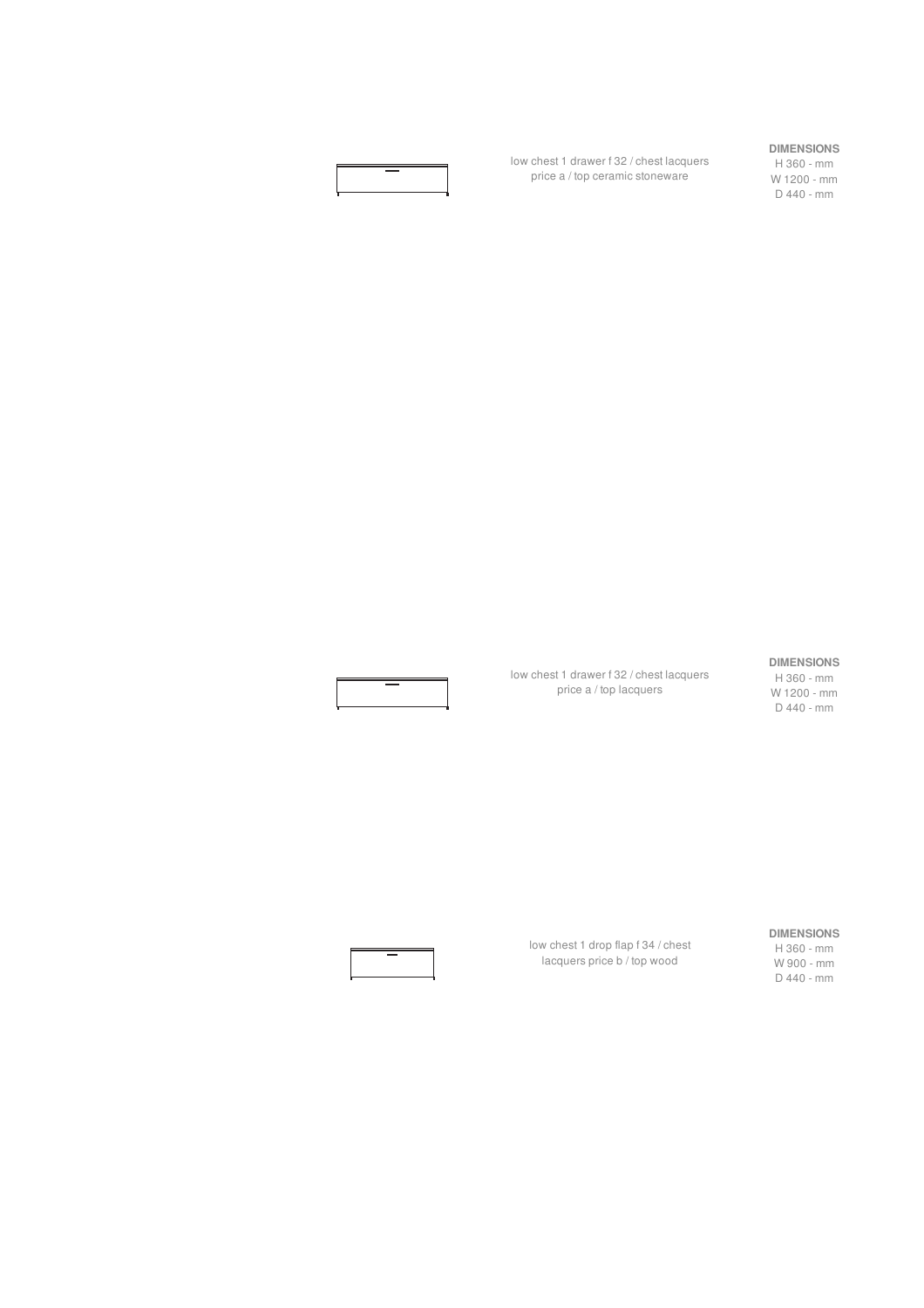low chest 1 drop flap f 34 / chest lacquers price b / top ceramic stoneware

#### **DIMENSIONS**

H 360 - mm W 900 - mm D 440 - mm

#### **DIMENSIONS**

H 360 - mm W 900 - mm D 440 - mm



lacquers price b / top lacquers

low chest 1 drop flap f 34 / chest

## **DIMENSIONS**

low chest 1 drop flap f 34 / chest lacquers price a / top wood

H 360 - mm W 900 - mm D 440 - mm

low chest 1 drop flap f 34 / chest lacquers price a / top ceramic stoneware

#### **DIMENSIONS** H 360 - mm

W 900 - mm D 440 - mm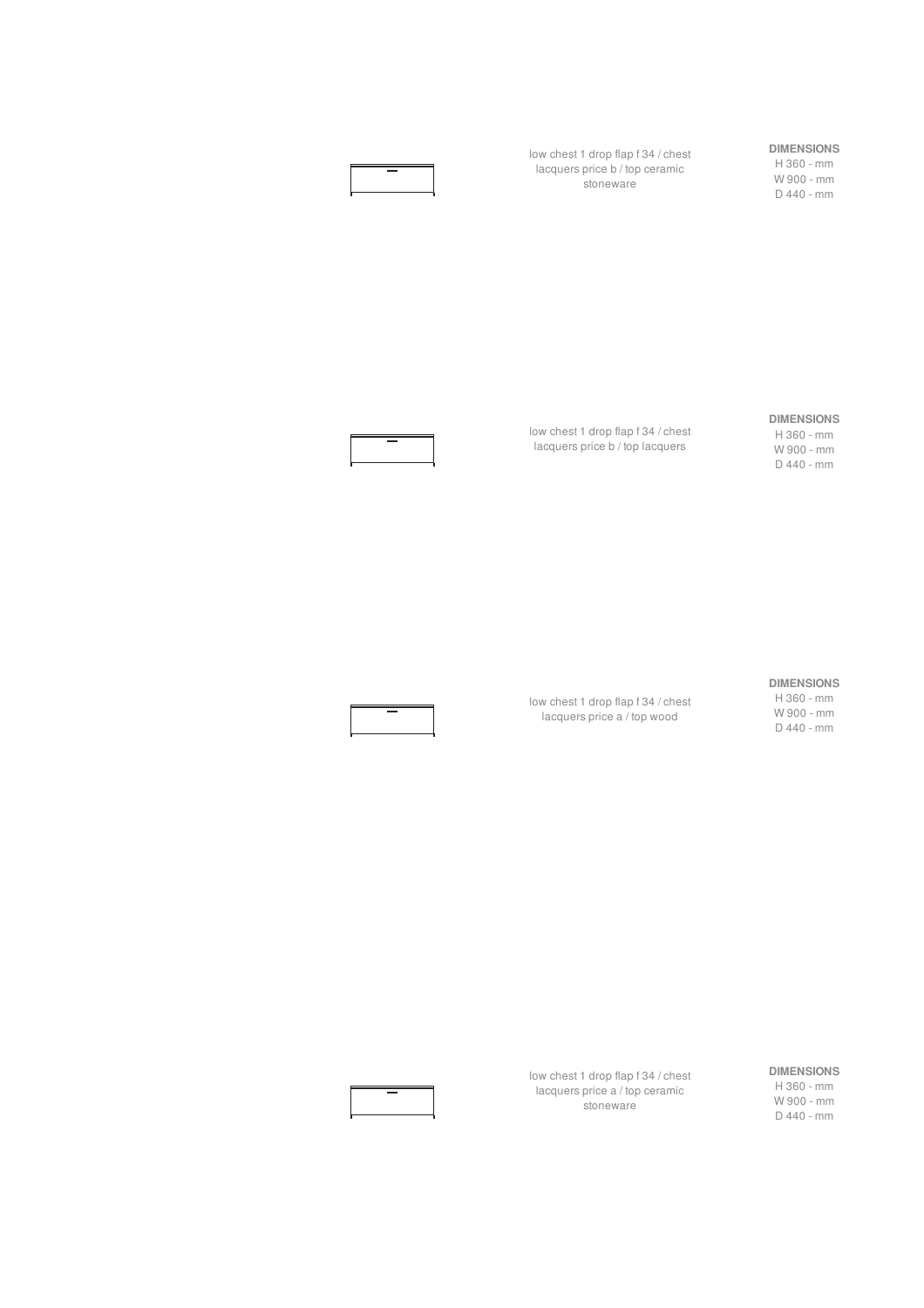#### **DIMENSIONS**

H 360 - mm W 900 - mm D 440 - mm



low chest 1 drop flap f 35 / chest lacquers price b / top wood

stoneware

low chest 1 drop flap f 34 / chest lacquers price a / top lacquers

#### **DIMENSIONS**

H 360 - mm W 1200 - mm D 440 - mm

#### **DIMENSIONS**

D 440 - mm

low chest 1 drop flap f 35 / chest lacquers price b / top ceramic



H 360 - mm W 1200 - mm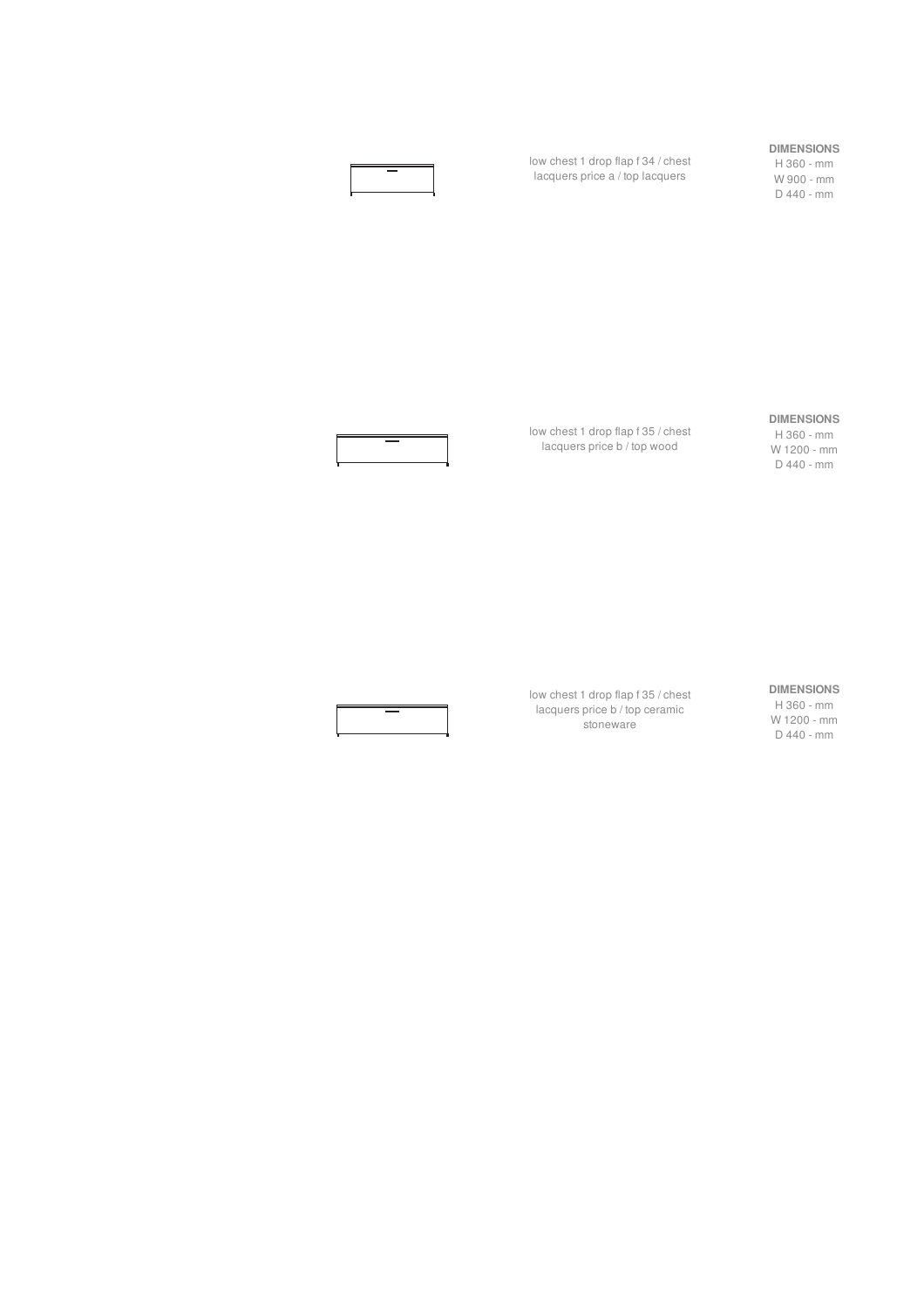

low chest 1 drop flap f 35 / chest lacquers price b / top lacquers

#### **DIMENSIONS**

H 360 - mm W 1200 - mm D 440 - mm

#### **DIMENSIONS**

H 360 - mm W 1200 - mm D 440 - mm



lacquers price a / top wood

low chest 1 drop flap f 35 / chest

#### **DIMENSIONS**

H 360 - mm W 1200 - mm D 440 - mm



lacquers price a / top ceramic stoneware

low chest 1 drop flap f 35 / chest

#### **DIMENSIONS**

H 360 - mm W 1200 - mm D 440 - mm



low chest 1 drop flap f 35 / chest lacquers price a / top lacquers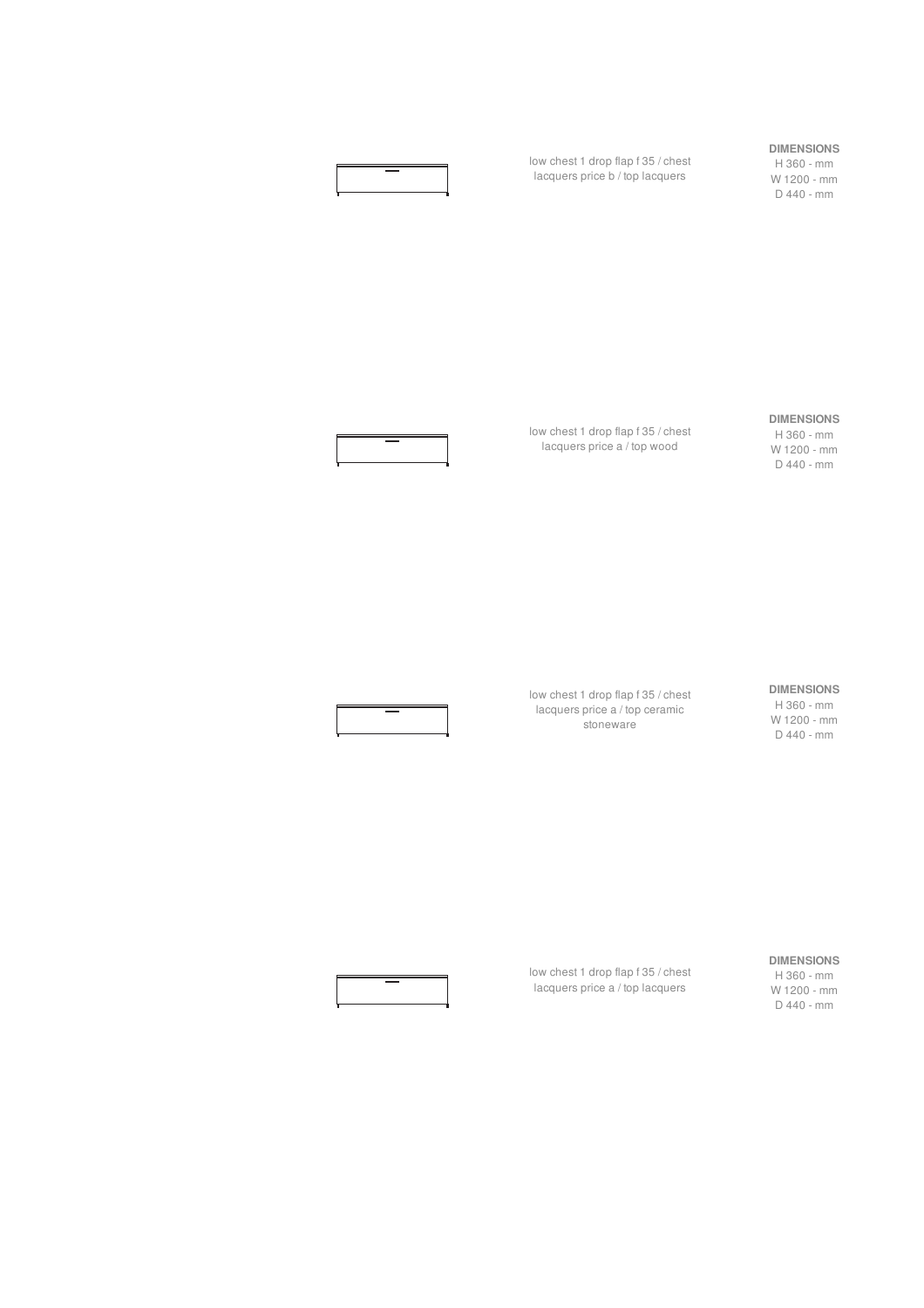| $\sim$ |  |
|--------|--|
| $\sim$ |  |
|        |  |
|        |  |

tv chest 2 drawers f 11 / chest lacquers price b / top wood

#### **DIMENSIONS**

H 498 - mm W 900 - mm D 440 - mm

#### **DIMENSIONS**

H 498 - mm W 900 - mm D 440 - mm



tv chest 2 drawers f 11 / chest lacquers price b / top ceramic stoneware

tv chest 2 drawers f 11 / chest lacquers price b / top lacquers

#### **DIMENSIONS**

H 498 - mm W 900 - mm D 440 - mm



tv chest 2 drawers f 11 / chest lacquers price a / top wood

#### **DIMENSIONS**

H 498 - mm W 900 - mm D 440 - mm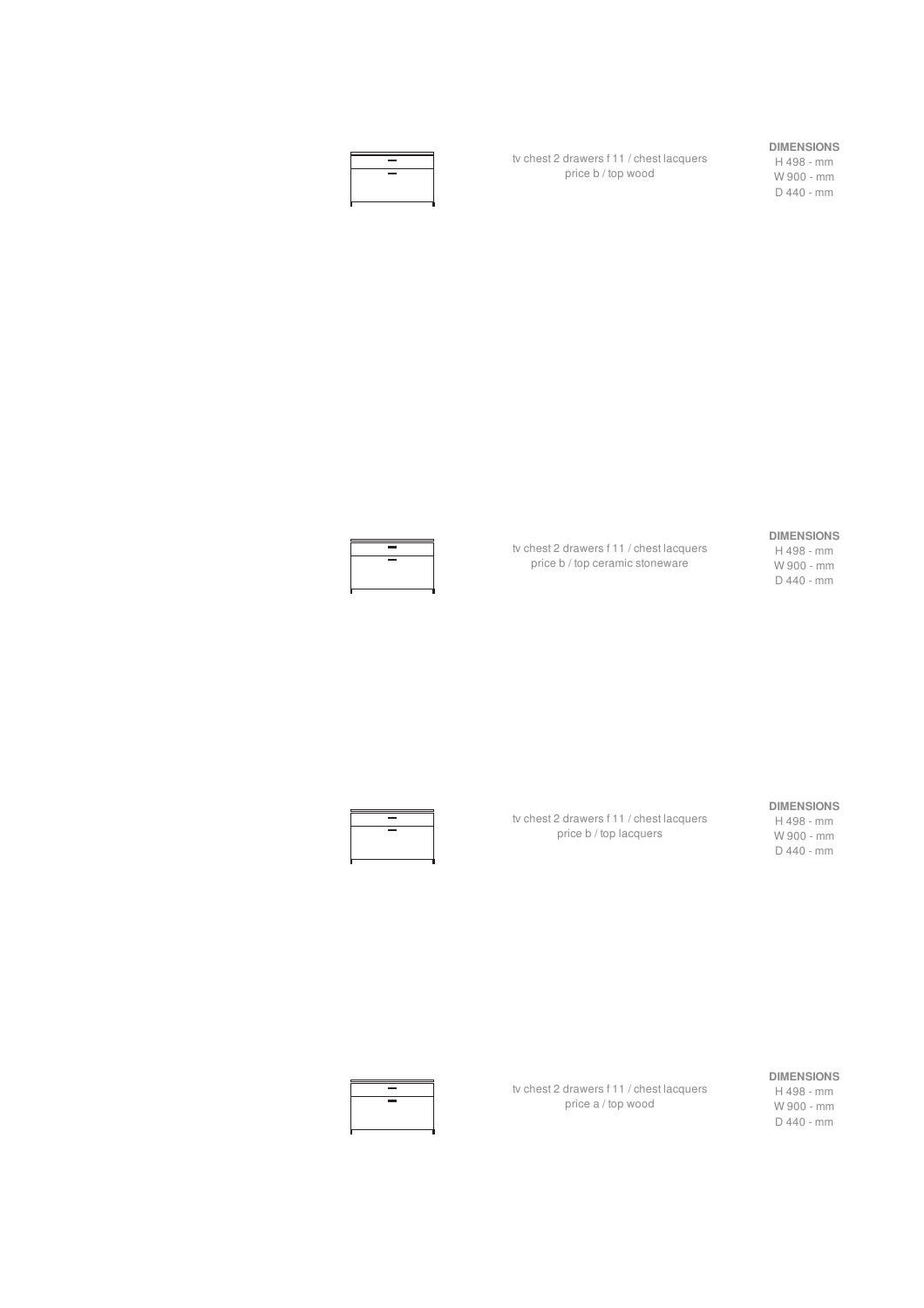|  | -      |  |
|--|--------|--|
|  | $\sim$ |  |
|  |        |  |
|  |        |  |

tv chest 2 drawers f 11 / chest lacquers price a / top ceramic stoneware

#### **DIMENSIONS**

H 498 - mm W 900 - mm D 440 - mm

tv chest 2 drawers f 11 / chest lacquers price a / top lacquers

#### **DIMENSIONS**

H 498 - mm W 900 - mm D 440 - mm

#### **DIMENSIONS**

H 498 - mm W 1200 - mm D 440 - mm



tv chest 2 drawers f 12 / chest lacquers price b / top wood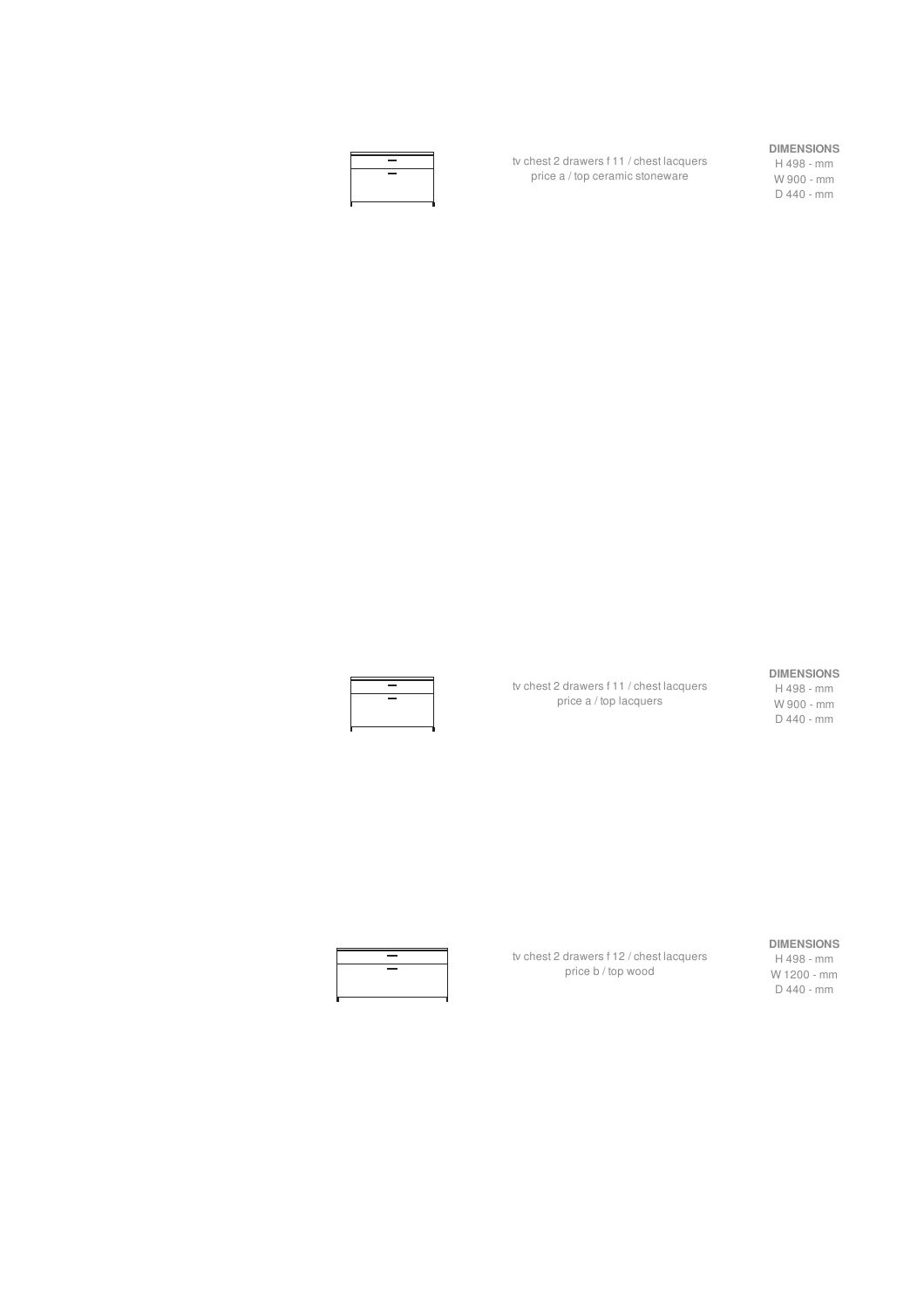

tv chest 2 drawers f 12 / chest lacquers price b / top ceramic stoneware

#### **DIMENSIONS**

H 498 - mm W 1200 - mm D 440 - mm



tv chest 2 drawers f 12 / chest lacquers price b / top lacquers

#### **DIMENSIONS**

H 498 - mm W 1200 - mm D 440 - mm



tv chest 2 drawers f 12 / chest lacquers price a / top wood

#### **DIMENSIONS**

H 498 - mm W 1200 - mm D 440 - mm

#### **DIMENSIONS**

H 498 - mm W 1200 - mm D 440 - mm



tv chest 2 drawers f 12 / chest lacquers price a / top ceramic stoneware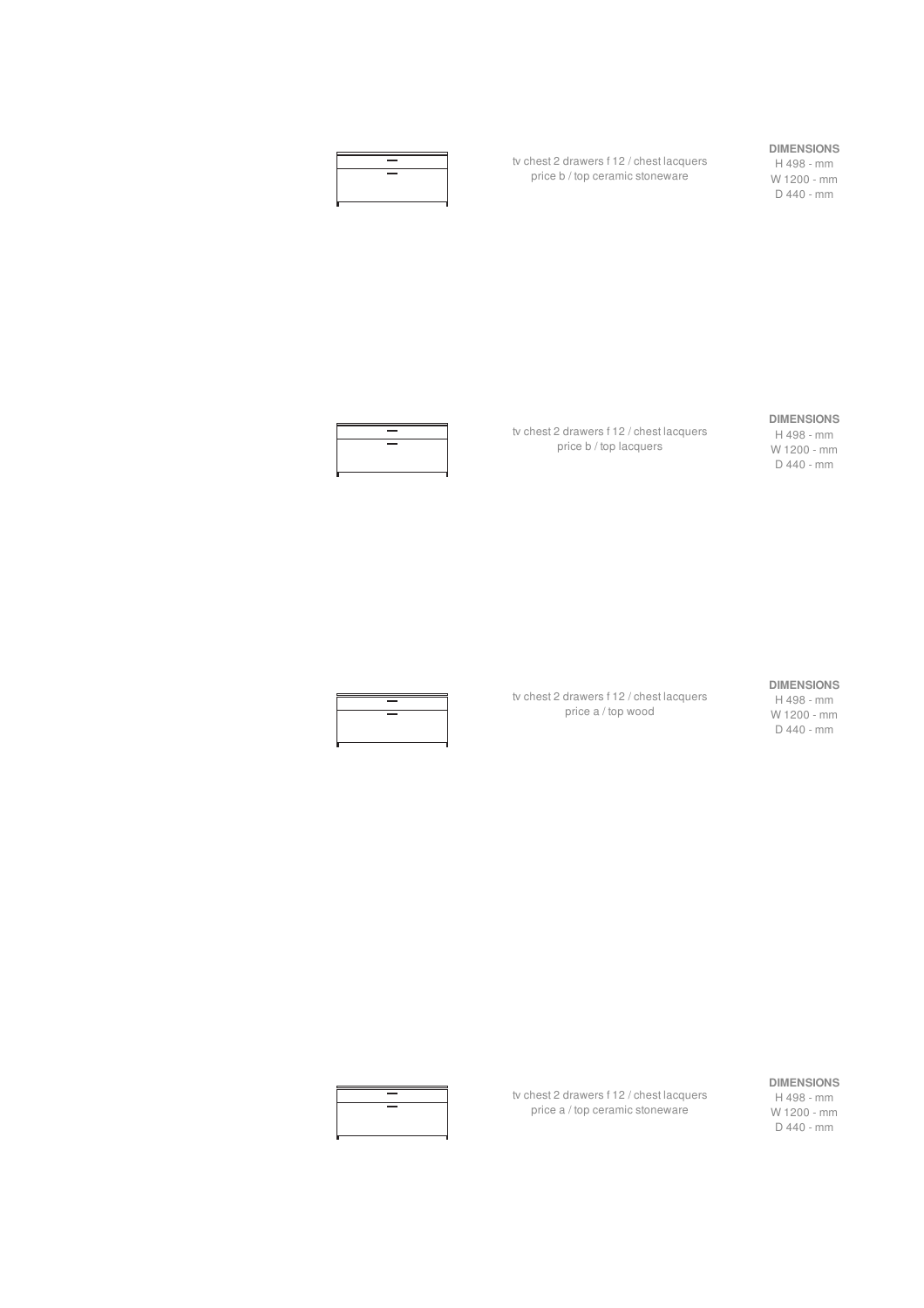| $\sim$                   |  |
|--------------------------|--|
| $\overline{\phantom{a}}$ |  |
|                          |  |
|                          |  |

tv chest 2 drawers f 12 / chest lacquers price a / top lacquers

#### **DIMENSIONS**

H 498 - mm W 1200 - mm D 440 - mm



tv chest 1 drawer + 1 flap door f 15 / chest lacquers price b / top wood

#### **DIMENSIONS**

H 498 - mm W 900 - mm D 440 - mm



tv chest 1 drawer + 1 flap door f 15 / chest lacquers price b / top ceramic stoneware

#### **DIMENSIONS**

H 498 - mm W 900 - mm D 440 - mm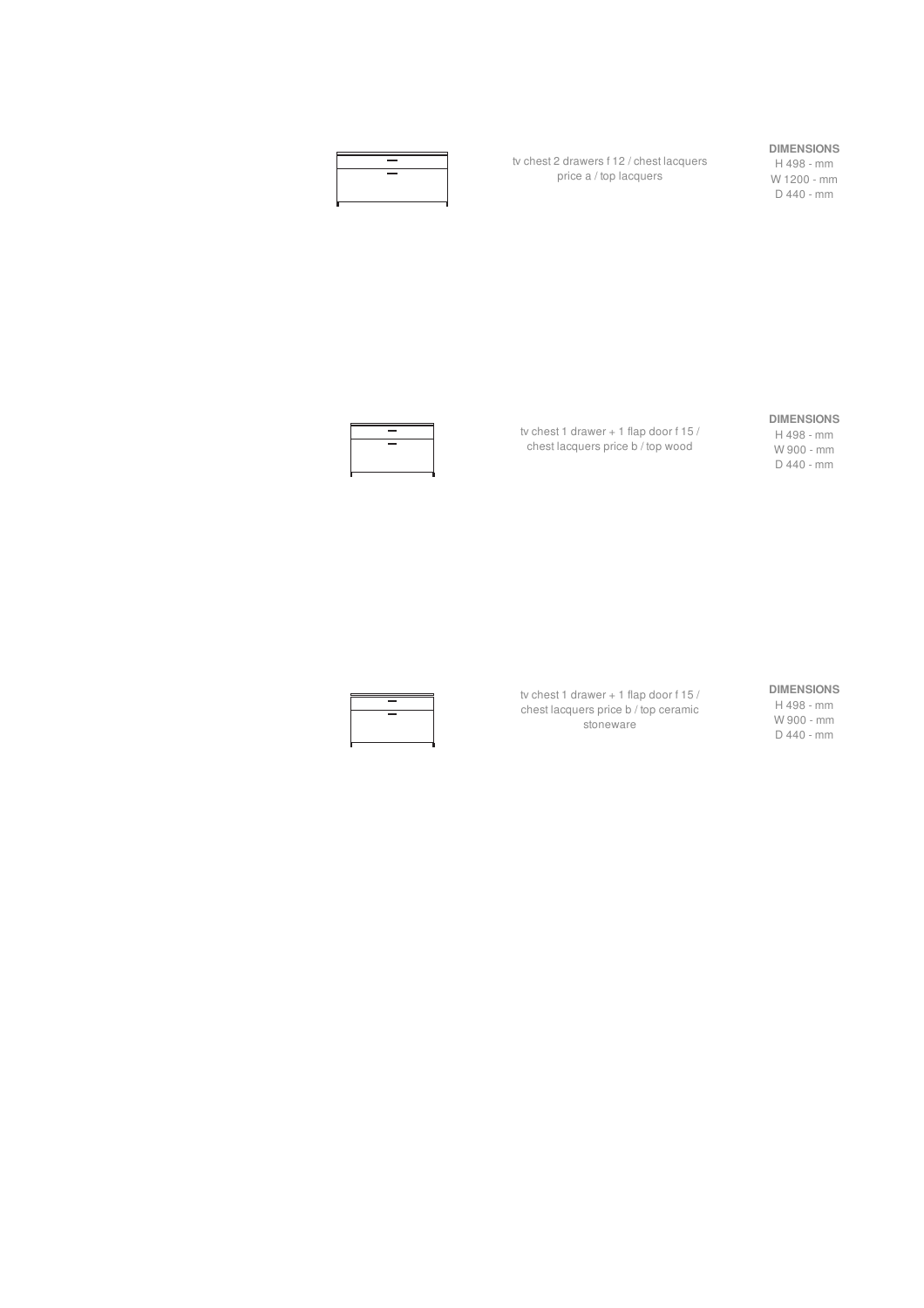| $\sim$                         |  |
|--------------------------------|--|
| <b>The Contract of Service</b> |  |
|                                |  |
|                                |  |
|                                |  |

tv chest 1 drawer + 1 flap door f 15 / chest lacquers price b / top lacquers

#### **DIMENSIONS**

H 498 - mm W 900 - mm D 440 - mm



tv chest 1 drawer + 1 flap door f 15 / chest lacquers price a / top wood

#### **DIMENSIONS**

H 498 - mm W 900 - mm D 440 - mm



tv chest 1 drawer + 1 flap door f 15 / chest lacquers price a / top ceramic stoneware

#### **DIMENSIONS**

H 498 - mm W 900 - mm D 440 - mm



tv chest 1 drawer + 1 flap door f 15 / chest lacquers price a / top lacquers

#### **DIMENSIONS**

H 498 - mm W 900 - mm D 440 - mm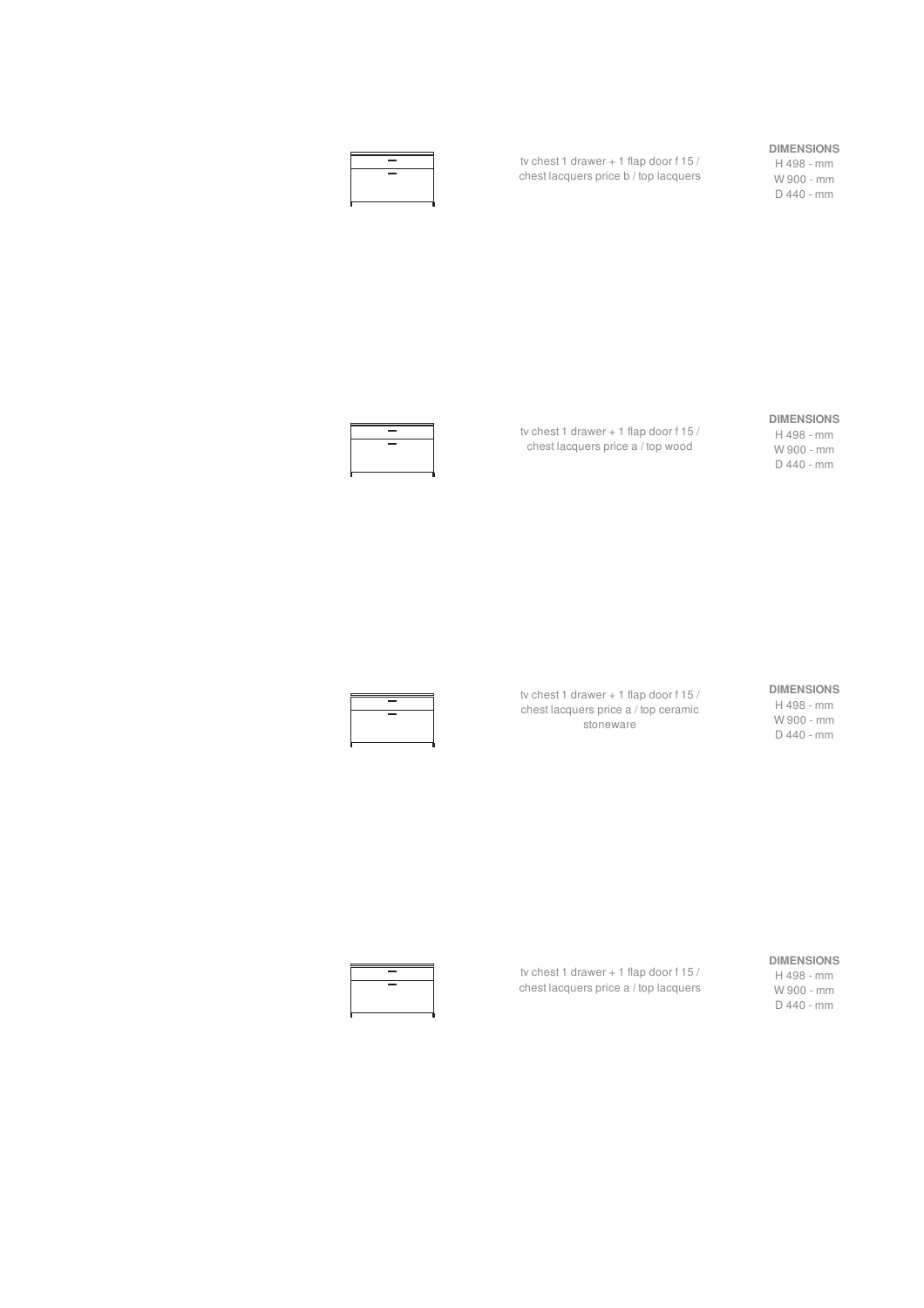

tv chest 1 drawer + 1 flap door f 16 / chest lacquers price b / top wood

#### **DIMENSIONS**

H 498 - mm W 1200 - mm D 440 - mm



tv chest 1 drawer + 1 flap door f 16 / chest lacquers price b / top ceramic stoneware

#### **DIMENSIONS**

H 498 - mm W 1200 - mm D 440 - mm

#### **DIMENSIONS** H 498 - mm

W 1200 - mm D 440 - mm



tv chest 1 drawer + 1 flap door f 16 / chest lacquers price b / top lacquers

tv chest 1 drawer + 1 flap door f 16 / chest lacquers price a / top wood



**DIMENSIONS** H 498 - mm W 1200 - mm D 440 - mm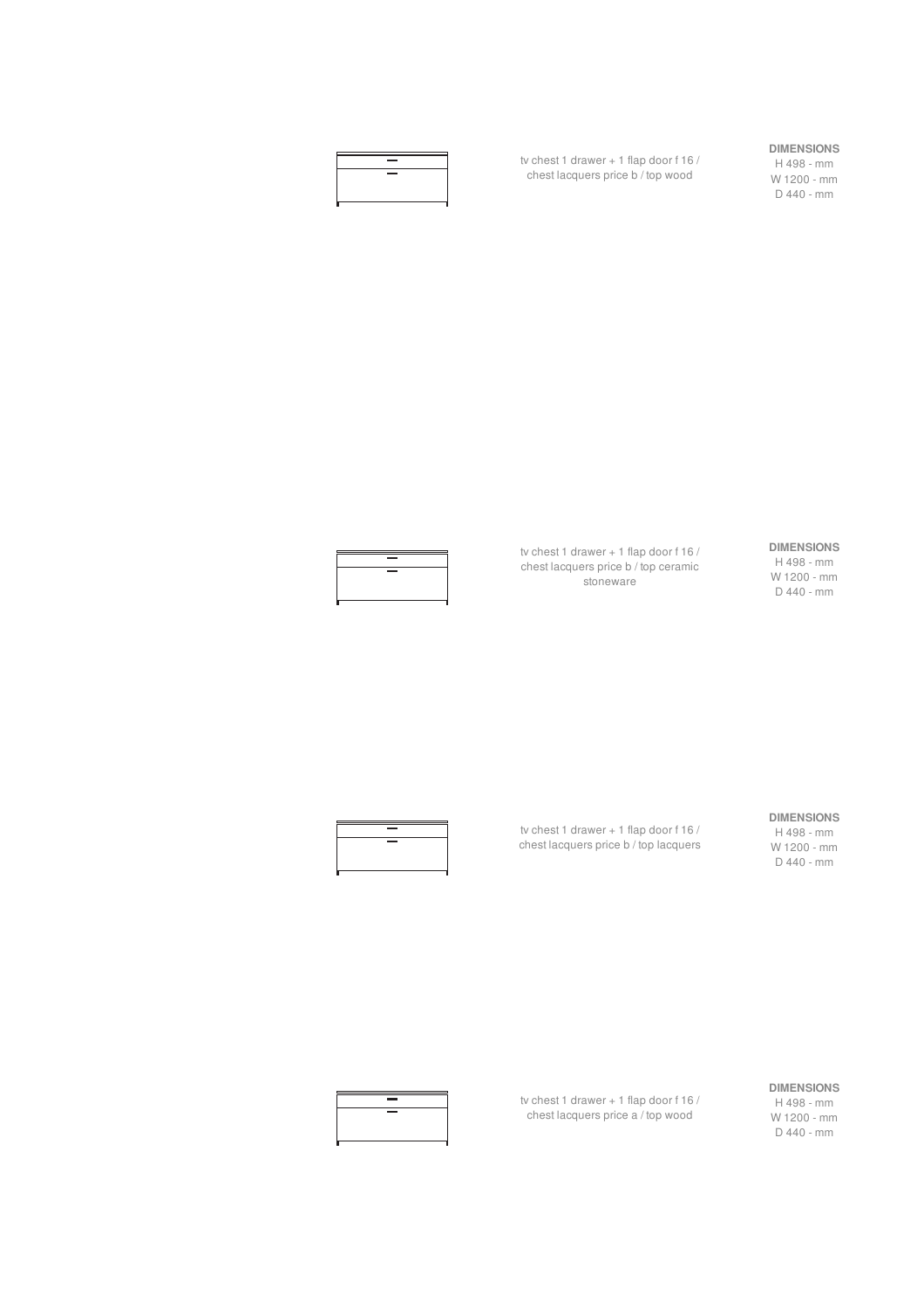

tv chest 1 drawer + 1 flap door f 16 / chest lacquers price a / top ceramic stoneware

#### **DIMENSIONS**

H 498 - mm W 1200 - mm D 440 - mm

tv chest 1 drawer + 1 flap door f 16 / chest lacquers price a / top lacquers

#### **DIMENSIONS**

H 498 - mm W 1200 - mm D 440 - mm

#### **DIMENSIONS**

H 649 - mm W 900 - mm D 440 - mm



low chest 3 drawers c 59 / chest lacquers price b / top wood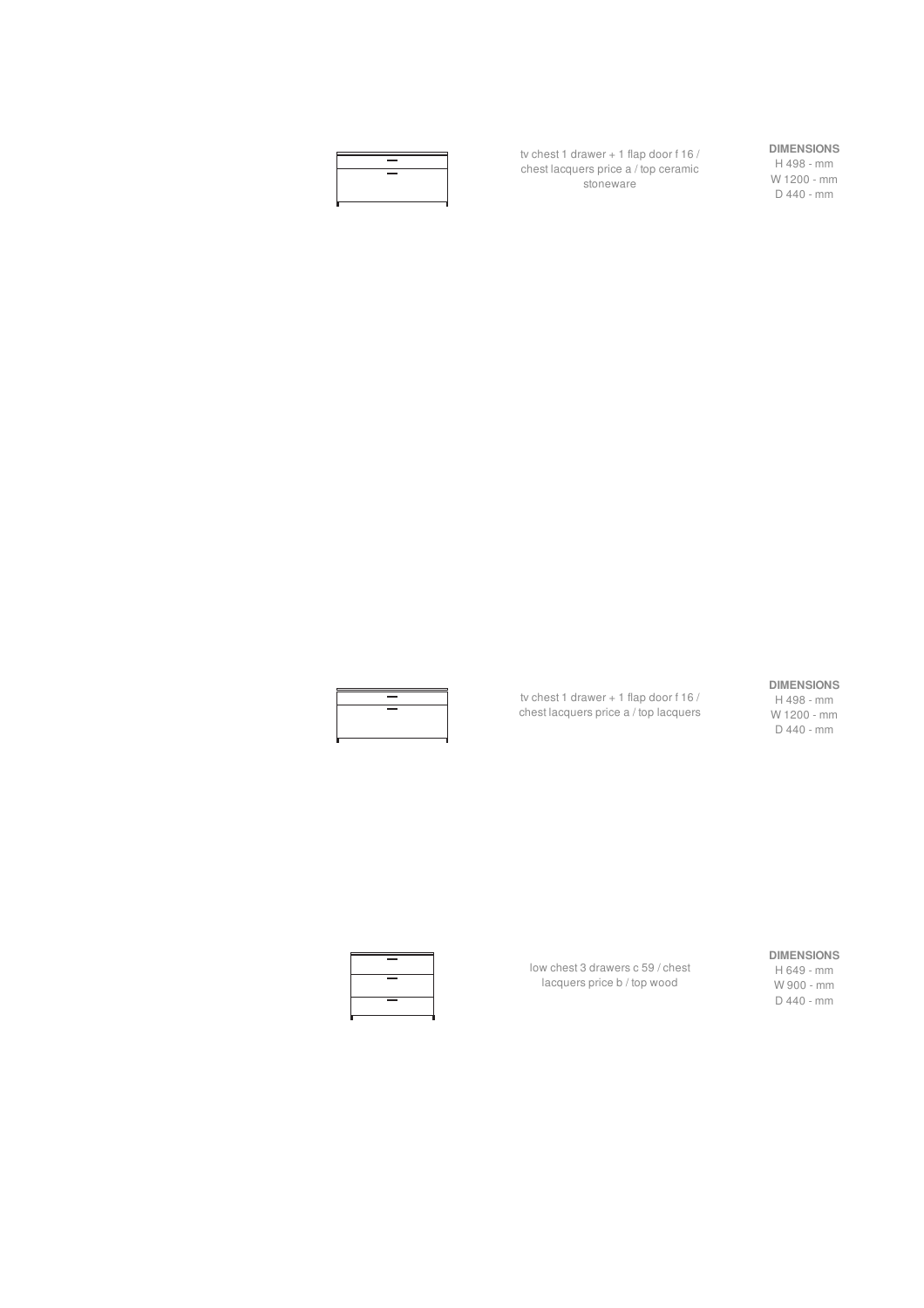

low chest 3 drawers c 59 / chest lacquers price b / top ceramic stoneware

## **DIMENSIONS**

H 649 - mm W 900 - mm D 440 - mm



low chest 3 drawers c 59 / chest lacquers price b / top lacquers

#### **DIMENSIONS**

H 649 - mm W 900 - mm D 440 - mm

#### **DIMENSIONS**

low chest 3 drawers c 59 / chest lacquers price a / top wood

H 649 - mm W 900 - mm D 440 - mm





low chest 3 drawers c 59 / chest lacquers price a / top ceramic stoneware

**DIMENSIONS** H 649 - mm W 900 - mm D 440 - mm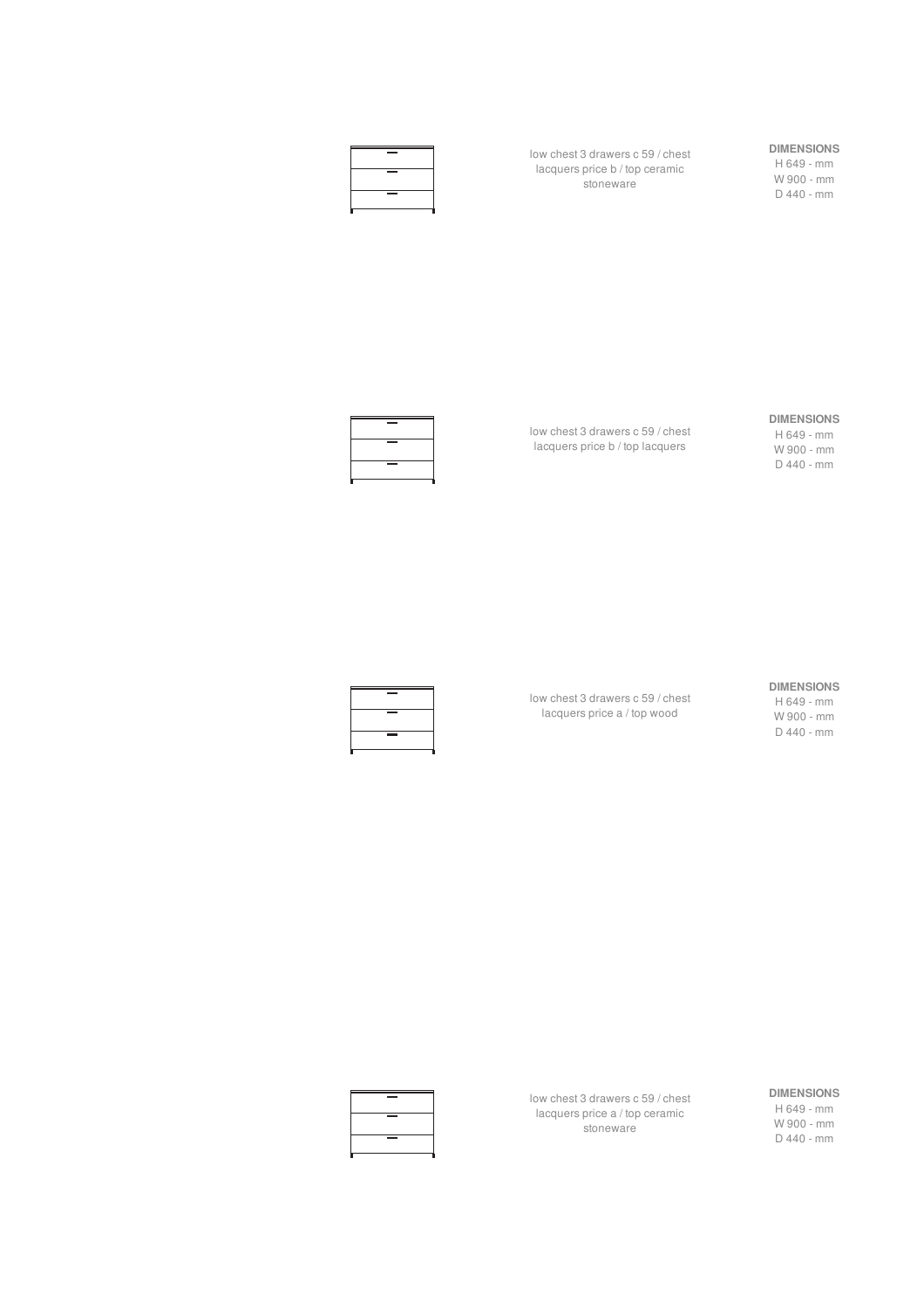

low chest 3 drawers c 59 / chest lacquers price a / top lacquers

#### **DIMENSIONS**

H 649 - mm W 900 - mm D 440 - mm



low chest 2 doors c 58 / chest lacquers price b / top wood

low chest 2 doors c 58 / chest lacquers price b / top ceramic stoneware

#### **DIMENSIONS**

H 649 - mm W 1384 - mm D 440 - mm



**DIMENSIONS**

H 649 - mm W 1384 - mm D 440 - mm



low chest 2 doors c 58 / chest lacquers price b / top lacquers

#### **DIMENSIONS**

H 649 - mm W 1384 - mm D 440 - mm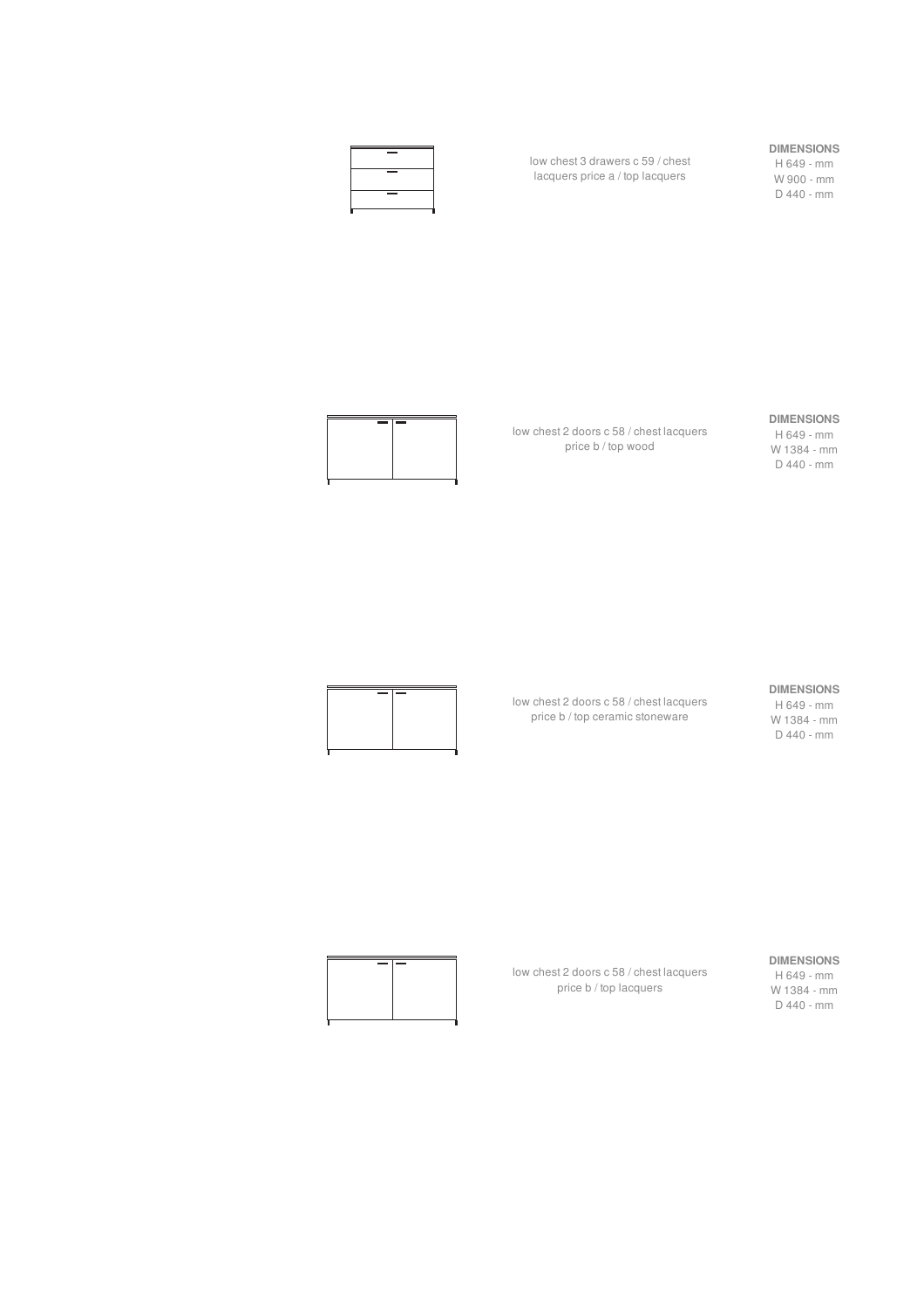

low chest 2 doors c 58 / chest lacquers price a / top wood

#### **DIMENSIONS**

H 649 - mm W 1384 - mm D 440 - mm



low chest 2 doors c 58 / chest lacquers price a / top ceramic stoneware

low chest 2 doors c 58 / chest lacquers price a / top lacquers

#### **DIMENSIONS**

H 649 - mm W 1384 - mm D 440 - mm



**DIMENSIONS**

H 649 - mm W 1384 - mm D 440 - mm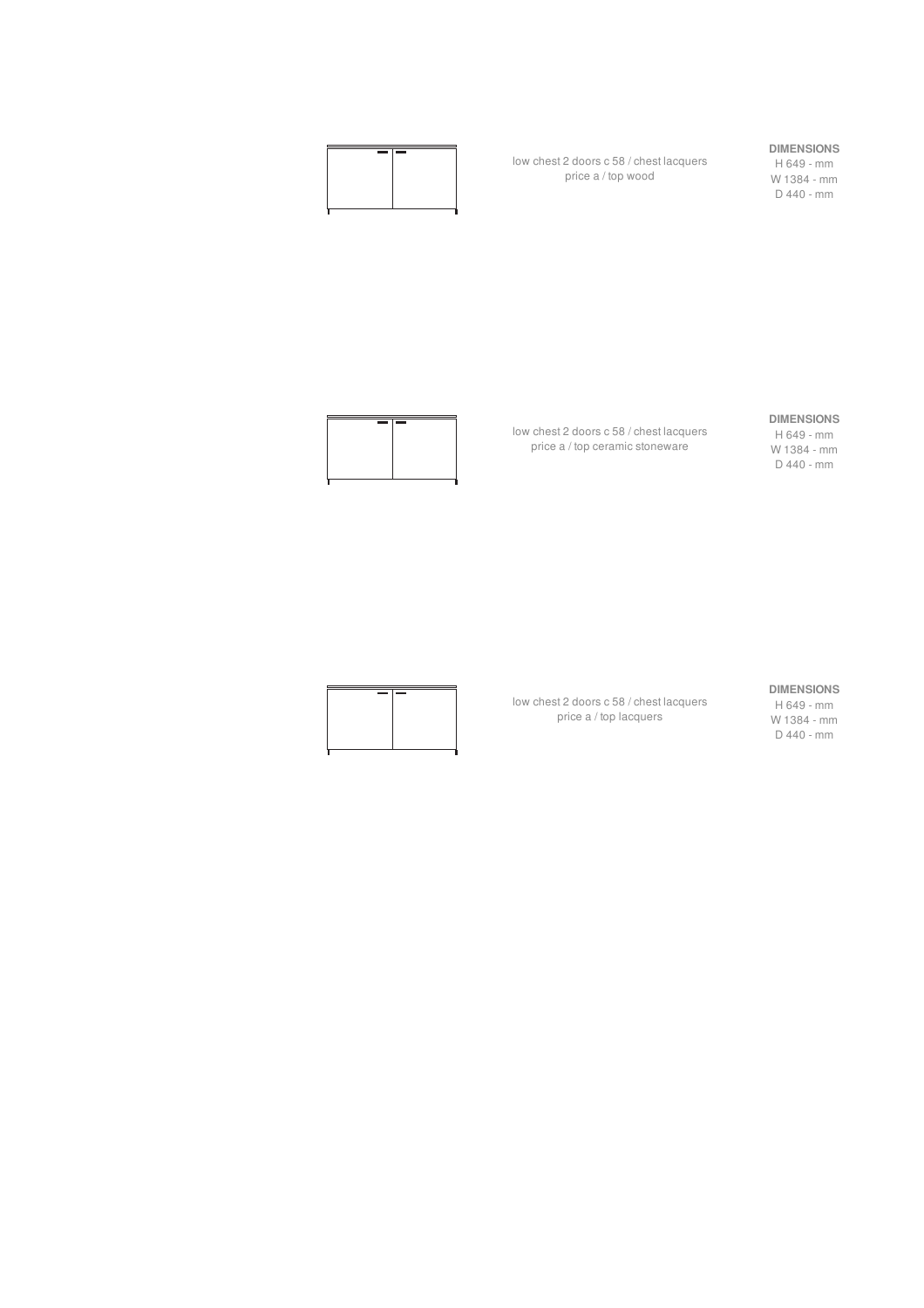#### **DIMENSIONS** H 942 - mm W 900 - mm

D 440 - mm

sideboard unit 3 drawers c 3 / chest lacquers price b / top wood



## **DIMENSIONS**

H 942 - mm W 900 - mm D 440 - mm

sideboard unit 3 drawers c 3 / chest lacquers price b / top ceramic stoneware



## **DIMENSIONS**

sideboard unit 3 drawers c 3 / chest lacquers price b / top lacquers



H 942 - mm W 900 - mm D 440 - mm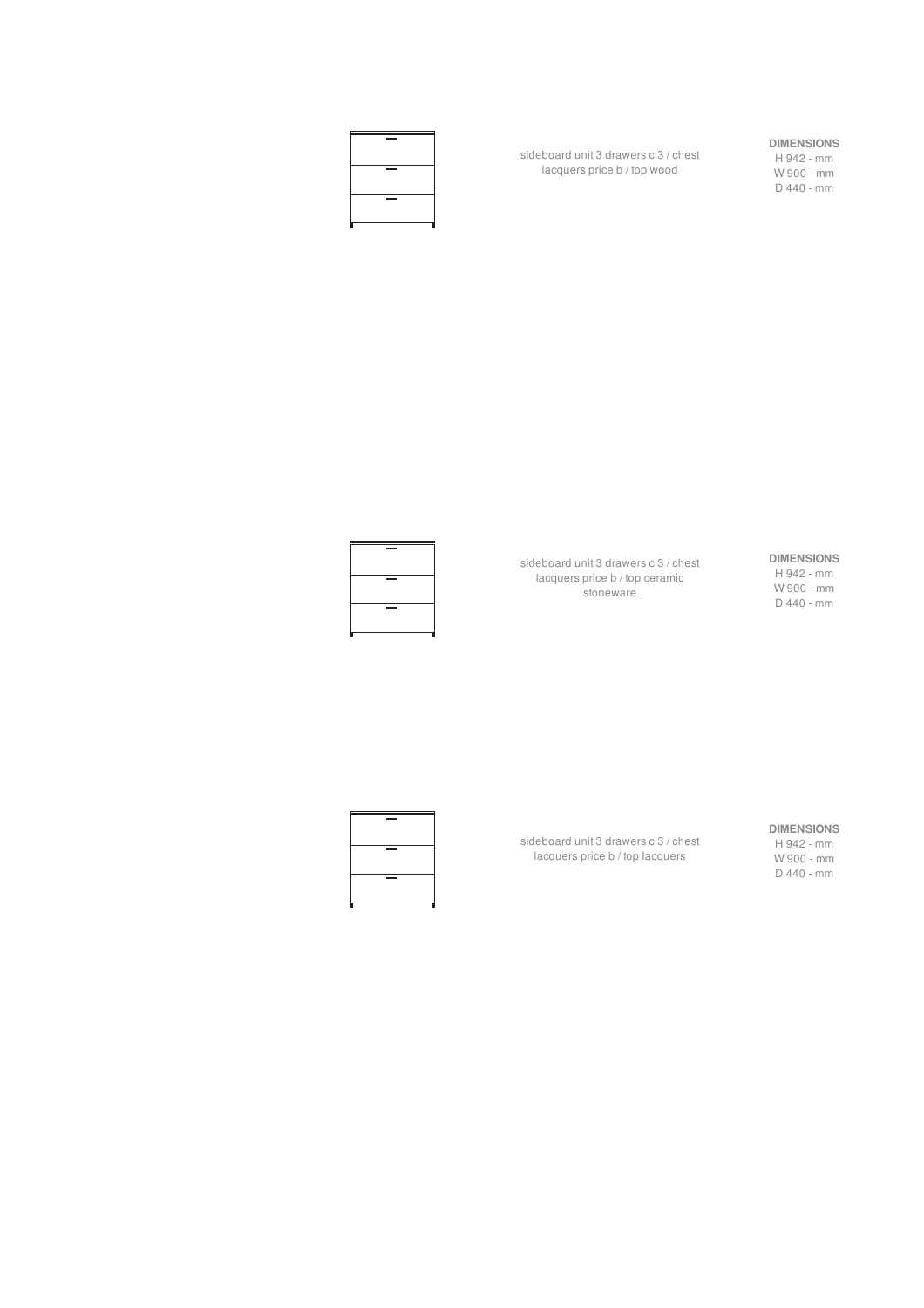

H 942 - mm W 900 - mm D 440 - mm



sideboard unit 3 drawers c 3 / chest lacquers price a / top ceramic stoneware

sideboard unit 3 drawers c 3 / chest lacquers price a / top wood

#### **DIMENSIONS**

H 942 - mm W 900 - mm D 440 - mm

#### **DIMENSIONS** H 942 - mm

W 900 - mm D 440 - mm

sideboard unit 3 drawers c 3 / chest lacquers price a / top lacquers



#### **DIMENSIONS**

H 942 - mm W 1384 - mm D 440 - mm

sideboard unit 6 drawers c 23 / chest lacquers price b / top wood

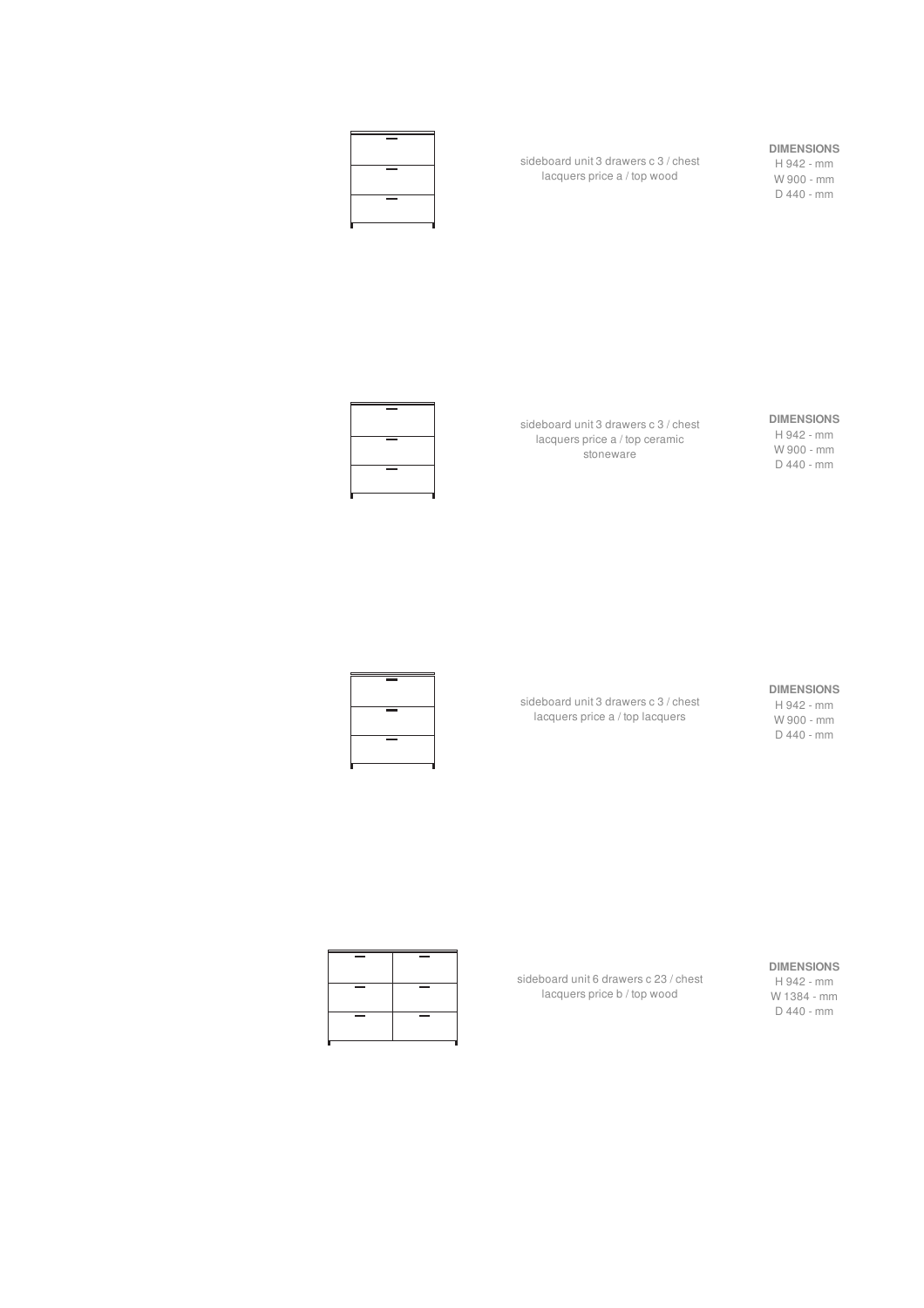| <b>Contract Contract</b> | <b>Contract Contract</b> |
|--------------------------|--------------------------|
| -                        | -                        |
| -                        | $\equiv$                 |
|                          |                          |
|                          |                          |

sideboard unit 6 drawers c 23 / chest lacquers price b / top ceramic stoneware

## **DIMENSIONS**

H 942 - mm W 1384 - mm D 440 - mm

**DIMENSIONS**

H 942 - mm W 1384 - mm D 440 - mm

sideboard unit 6 drawers c 23 / chest lacquers price b / top lacquers

#### **DIMENSIONS**

H 942 - mm W 1384 - mm D 440 - mm

sideboard unit 6 drawers c 23 / chest lacquers price a / top wood

| $\equiv$<br>-                 | $\sim$ | $\sim$ |
|-------------------------------|--------|--------|
|                               |        |        |
| -<br><b>Contract Contract</b> |        |        |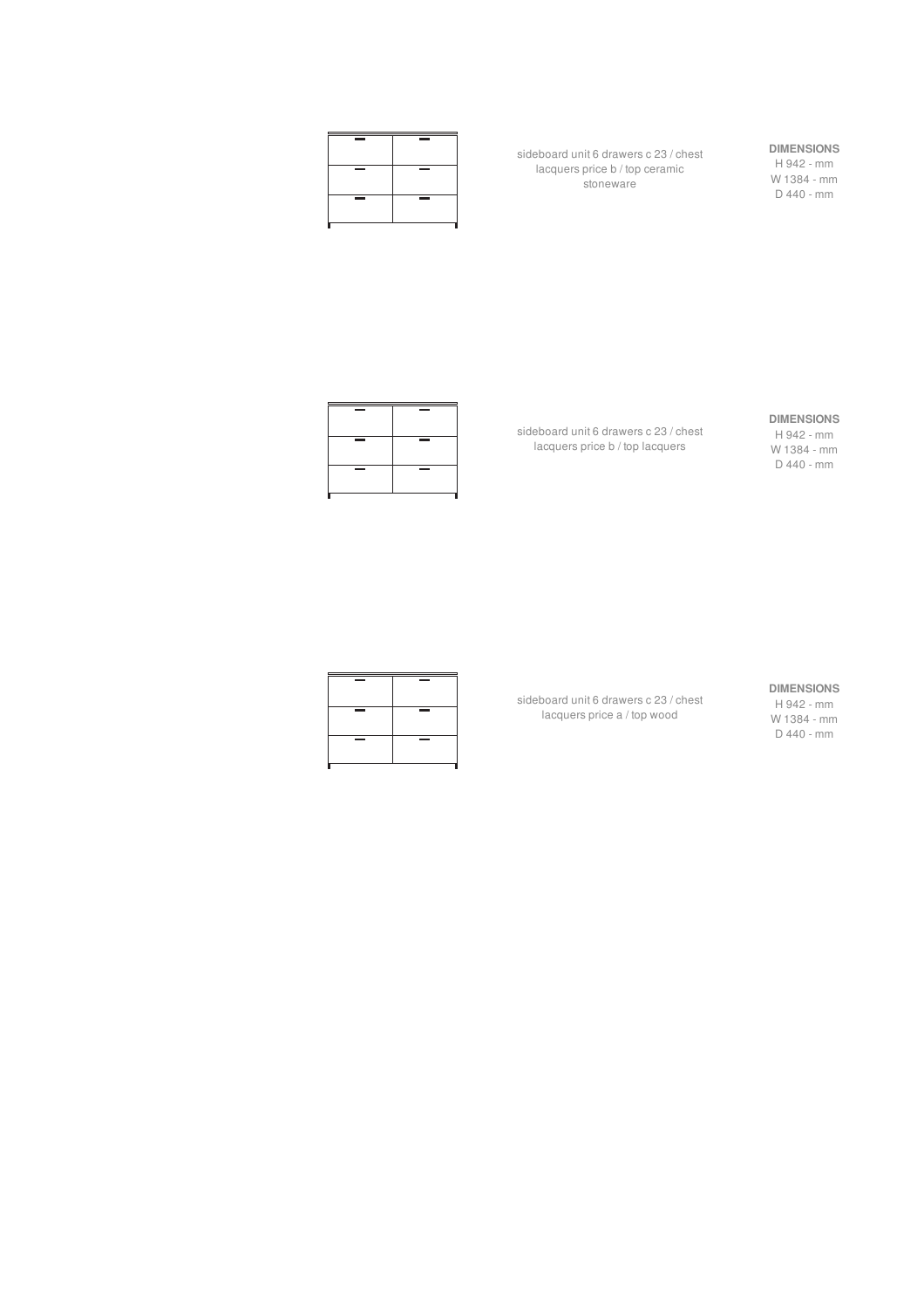| <b>Contract Contract</b> | <b>Contract Contract</b> |
|--------------------------|--------------------------|
| -                        | -                        |
| -                        | $\equiv$                 |
|                          |                          |
|                          |                          |

sideboard unit 6 drawers c 23 / chest lacquers price a / top ceramic stoneware

## **DIMENSIONS**

H 942 - mm W 1384 - mm D 440 - mm

#### **DIMENSIONS**

H 942 - mm W 1384 - mm D 440 - mm

sideboard unit 6 drawers c 23 / chest lacquers price a / top lacquers

#### **DIMENSIONS**

H 1228 - mm W 900 - mm D 440 - mm

cupboard with 2 doors + 1 drawer c 14 chest lacquers price b / top wood



#### **DIMENSIONS** H 1228 - mm W 900 - mm D 440 - mm

cupboard with 2 doors + 1 drawer c 14 chest lacquers price b / top ceramic stoneware

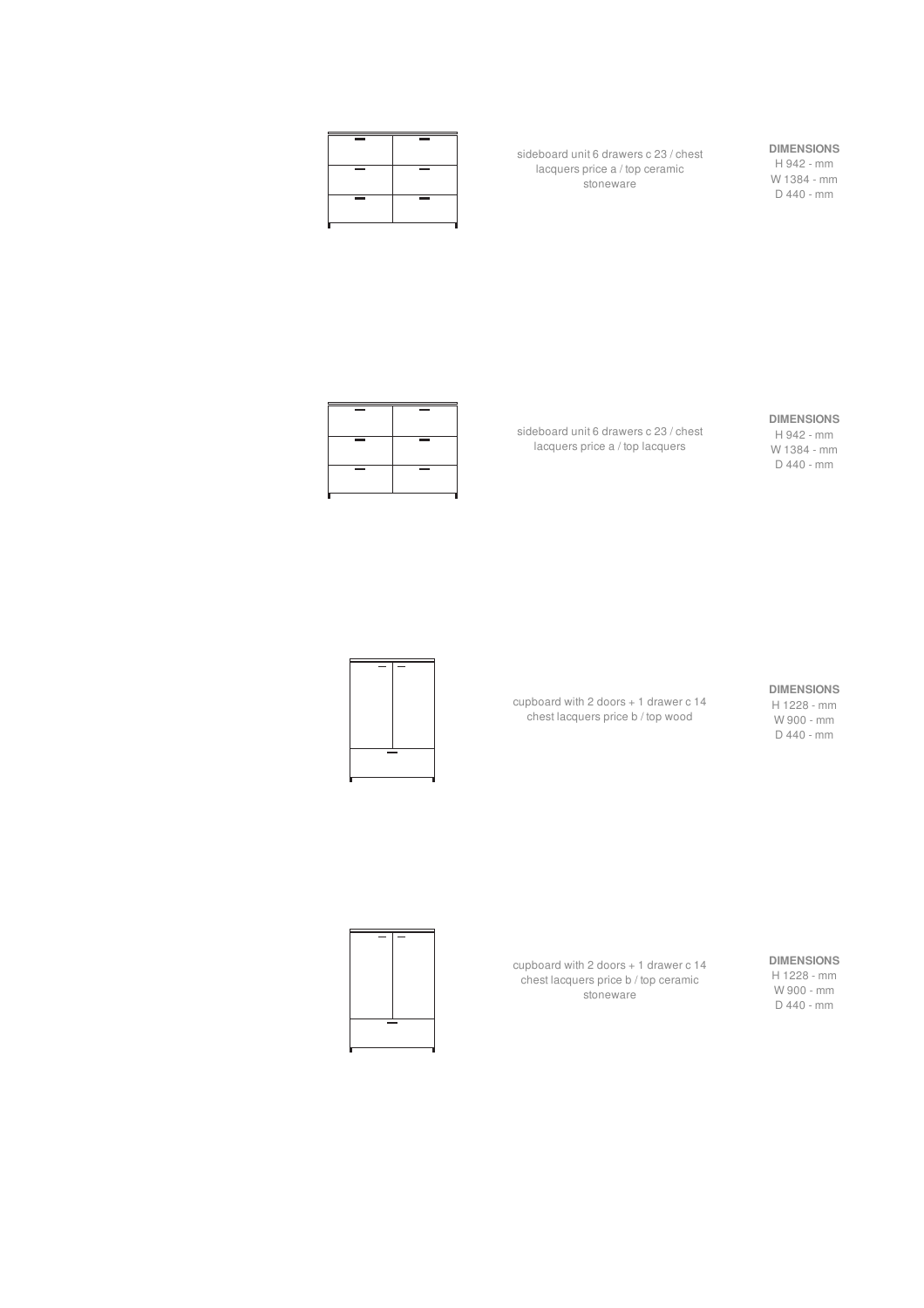#### **DIMENSIONS**

H 1228 - mm W 900 - mm D 440 - mm

cupboard with 2 doors + 1 drawer c 14 chest lacquers price b / top lacquers



#### **DIMENSIONS**

H 1228 - mm W 900 - mm D 440 - mm

cupboard with 2 doors + 1 drawer c 14 chest lacquers price a / top wood



**DIMENSIONS** H 1228 - mm W 900 - mm D 440 - mm

cupboard with 2 doors + 1 drawer c 14 chest lacquers price a / top ceramic stoneware



#### **DIMENSIONS**

H 1228 - mm W 900 - mm D 440 - mm

cupboard with 2 doors + 1 drawer c 14 chest lacquers price a / top lacquers

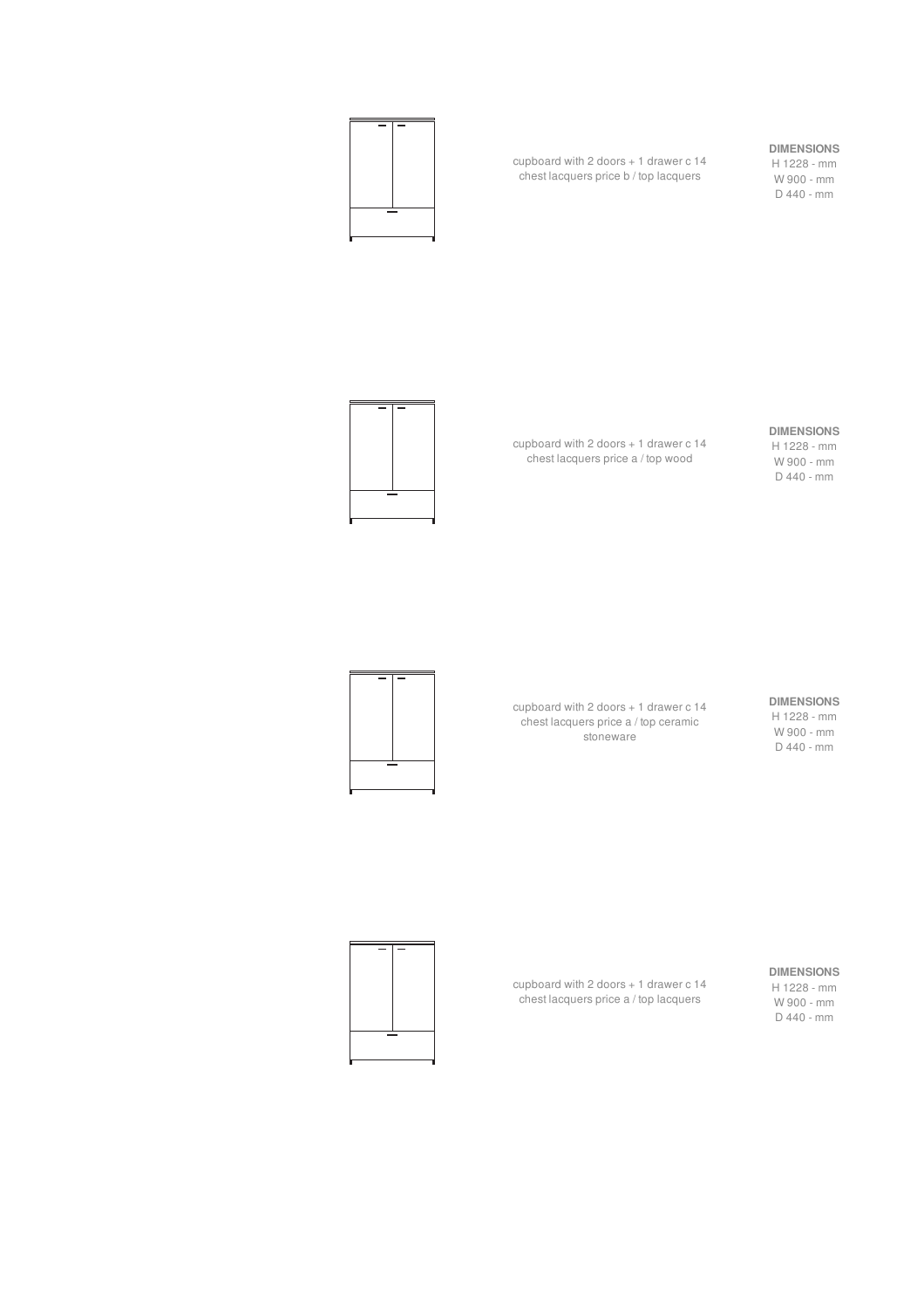

secretaire c 40 chest lacquers price b / top wood

#### **DIMENSIONS**

H 1228 - mm W 900 - mm D 440 - mm

#### **DIMENSIONS**

H 1228 - mm W 900 - mm D 440 - mm

secretaire c 40 chest lacquers price b / top ceramic stoneware



**DIMENSIONS**

H 1228 - mm W 900 - mm D 440 - mm



secretaire c 40 chest lacquers price b / top lacquers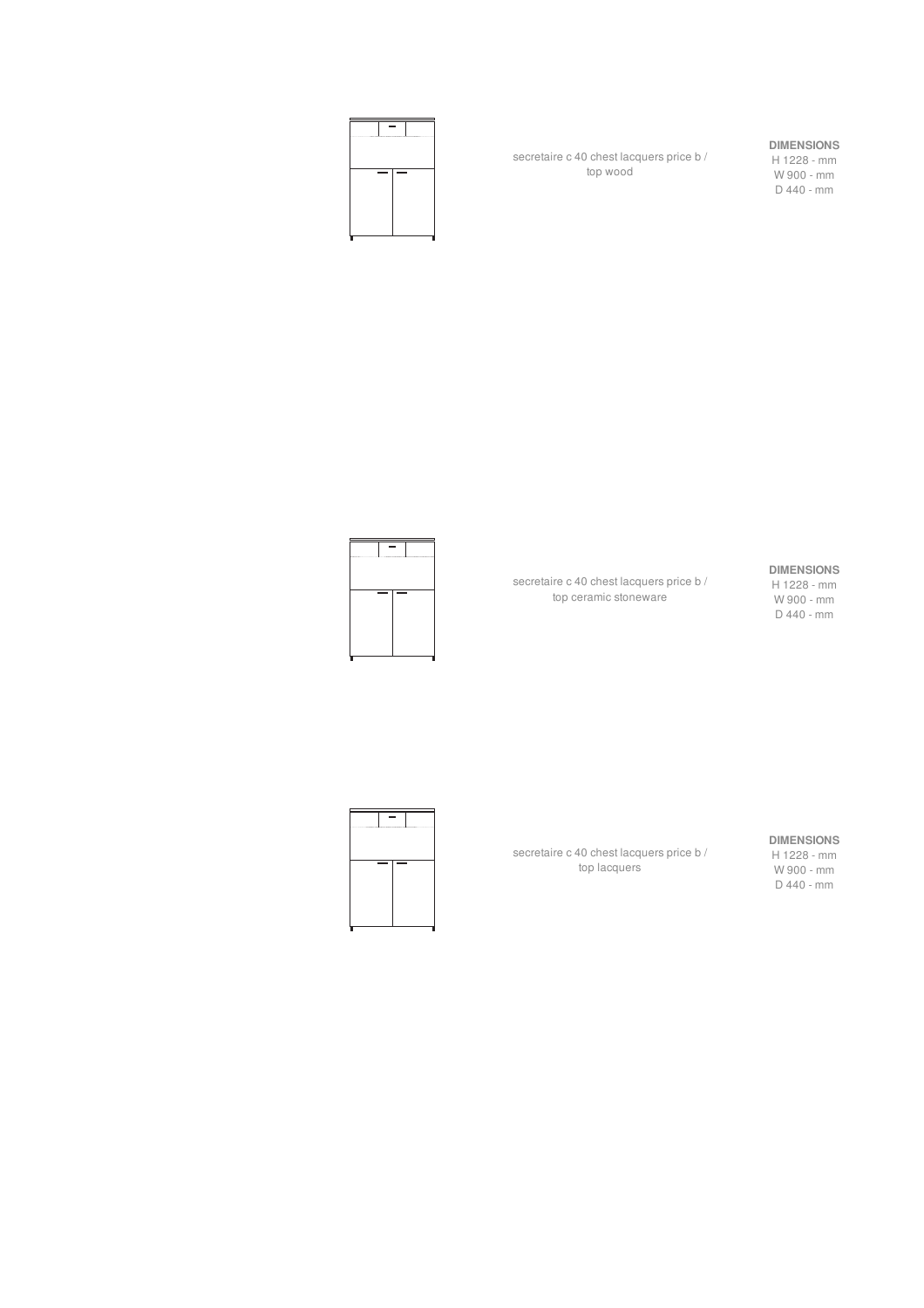

secretaire c 40 chest lacquers price a / top wood

#### **DIMENSIONS**

H 1228 - mm W 900 - mm D 440 - mm

# $\overline{\phantom{0}}$

**DIMENSIONS**

H 1228 - mm W 900 - mm D 440 - mm

secretaire c 40 chest lacquers price a / top ceramic stoneware

#### **DIMENSIONS**

H 1228 - mm W 900 - mm D 440 - mm

secretaire c 40 chest lacquers price a / top lacquers



**DIMENSIONS**

H 1228 - mm W 1200 - mm D 440 - mm

cupboard with 4 wood doors c 45 chest lacquers price b / top wood

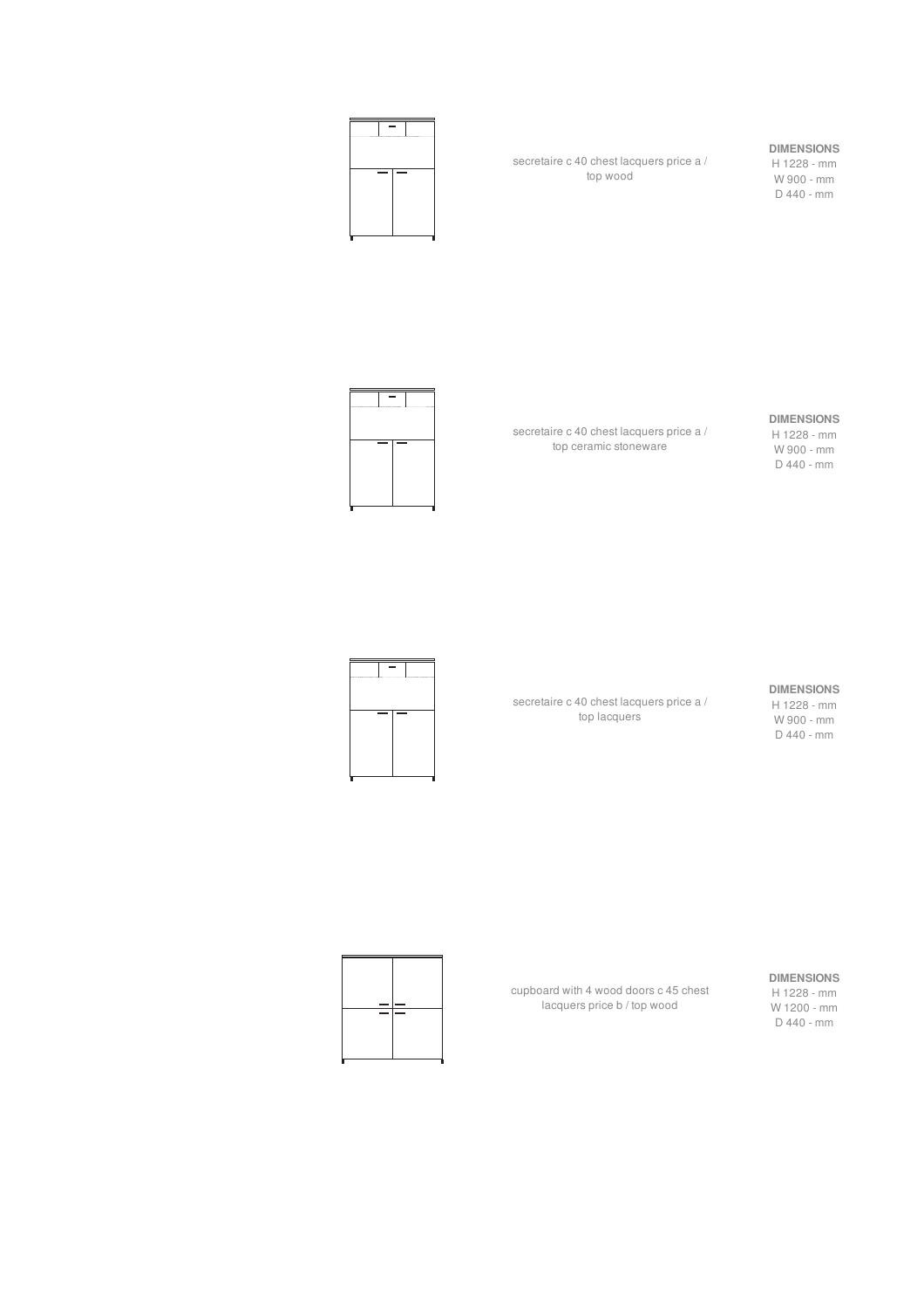

cupboard with 4 wood doors c 45 chest lacquers price b / top ceramic stoneware

## **DIMENSIONS**

H 1228 - mm W 1200 - mm D 440 - mm

#### **DIMENSIONS**

H 1228 - mm W 1200 - mm D 440 - mm

cupboard with 4 wood doors c 45 chest lacquers price b / top lacquers



#### **DIMENSIONS**

cupboard with 4 wood doors c 45 chest lacquers price a / top wood



H 1228 - mm W 1200 - mm D 440 - mm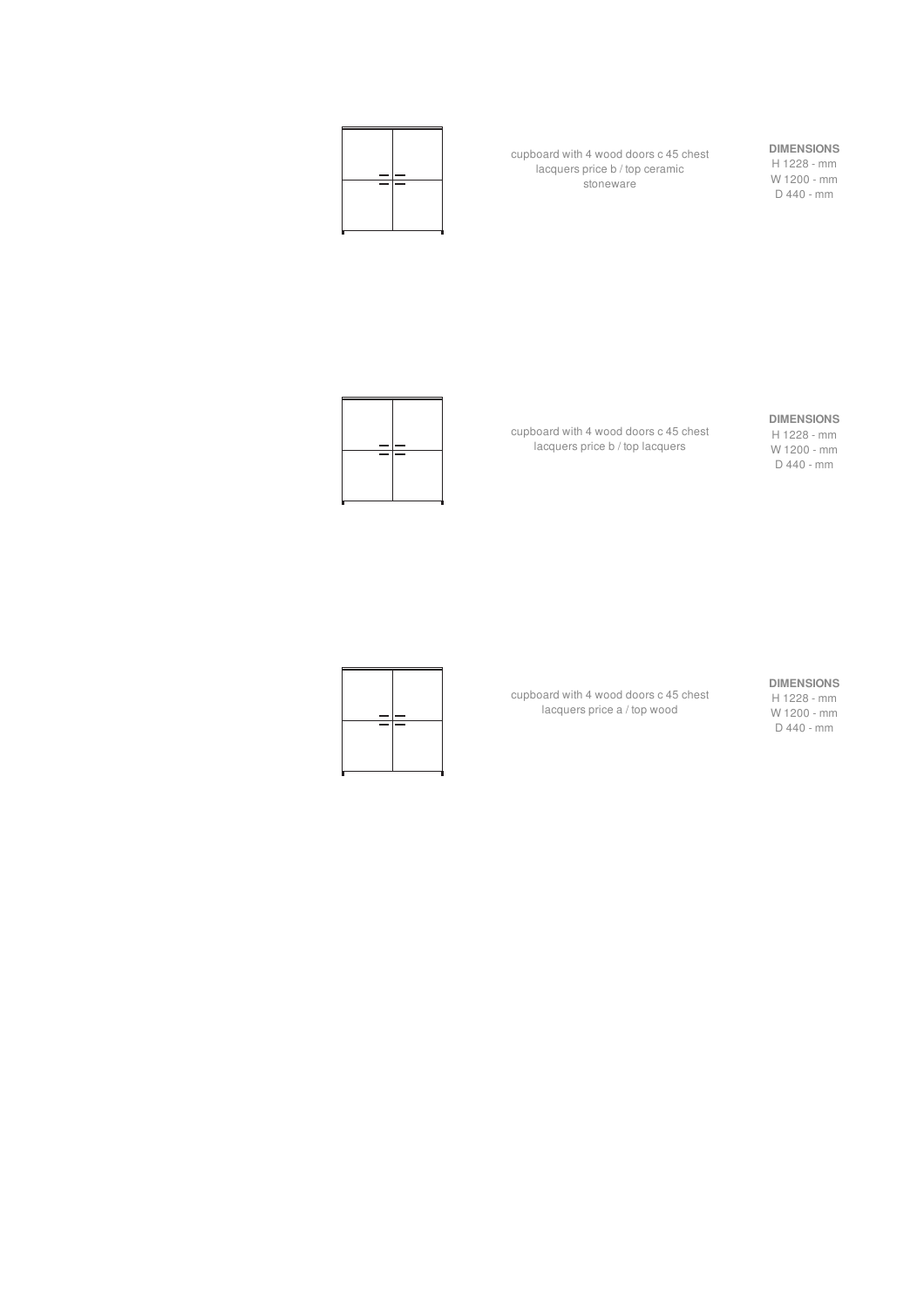

cupboard with 4 wood doors c 45 chest lacquers price a / top ceramic stoneware

## **DIMENSIONS**

**DIMENSIONS** H 1228 - mm W 1200 - mm D 440 - mm



cupboard with 4 wood doors c 45 chest lacquers price a / top lacquers



H 1228 - mm W 500 - mm D 440 - mm

chest of drawers 4 drawers c 12 / chest lacquers price b / top wood



chest of drawers 4 drawers c 12 / chest lacquers price b / top ceramic stoneware

**DIMENSIONS**

H 1228 - mm W 500 - mm D 440 - mm

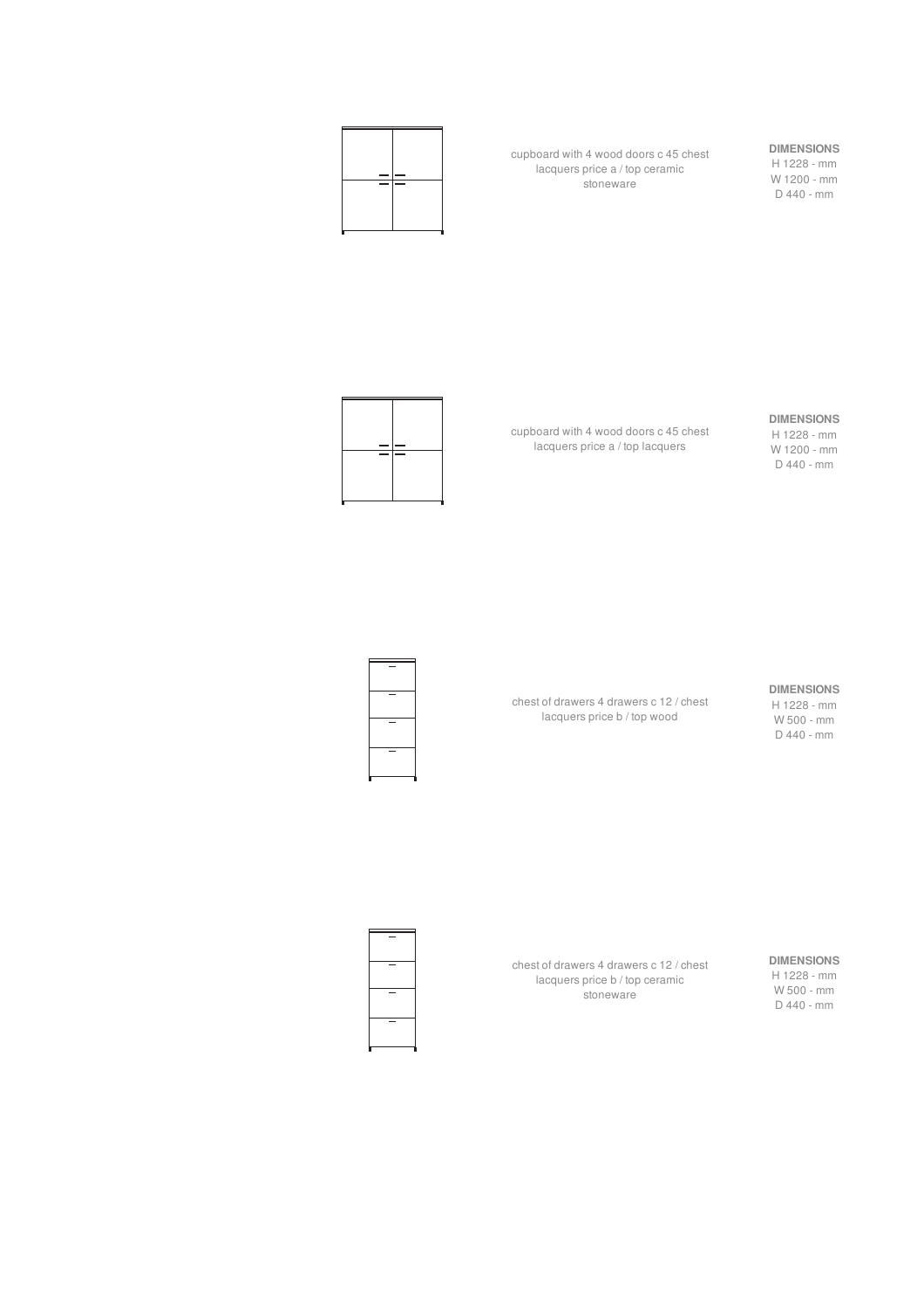

chest of drawers 4 drawers c 12 / chest lacquers price b / top lacquers

#### **DIMENSIONS**

H 1228 - mm W 500 - mm D 440 - mm

## **DIMENSIONS** H 1228 - mm

chest of drawers 4 drawers c 12 / chest lacquers price a / top wood

## W 500 - mm D 440 - mm

**DIMENSIONS** H 1228 - mm W 500 - mm D 440 - mm

chest of drawers 4 drawers c 12 / chest lacquers price a / top ceramic stoneware

chest of drawers 4 drawers c 12 / chest lacquers price a / top lacquers



**DIMENSIONS**

H 1228 - mm W 500 - mm D 440 - mm

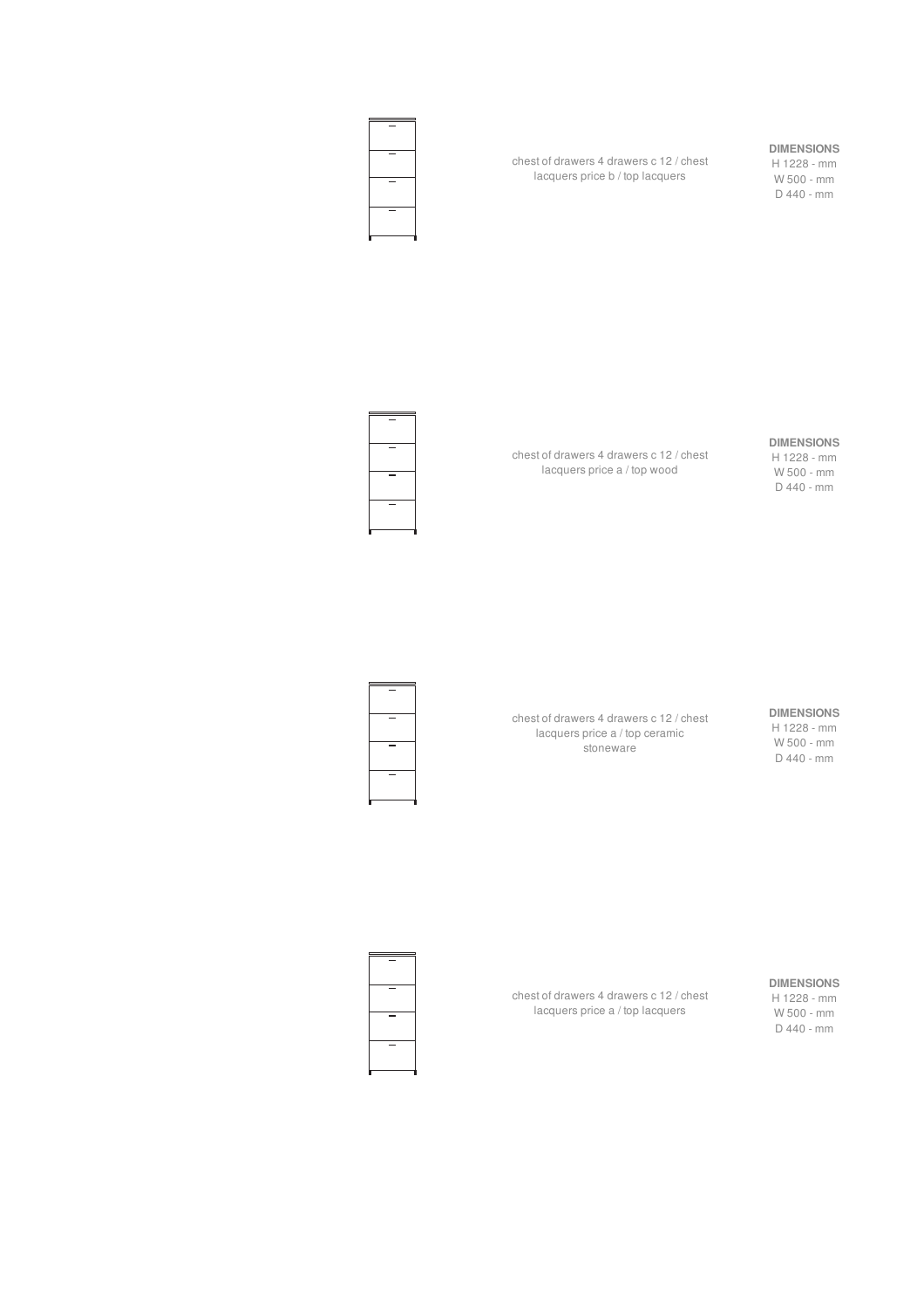

sideboard unit 4 drawers c 13 / chest lacquers price b / top wood

#### **DIMENSIONS**

H 1228 - mm W 900 - mm D 440 - mm



sideboard unit 4 drawers c 13 / chest lacquers price b / top ceramic **stoneware** 

#### **DIMENSIONS**

H 1228 - mm W 900 - mm D 440 - mm



sideboard unit 4 drawers c 13 / chest lacquers price b / top lacquers

#### **DIMENSIONS**

H 1228 - mm W 900 - mm D 440 - mm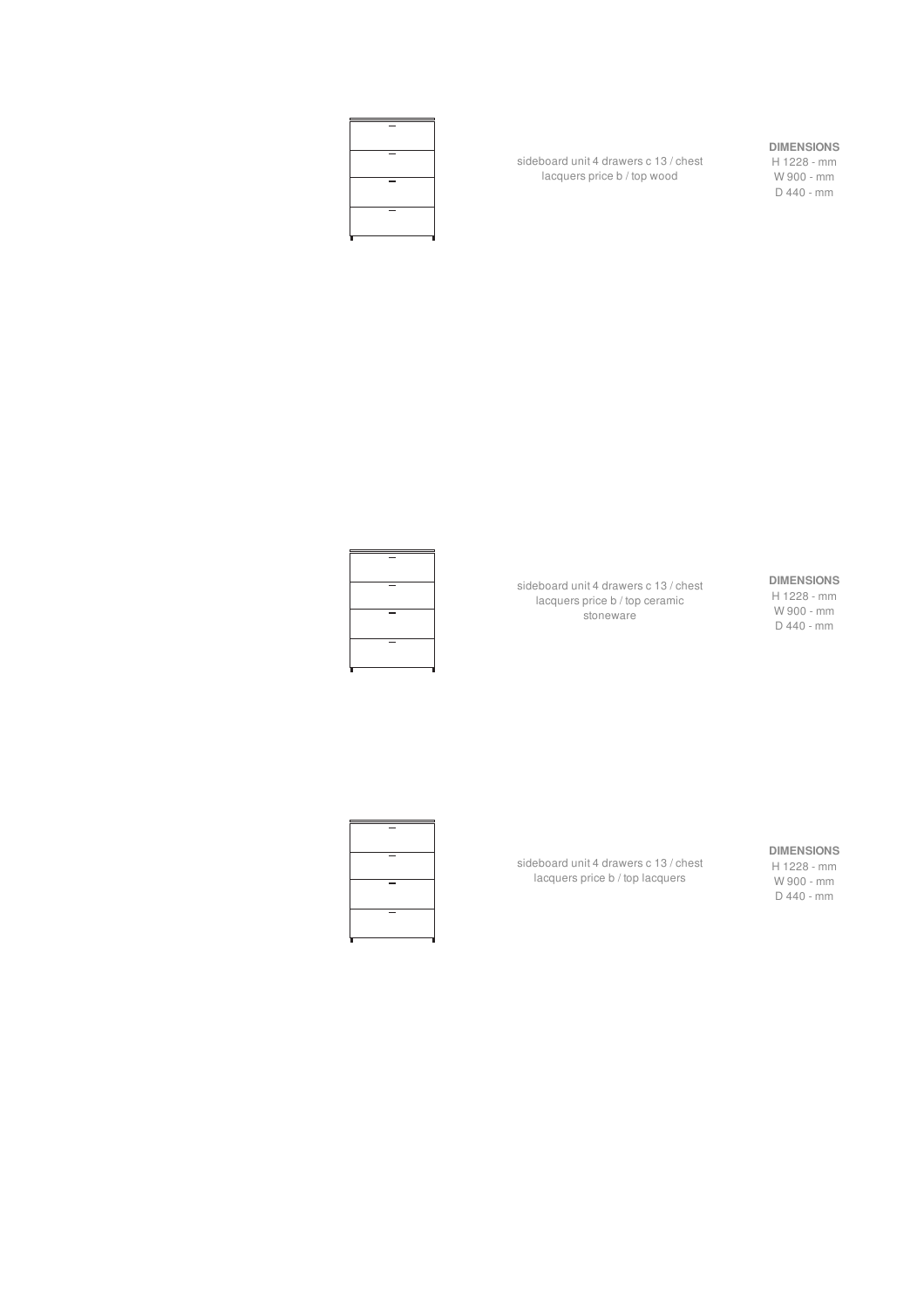

sideboard unit 4 drawers c 13 / chest lacquers price a / top wood

#### **DIMENSIONS**

H 1228 - mm W 900 - mm D 440 - mm



sideboard unit 4 drawers c 13 / chest lacquers price a / top ceramic stoneware

#### **DIMENSIONS**

H 1228 - mm W 900 - mm D 440 - mm

#### **DIMENSIONS**

H 1228 - mm W 900 - mm D 440 - mm

sideboard unit 4 drawers c 13 / chest lacquers price a / top lacquers



**DIMENSIONS**

H 1890 - mm W 500 - mm D 440 - mm

cupboard with right door c 31 chest lacquers price b / top wood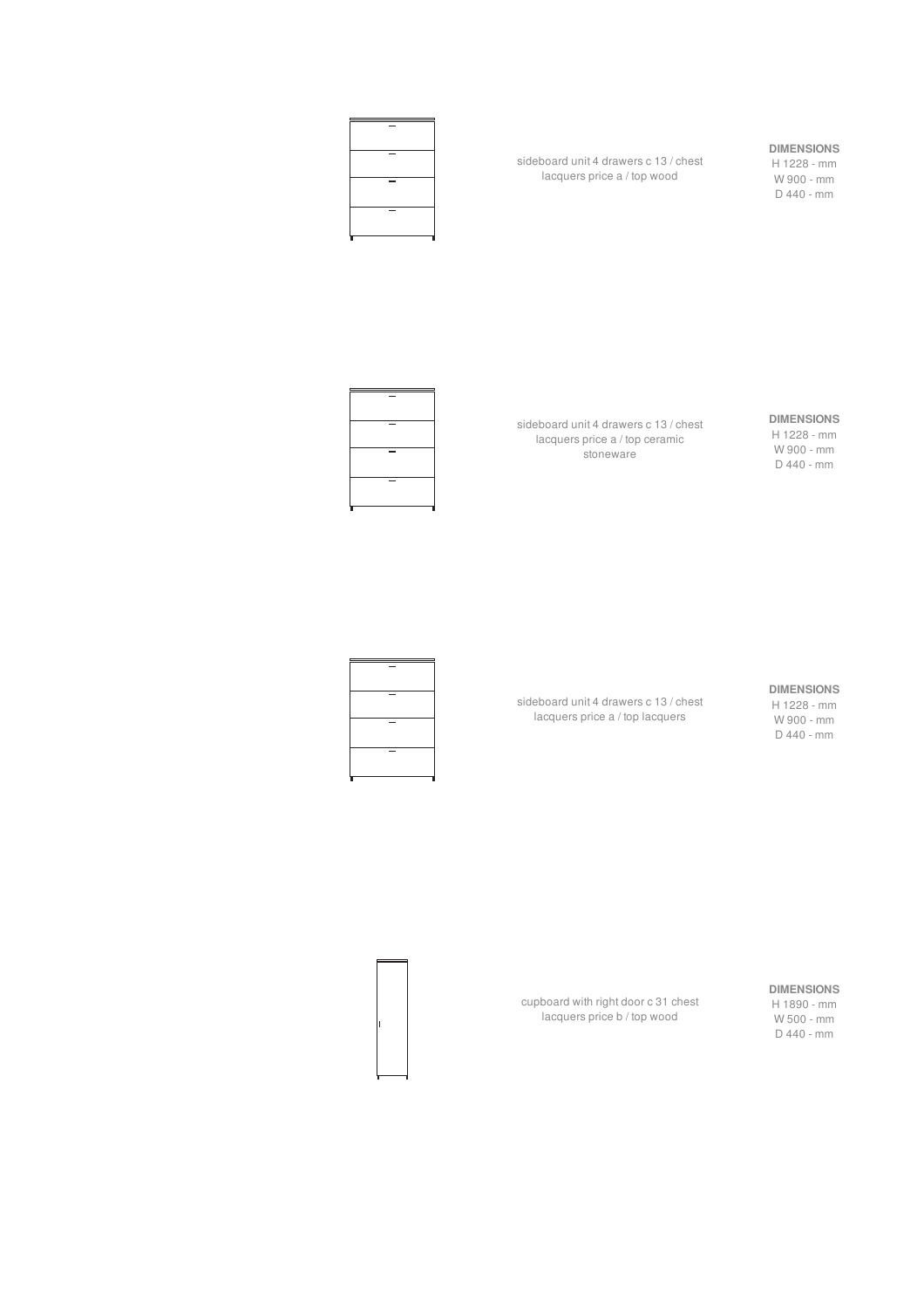cupboard with right door c 31 chest lacquers price b / top ceramic stoneware

#### **DIMENSIONS**

H 1890 - mm W 500 - mm D 440 - mm

#### **DIMENSIONS**

H 1890 - mm W 500 - mm D 440 - mm

cupboard with right door c 31 chest lacquers price b / top lacquers

#### **DIMENSIONS**

H 1890 - mm W 500 - mm D 440 - mm

cupboard with right door c 31 chest lacquers price a / top wood



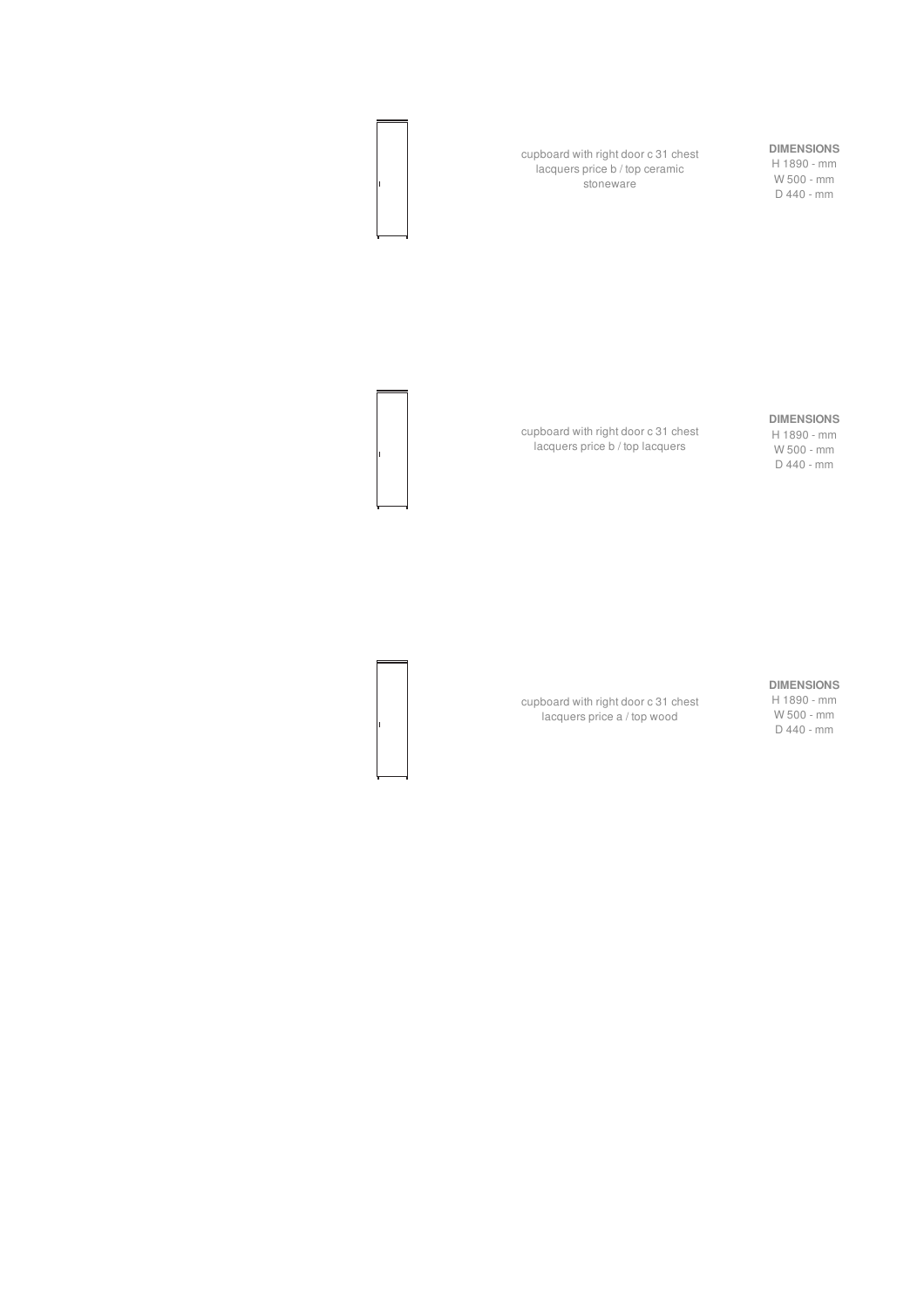cupboard with right door c 31 chest lacquers price a / top ceramic stoneware

## **DIMENSIONS**

H 1890 - mm W 500 - mm D 440 - mm

#### **DIMENSIONS**

H 1890 - mm W 500 - mm D 440 - mm

cupboard with right door c 31 chest lacquers price a / top lacquers

#### **DIMENSIONS**

H 1890 - mm W 500 - mm D 440 - mm

cupboard with left door c 31 chest

lacquers price b / top wood

**DIMENSIONS** H 1890 - mm W 500 - mm

D 440 - mm

cupboard with left door c 31 chest lacquers price b / top ceramic stoneware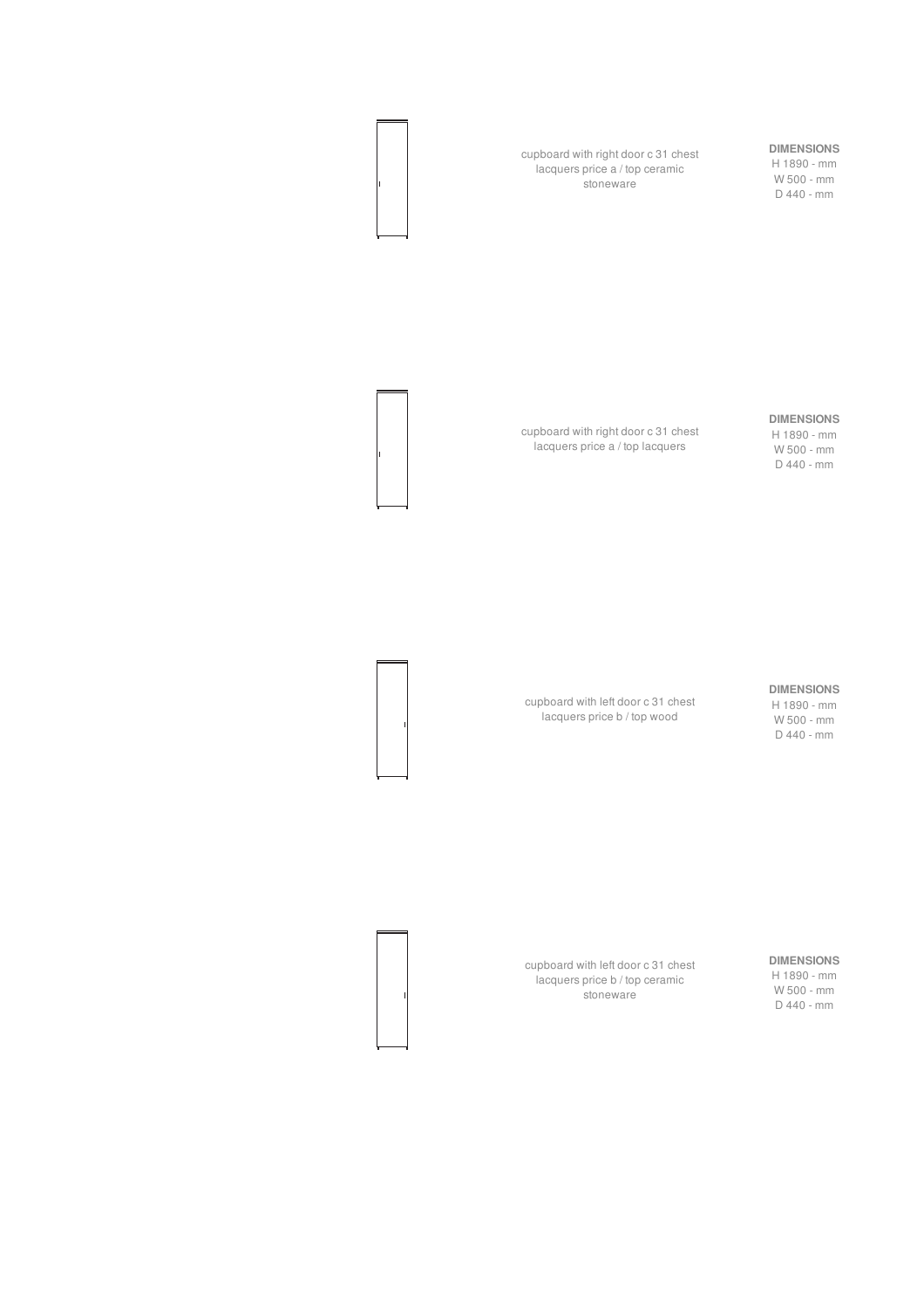#### **DIMENSIONS**

H 1890 - mm W 500 - mm D 440 - mm

cupboard with left door c 31 chest lacquers price b / top lacquers



#### **DIMENSIONS** H 1890 - mm

W 500 - mm D 440 - mm

cupboard with left door c 31 chest lacquers price a / top wood

> **DIMENSIONS** H 1890 - mm W 500 - mm D 440 - mm

cupboard with left door c 31 chest lacquers price a / top ceramic stoneware

**DIMENSIONS**

H 1890 - mm W 500 - mm D 440 - mm

cupboard with left door c 31 chest lacquers price a / top lacquers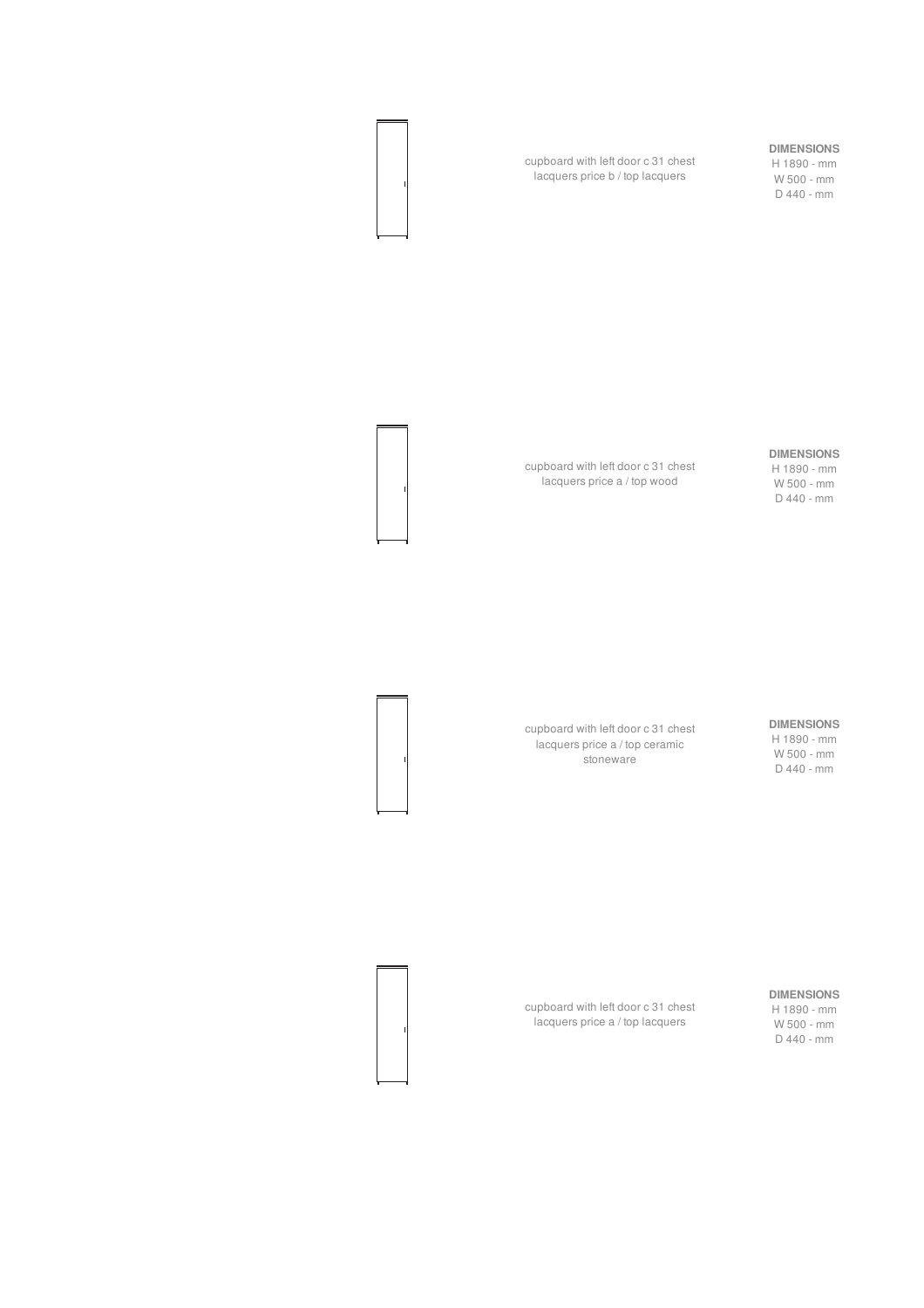bedside table 2 drawers c 1 / chest lacquers price b / top wood

#### **DIMENSIONS**

H 498 - mm W 700 - mm D 440 - mm

#### bedside table 2 drawers c 1 / chest lacquers price b / top ceramic stoneware

#### **DIMENSIONS** H 498 - mm

W 700 - mm D 440 - mm

#### bedside table 2 drawers c 1 / chest lacquers price b / top lacquers **DIMENSIONS** H 498 - mm

W 700 - mm D 440 - mm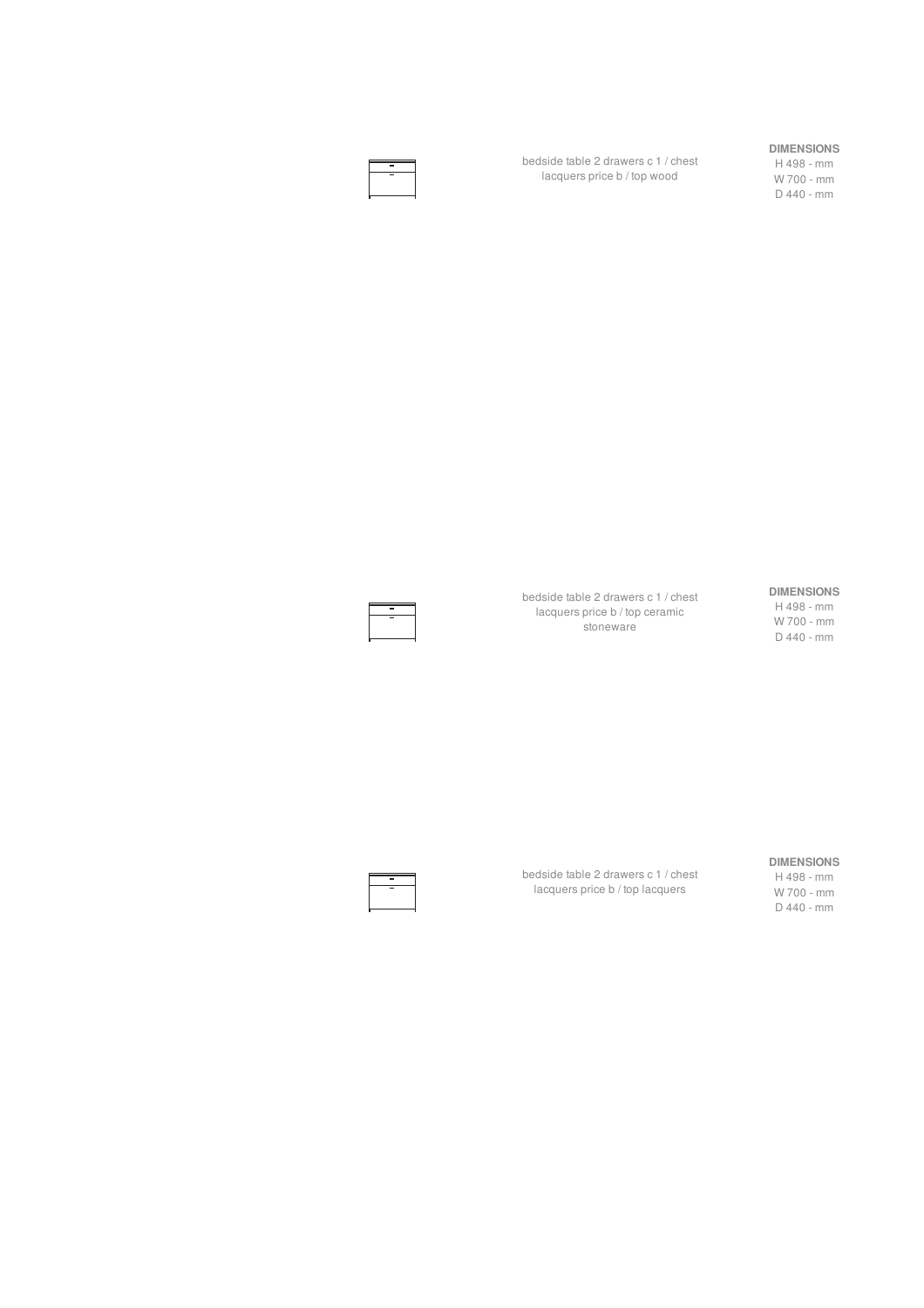bedside table 2 drawers c 1 / chest lacquers price a / top wood

#### **DIMENSIONS**

H 498 - mm W 700 - mm D 440 - mm

bedside table 2 drawers c 1 / chest lacquers price a / top ceramic .<br>stoneware

#### **DIMENSIONS**

H 498 - mm W 700 - mm D 440 - mm

#### **DIMENSIONS**

bedside table 2 drawers c 1 / chest lacquers price a / top lacquers

H 498 - mm W 700 - mm D 440 - mm

#### **DIMENSIONS**

H 848 - mm W 1963 - mm D 440 - mm



sideboard coplanar doors c 2 / chest lacquers price b / top wood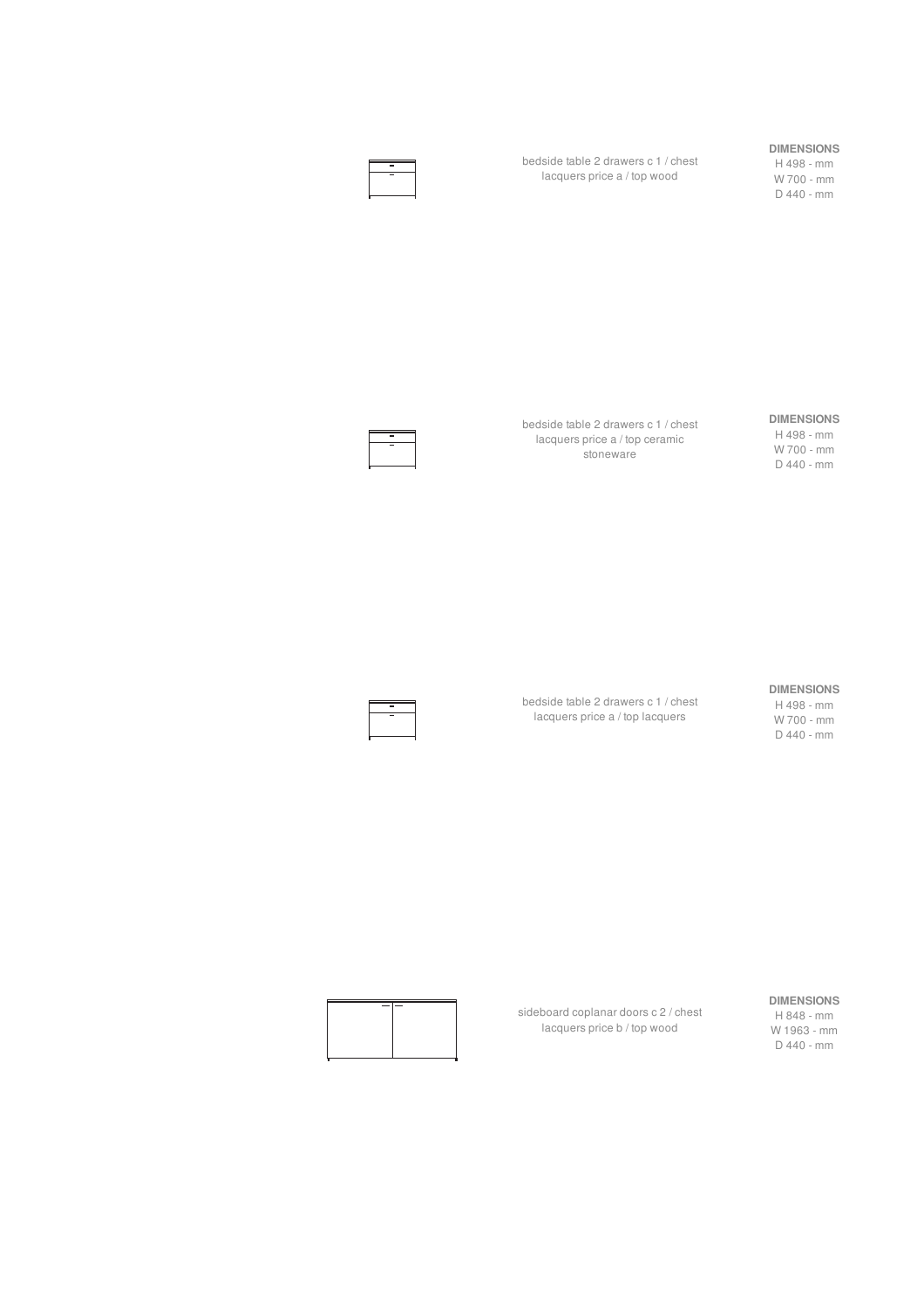

sideboard coplanar doors c 2 / chest lacquers price b / top ceramic stoneware

## **DIMENSIONS**

H 848 - mm W 1963 - mm D 440 - mm

#### **DIMENSIONS**

H 848 - mm W 1963 - mm D 440 - mm

sideboard coplanar doors c 2 / chest lacquers price b / top lacquers

sideboard coplanar doors c 2 / chest lacquers price a / top wood



#### **DIMENSIONS**

H 848 - mm W 1963 - mm D 440 - mm

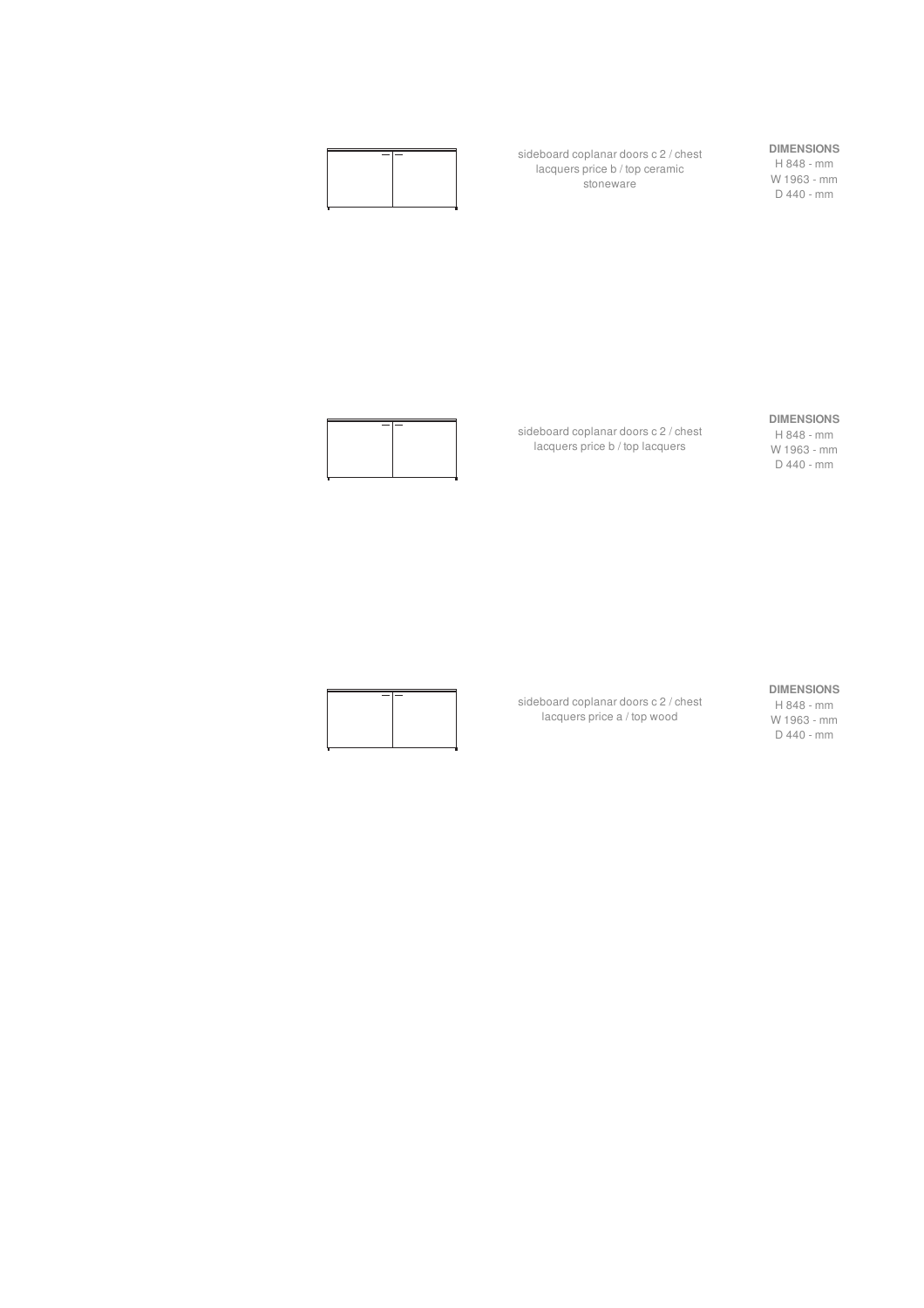

sideboard coplanar doors c 2 / chest lacquers price a / top ceramic stoneware

sideboard coplanar doors c 2 / chest lacquers price a / top lacquers

## **DIMENSIONS**

H 848 - mm W 1963 - mm D 440 - mm

#### **DIMENSIONS**

H 848 - mm W 1963 - mm D 440 - mm



#### **DIMENSIONS**

sideboard 2 doors + 3 drawers c 4 / chest lacquers price b / top wood



H 942 - mm W 2069 - mm D 440 - mm



**DIMENSIONS** H 942 - mm W 2069 - mm D 440 - mm

sideboard 2 doors + 3 drawers c 4 / chest lacquers price b / top ceramic stoneware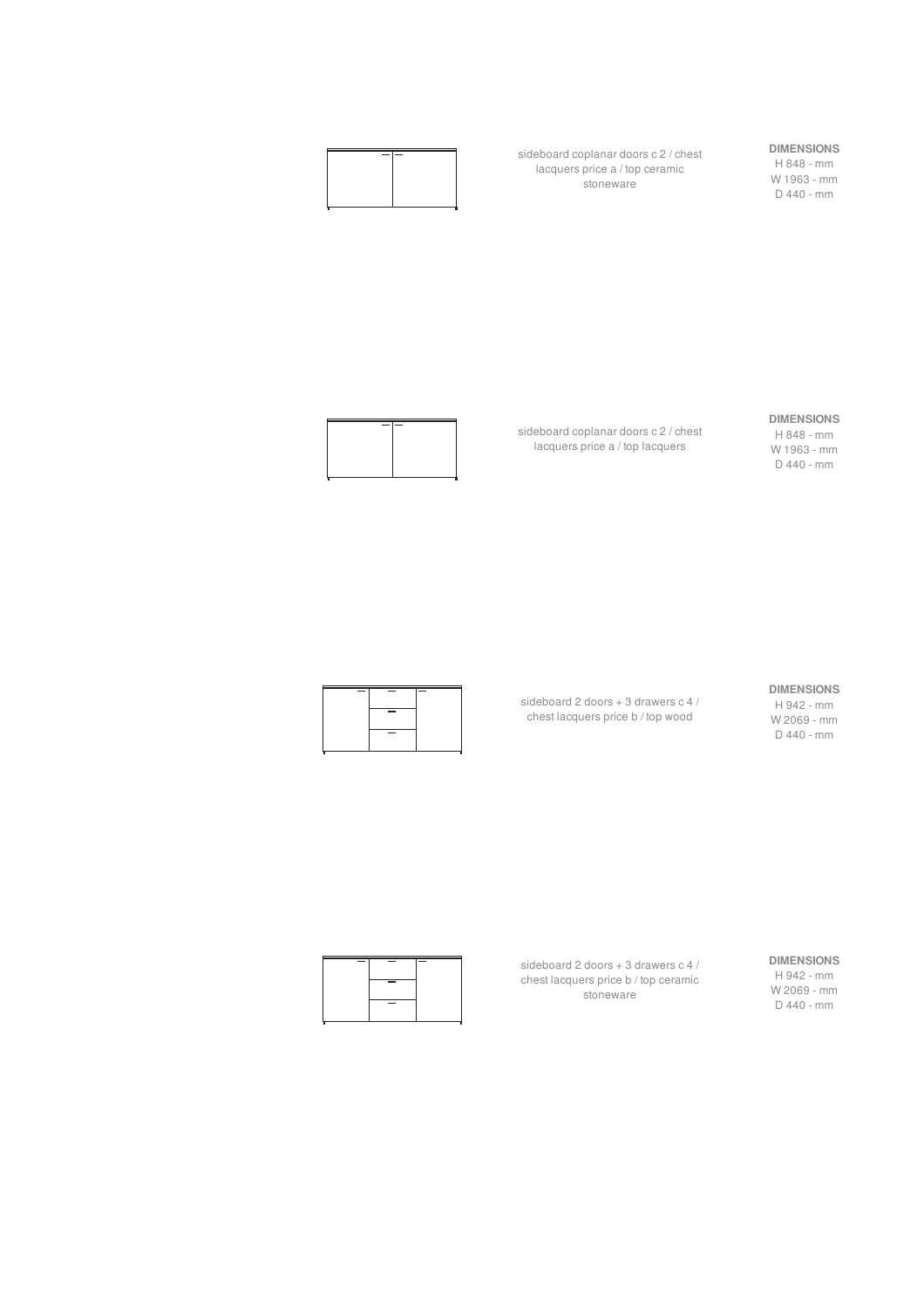

sideboard 2 doors + 3 drawers c 4 / chest lacquers price b / top lacquers

#### **DIMENSIONS**

H 942 - mm W 2069 - mm D 440 - mm

sideboard 2 doors + 3 drawers c 4 / chest lacquers price a / top wood





sideboard 2 doors + 3 drawers c 4 / chest lacquers price a / top ceramic stoneware

**DIMENSIONS** H 942 - mm W 2069 - mm D 440 - mm



**DIMENSIONS**

H 942 - mm W 2069 - mm D 440 - mm



sideboard 2 doors + 3 drawers c 4 / chest lacquers price a / top lacquers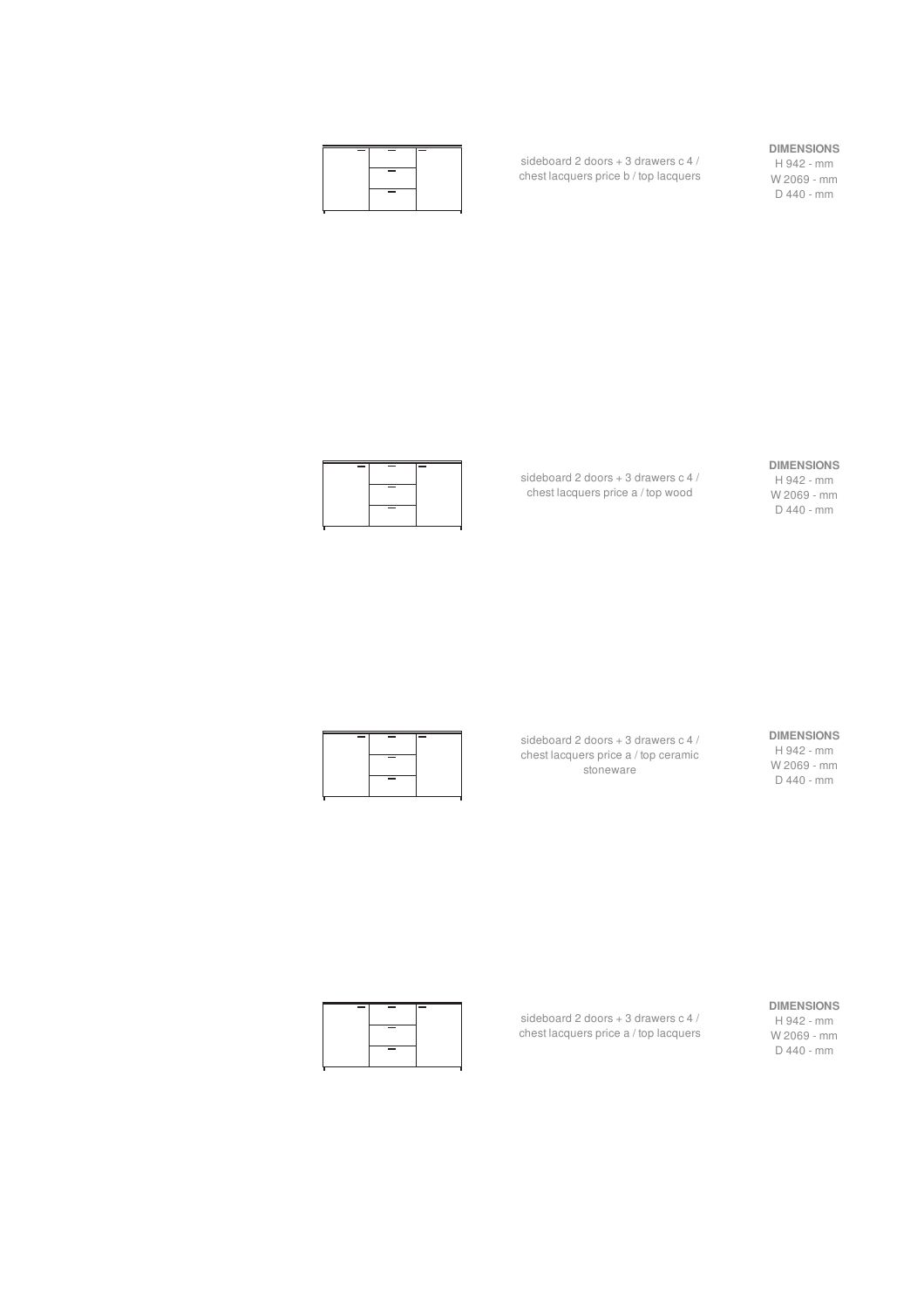

sideboard 2 doors c 25 / chest lacquers price b / top wood

#### **DIMENSIONS**

H 942 - mm W 1384 - mm D 440 - mm

#### **DIMENSIONS**

H 942 - mm W 1384 - mm D 440 - mm



sideboard 2 doors c 25 / chest lacquers price b / top ceramic stoneware

sideboard 2 doors c 25 / chest lacquers price b / top lacquers



**DIMENSIONS** H 942 - mm

W 1384 - mm D 440 - mm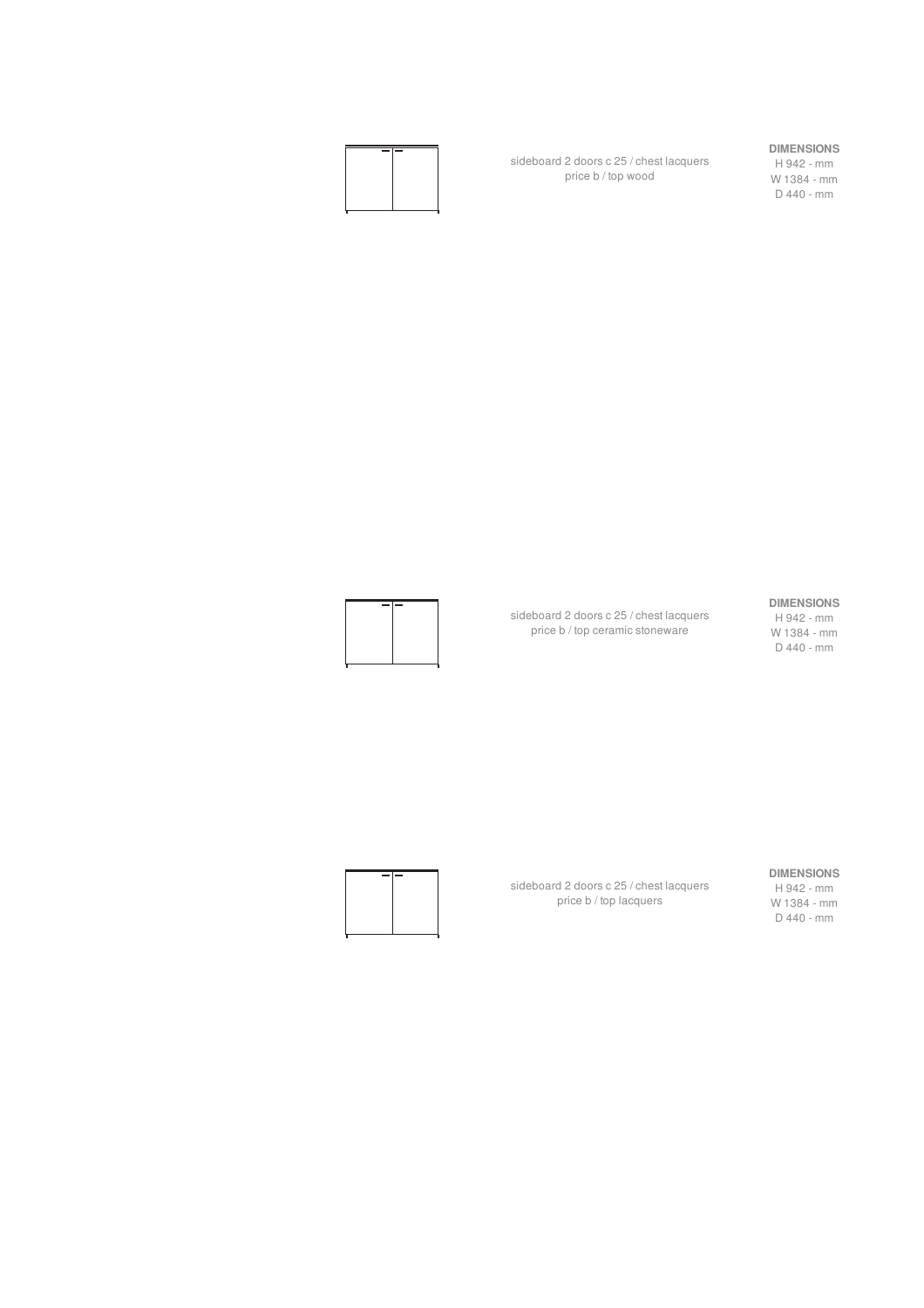

sideboard 2 doors c 25 / chest lacquers price a / top wood

sideboard 2 doors c 25 / chest lacquers price a / top ceramic stoneware

#### **DIMENSIONS**

H 942 - mm W 1384 - mm D 440 - mm

#### **DIMENSIONS**

H 942 - mm W 1384 - mm D 440 - mm



**DIMENSIONS**

sideboard 2 doors c 25 / chest lacquers price a / top lacquers

H 942 - mm W 1384 - mm D 440 - mm





tv chest 2 drawers a 11 / chest lacquers price b / top wood

#### **DIMENSIONS**

H 498 - mm W 900 - mm D 540 - mm

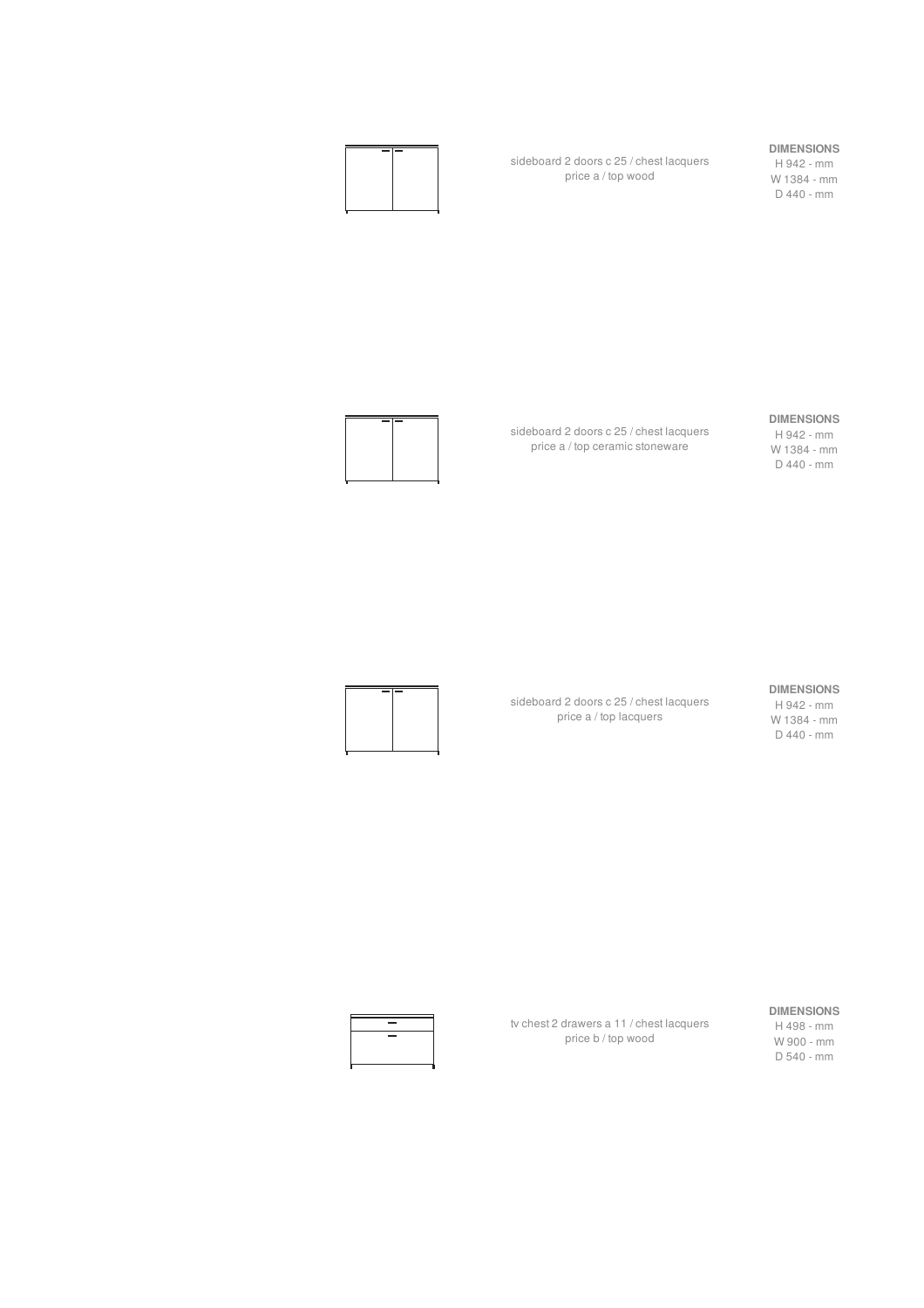| <b>The Contract of Service</b> |  |
|--------------------------------|--|
| $\sim$                         |  |
|                                |  |
|                                |  |

tv chest 2 drawers a 11 / chest lacquers price b / top lacquers

#### **DIMENSIONS**

H 498 - mm W 900 - mm D 540 - mm



tv chest 2 drawers a 11 / chest lacquers price a / top wood

tv chest 2 drawers a 11 / chest lacquers price a / top lacquers

#### **DIMENSIONS**

H 498 - mm W 900 - mm D 540 - mm

#### **DIMENSIONS**

H 498 - mm W 900 - mm D 540 - mm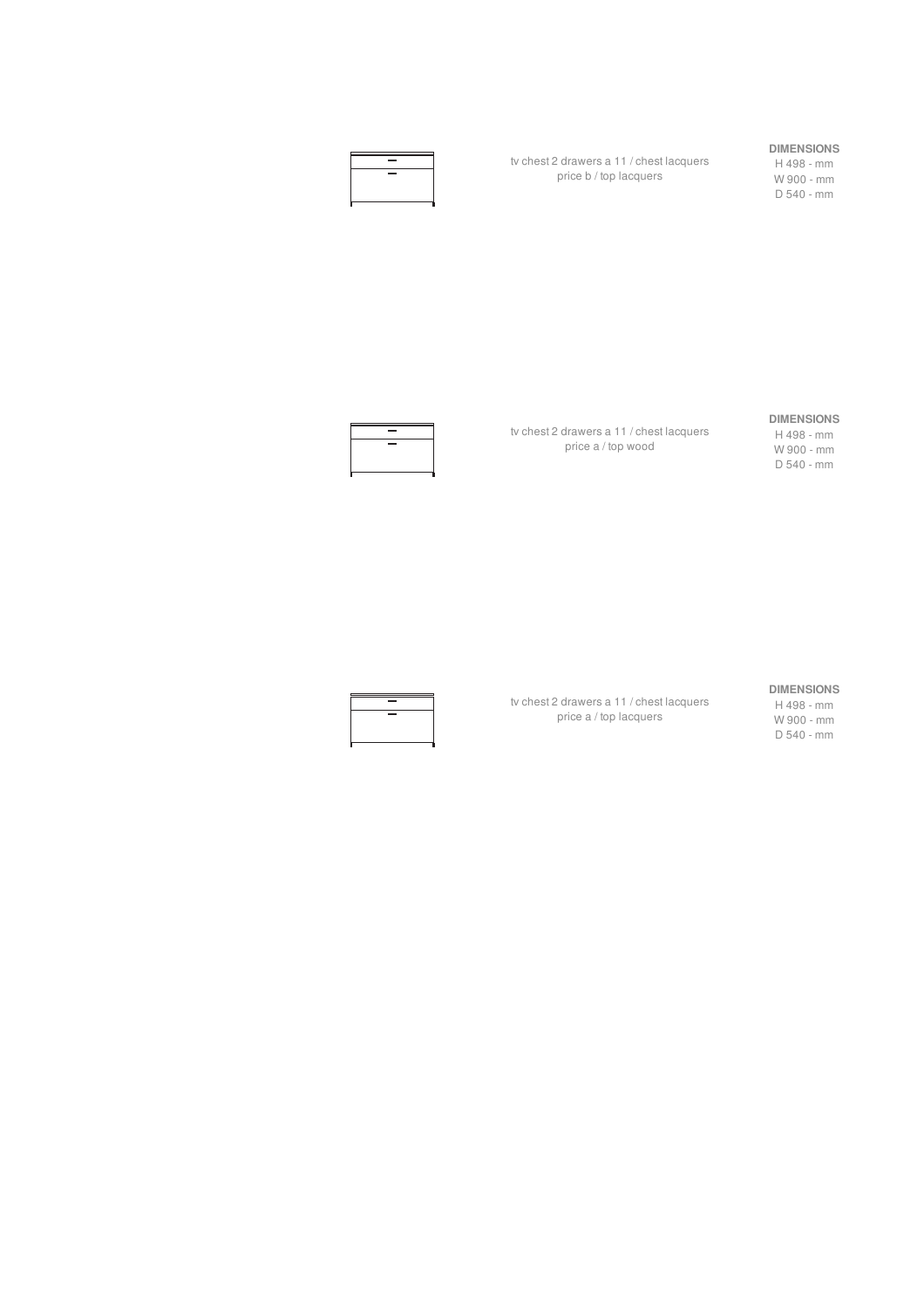| <b>College</b> |  |
|----------------|--|
| <b>College</b> |  |
|                |  |
|                |  |
|                |  |

tv chest 1 drawer + 1 flap door a 15 / chest lacquers price b / top wood

#### **DIMENSIONS**

H 498 - mm W 900 - mm D 540 - mm



tv chest 1 drawer + 1 flap door a 15 / chest lacquers price b / top lacquers

#### **DIMENSIONS**

H 498 - mm W 900 - mm D 540 - mm



tv chest 1 drawer + 1 flap door a 15 / chest lacquers price a / top wood

#### **DIMENSIONS**

H 498 - mm W 900 - mm D 540 - mm



H 498 - mm W 900 - mm D 540 - mm



tv chest 1 drawer + 1 flap door a 15 / chest lacquers price a / top lacquers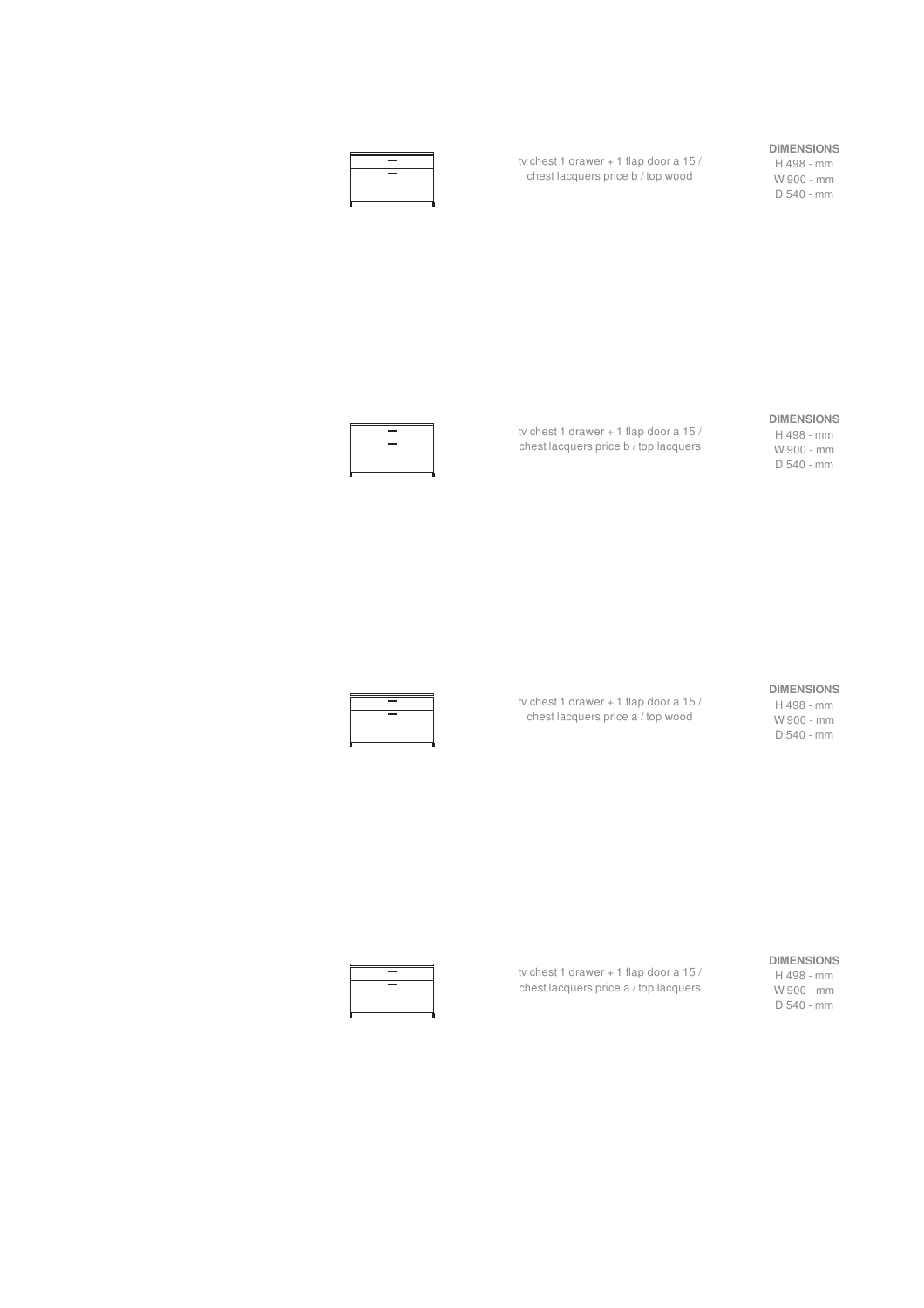

tv chest 1 drawer (a 14) for hanging files / chest lacquers price b / top wood

#### **DIMENSIONS**

H 498 - mm W 900 - mm D 540 - mm

tv chest 1 drawer (a 14) for hanging files / chest lacquers price b / top lacquers

**DIMENSIONS** H 498 - mm W 900 - mm D 540 - mm

#### **DIMENSIONS**

H 498 - mm W 900 - mm D 540 - mm



tv chest 1 drawer (a 14) for hanging files / chest lacquers price a / top wood



tv chest 1 drawer (a 14) for hanging files / chest lacquers price a / top lacquers

#### **DIMENSIONS**

H 498 - mm W 900 - mm D 540 - mm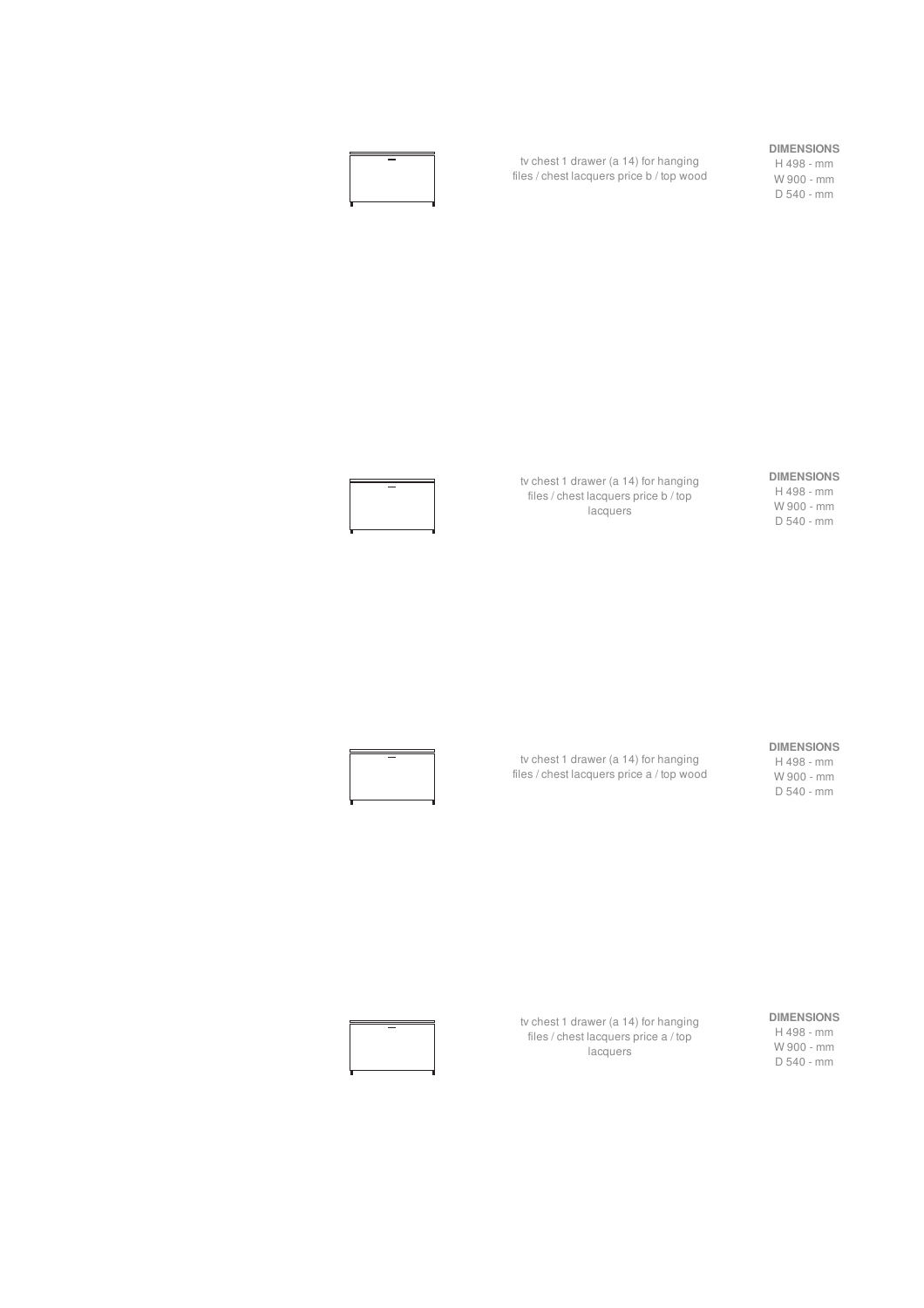sideboard 3 doors c 5 / chest lacquers price b / top wood

#### **DIMENSIONS**

H 730 - mm W 2077 - mm D 440 - mm

#### **DIMENSIONS**

sideboard 3 doors c 5 / chest lacquers price b / top ceramic stoneware

#### H 730 - mm W 2077 - mm D 440 - mm

**DIMENSIONS**

H 730 - mm W 2077 - mm D 440 - mm

sideboard 3 doors c 5 / chest lacquers price b / top lacquers

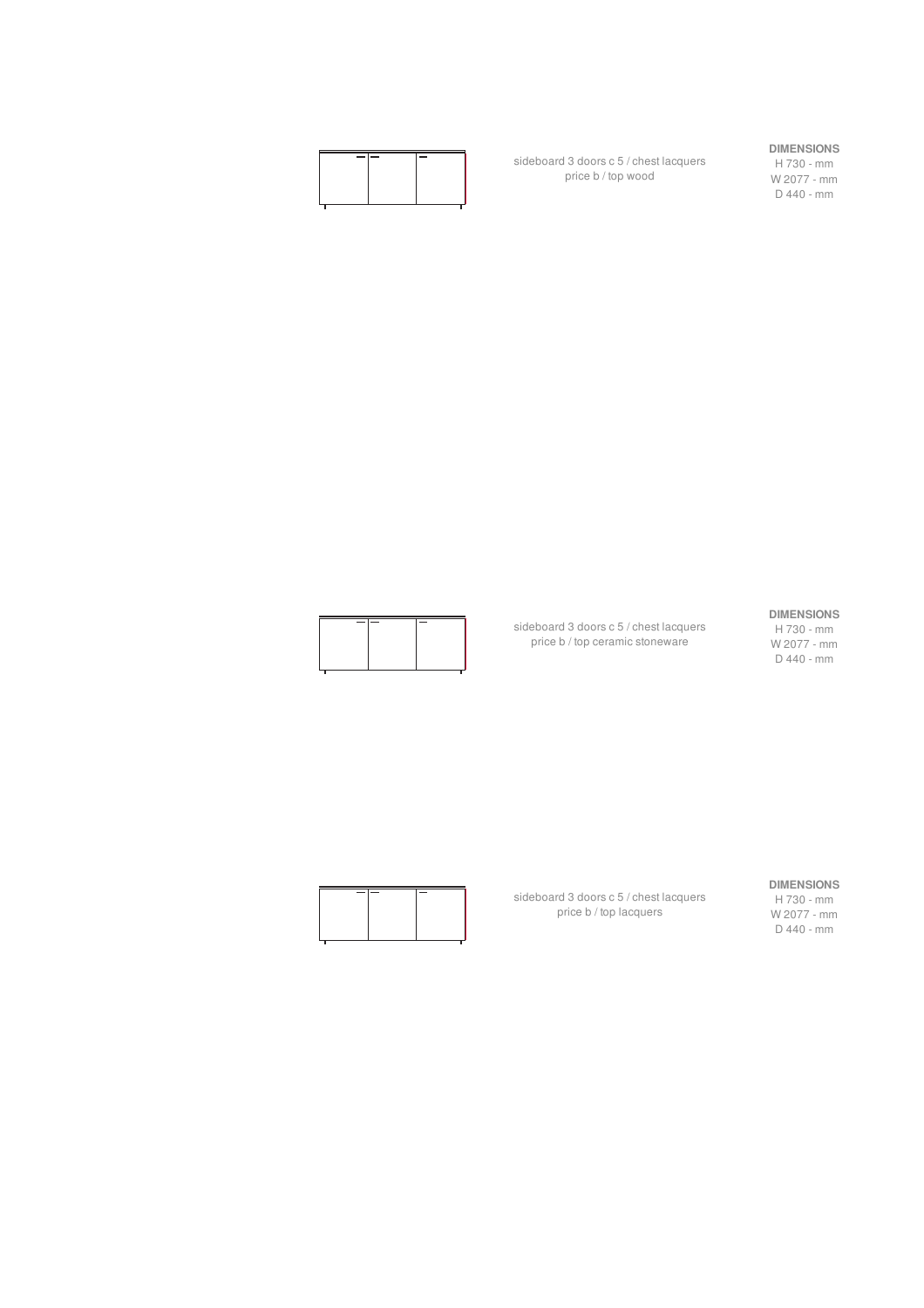sideboard 3 doors c 5 / chest lacquers price a / top wood

#### **DIMENSIONS**

**DIMENSIONS** H 730 - mm W 2077 - mm D 440 - mm

H 730 - mm W 2077 - mm D 440 - mm

sideboard 3 doors c 5 / chest lacquers price a / top ceramic stoneware



#### **DIMENSIONS** H 730 - mm

W 2077 - mm D 440 - mm

sideboard 3 doors c 5 / chest lacquers price a / top lacquers



#### **DIMENSIONS**

H 730 - mm W 2768 - mm D 440 - mm

| $\sim$ | $\sim$ | - |  |
|--------|--------|---|--|
|        |        |   |  |
|        |        |   |  |
|        |        |   |  |
|        |        |   |  |
|        |        |   |  |

sideboard 4 doors c 7 / chest lacquers price b / top wood

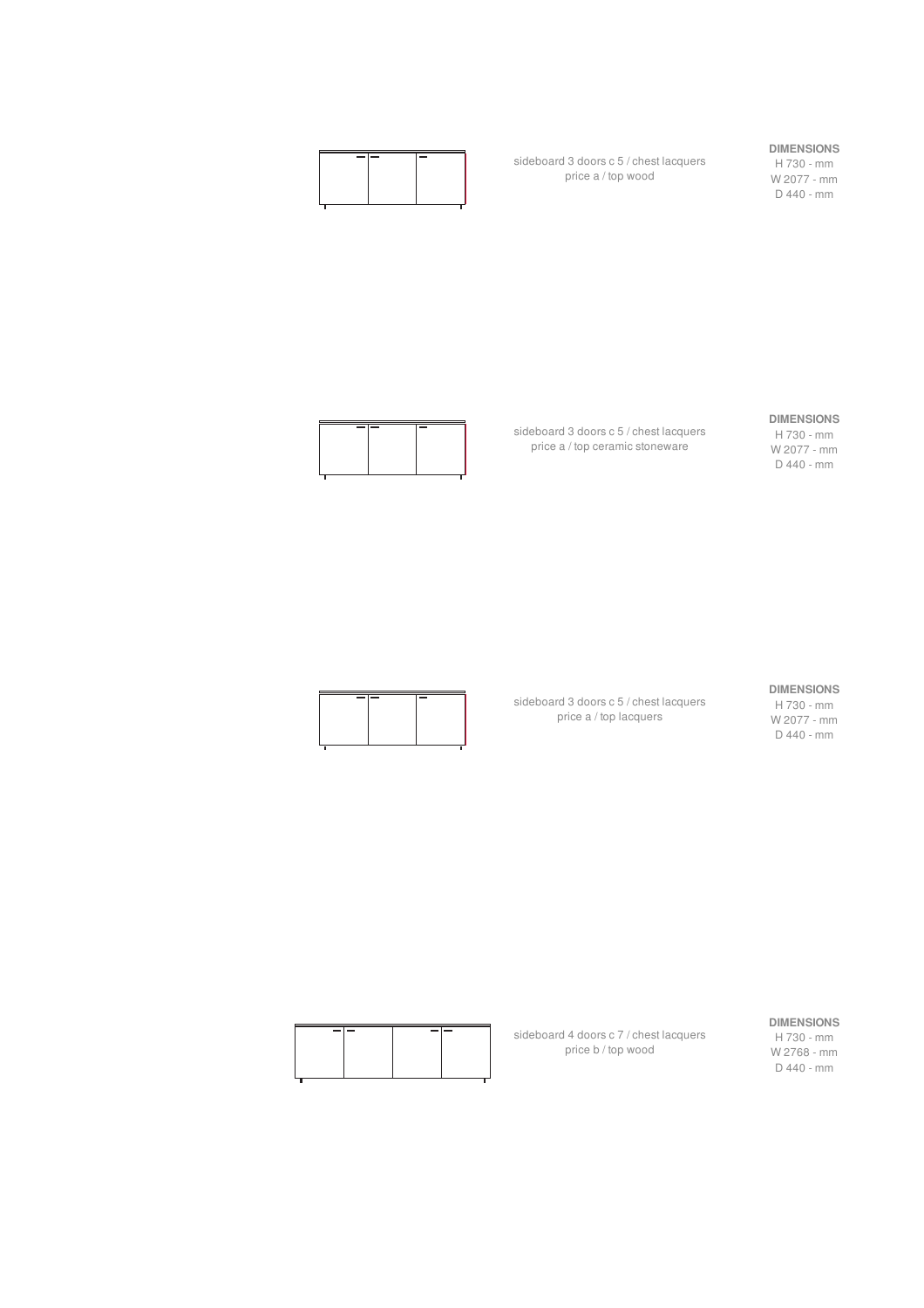| $\overline{\phantom{0}}$ |
|--------------------------|
|                          |
|                          |
|                          |
|                          |
|                          |
|                          |
|                          |
|                          |
|                          |

sideboard 4 doors c 7 / chest lacquers price b / top ceramic stoneware

#### **DIMENSIONS**

H 730 - mm W 2768 - mm D 440 - mm



sideboard 4 doors c 7 / chest lacquers price b / top lacquers

#### **DIMENSIONS**

H 730 - mm W 2768 - mm D 440 - mm

#### **DIMENSIONS**

sideboard 4 doors c 7 / chest lacquers price a / top wood

| UIMENƏIUNƏ  |
|-------------|
| H 730 - mm  |
| W 2768 - mm |
| D 440 - mm  |

| -- | -- |  |
|----|----|--|
|    |    |  |
|    |    |  |
|    |    |  |
|    |    |  |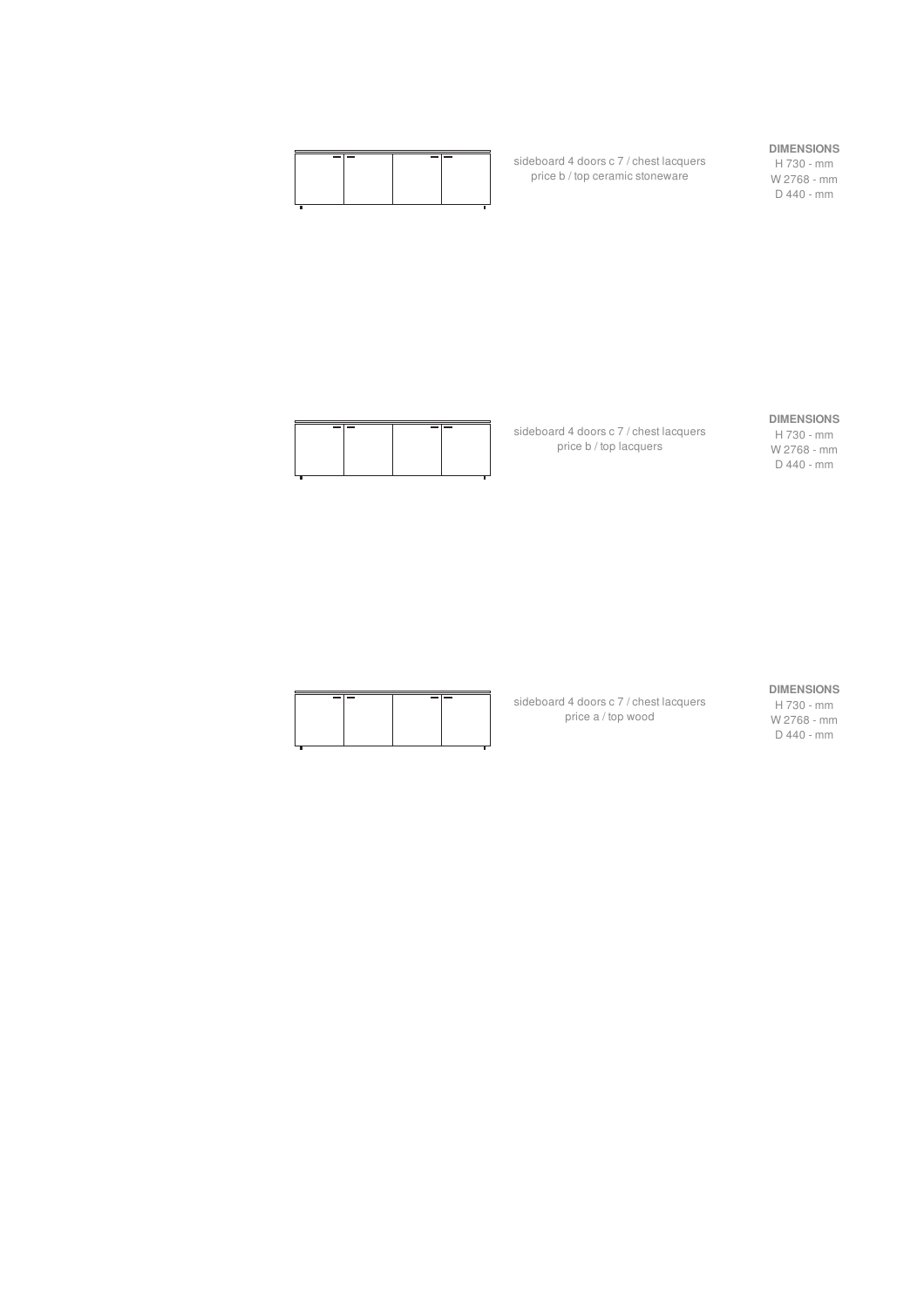sideboard 4 doors c 7 / chest lacquers price a / top ceramic stoneware

sideboard 4 doors c 7 / chest lacquers price a / top lacquers

#### **DIMENSIONS**

H 730 - mm W 2768 - mm D 440 - mm



#### **DIMENSIONS**

H 730 - mm W 2768 - mm D 440 - mm

#### **DIMENSIONS**

H 1242 - mm W 900 - mm D 440 - mm

cupboard with doors c 64 chest lacquers price b / top wood



W 900 - mm D 440 - mm



cupboard with doors c 64 chest lacquers price b / top lacquers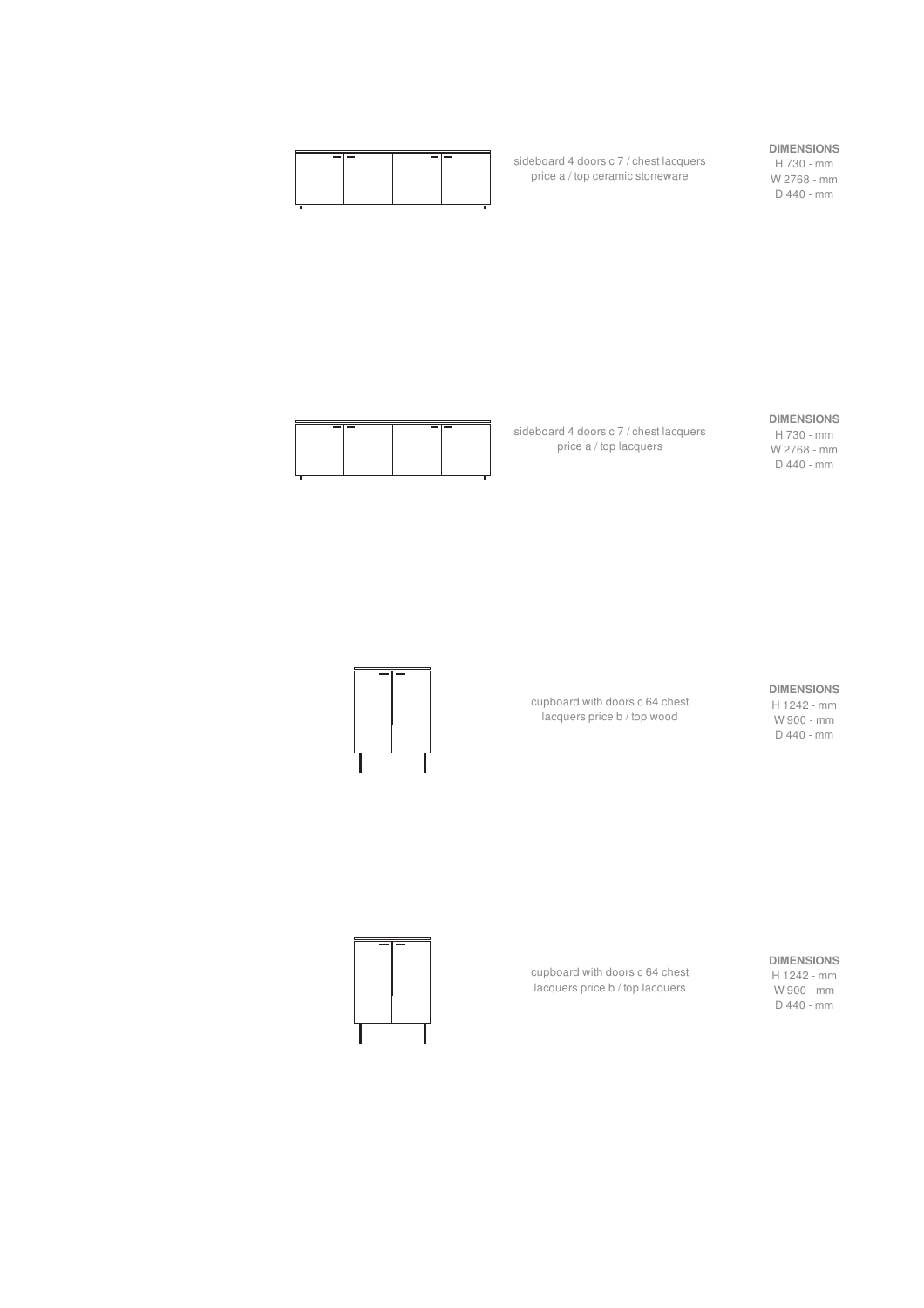

cupboard with doors c 64 chest lacquers price a / top wood

#### **DIMENSIONS**

H 1242 - mm W 900 - mm D 440 - mm

#### **DIMENSIONS**

H 1242 - mm W 900 - mm D 440 - mm

#### **DIMENSIONS**

H 1528 - mm W 900 - mm D 440 - mm

cupboard with doors c 65 chest lacquers price b / top wood

cupboard with doors c 64 chest lacquers price a / top lacquers



#### **DIMENSIONS**

H 1528 - mm W 900 - mm D 440 - mm

cupboard with doors c 65 chest lacquers price b / top lacquers

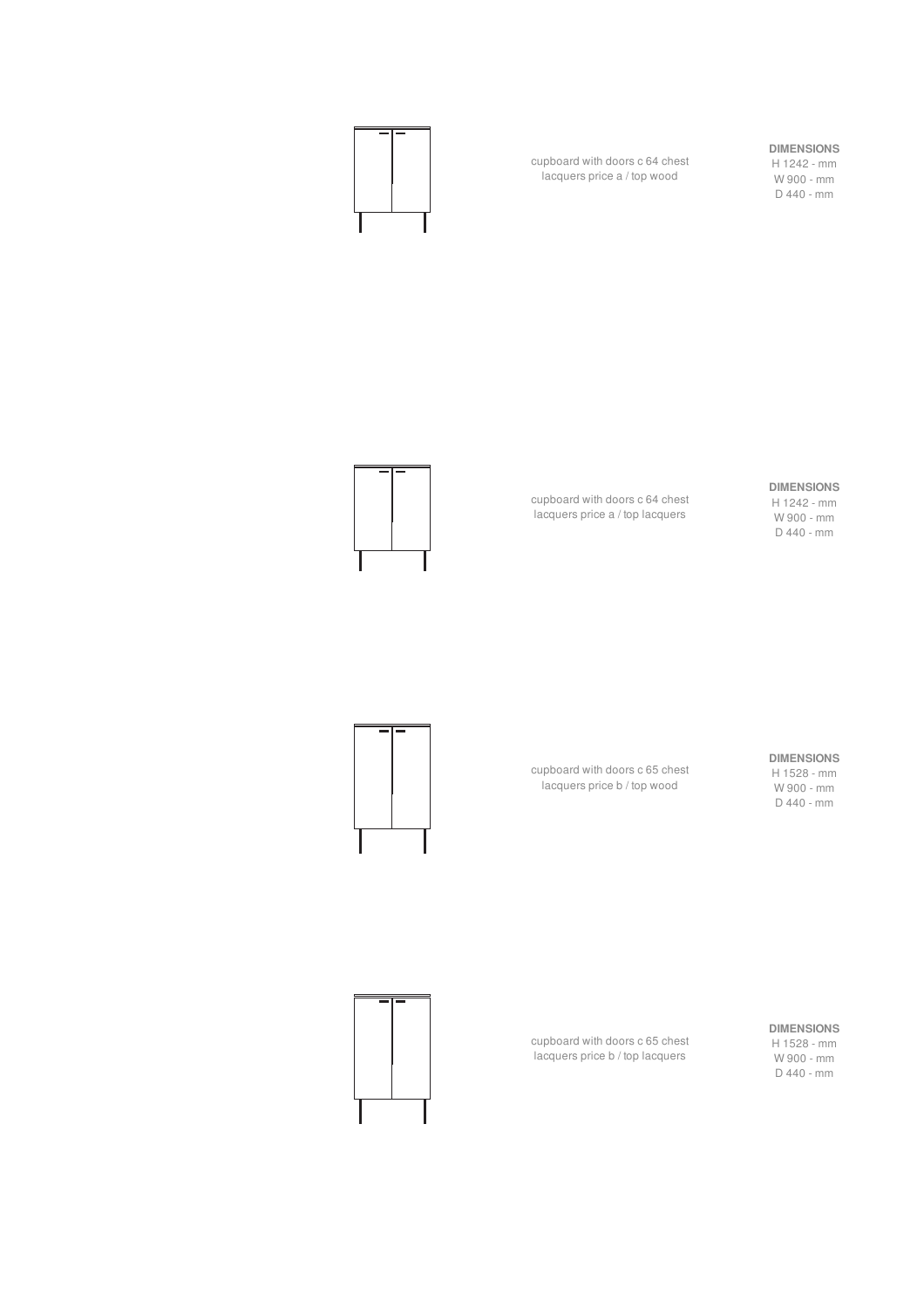

cupboard with doors c 65 chest lacquers price a / top wood

#### **DIMENSIONS**

H 1528 - mm W 900 - mm D 440 - mm

cupboard with doors c 65 chest lacquers price a / top lacquers

#### **DIMENSIONS**

H 1528 - mm W 900 - mm D 440 - mm



3 drawer chest c 26e with top with compartments + 3 drawers / lacquers price b -

#### **DIMENSIONS**

H 920 - mm W 1200 - mm D 440 - mm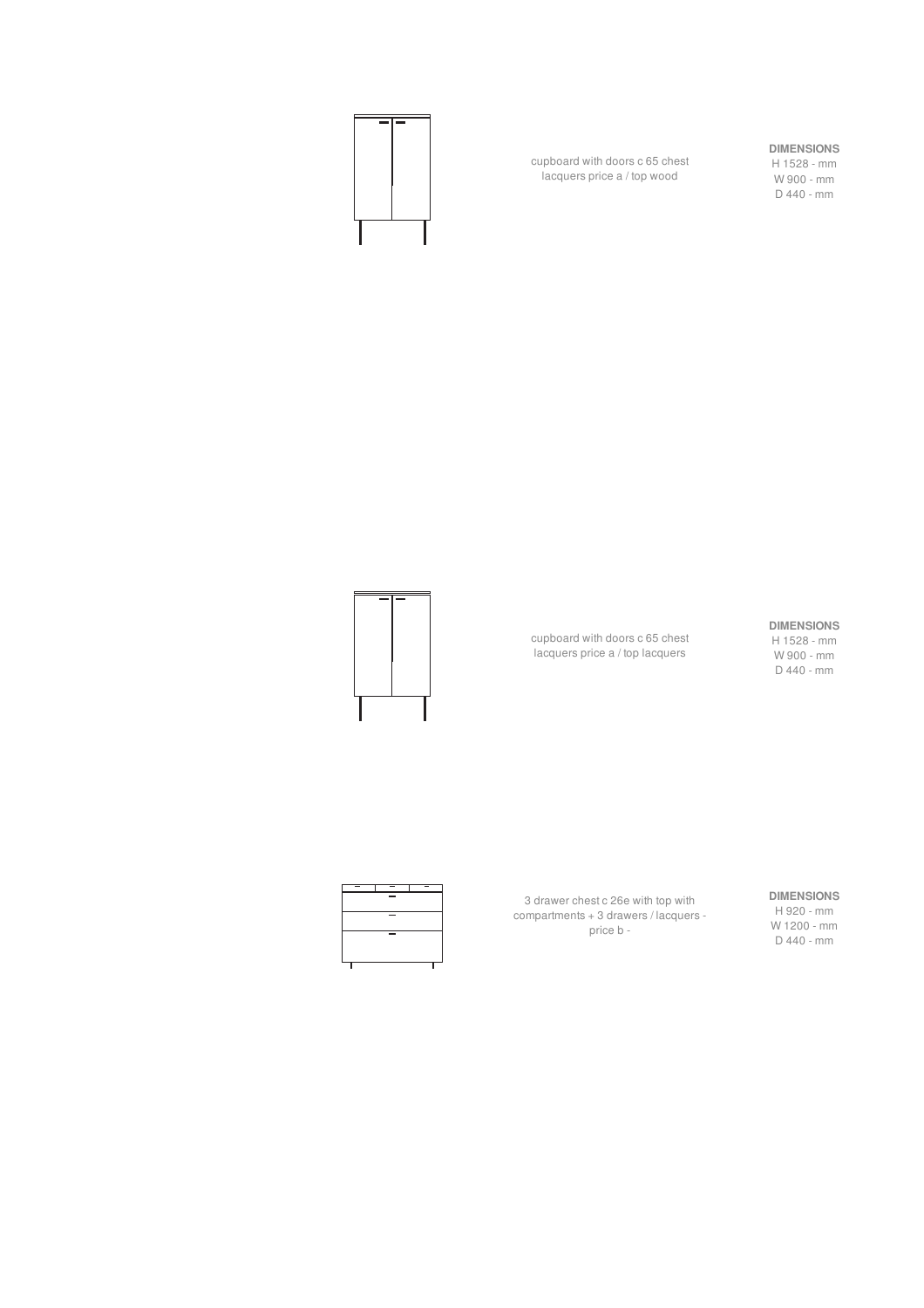

3 drawer chest c 26e with top with compartments + 3 drawers / lacquers price a -

#### **DIMENSIONS**

H 920 - mm W 1200 - mm D 440 - mm



3 drawer chest c 26 chest lacquers price b / top wood

#### **DIMENSIONS**

H 832 - mm W 1200 - mm D 440 - mm



3 drawer chest c 26 chest lacquers price b / top ceramic stoneware

#### **DIMENSIONS**

H 832 - mm W 1200 - mm D 440 - mm



3 drawer chest c 26 chest lacquers price b / top lacquers

#### **DIMENSIONS**

H 832 - mm W 1200 - mm D 440 - mm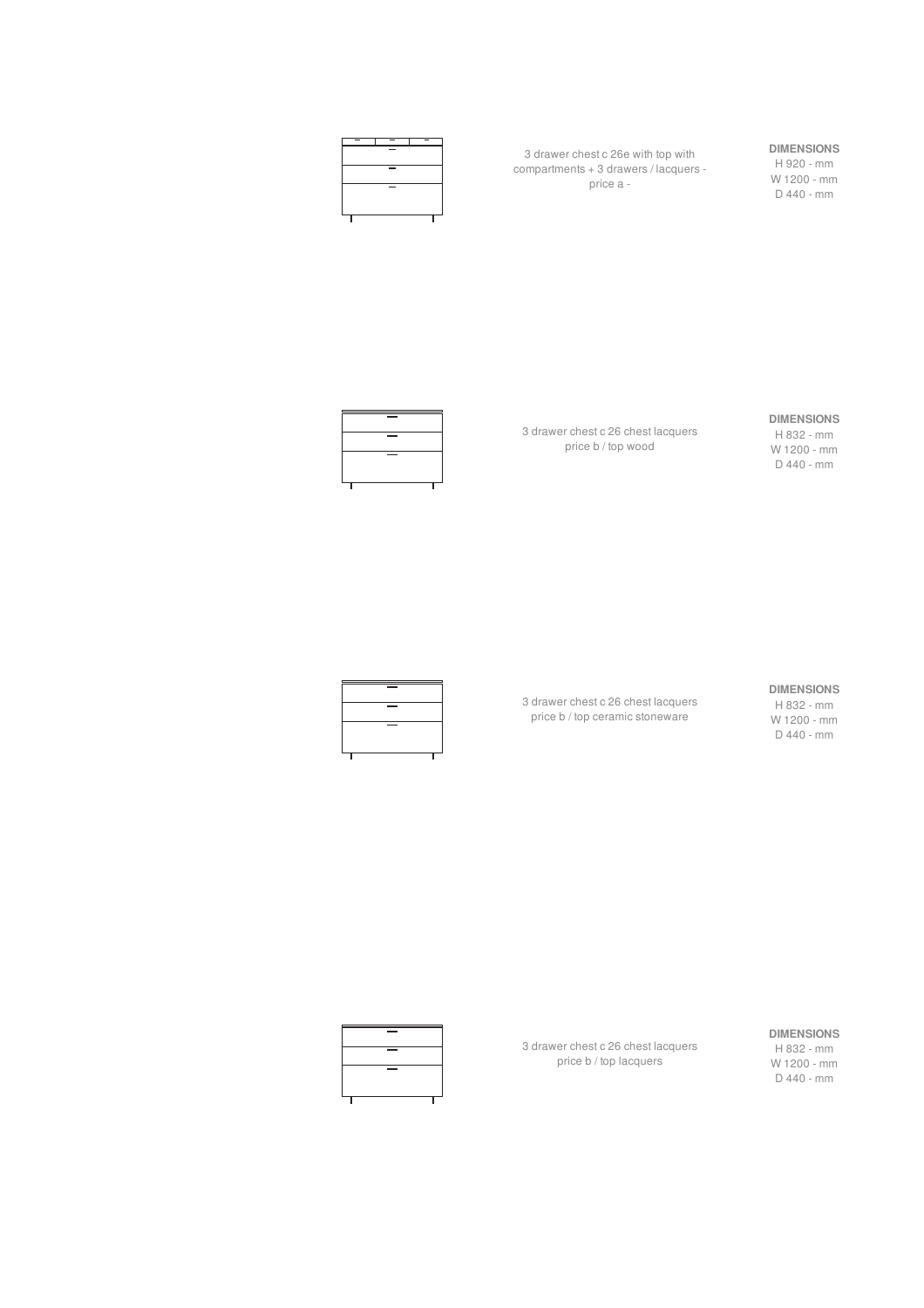

3 drawer chest c 26 chest lacquers price a / top wood

#### **DIMENSIONS**

H 832 - mm W 1200 - mm D 440 - mm



3 drawer chest c 26 chest lacquers price a / top ceramic stoneware

#### **DIMENSIONS**

H 832 - mm W 1200 - mm D 440 - mm



3 drawer chest c 26 chest lacquers price a / top lacquers

#### **DIMENSIONS**

H 832 - mm W 1200 - mm D 440 - mm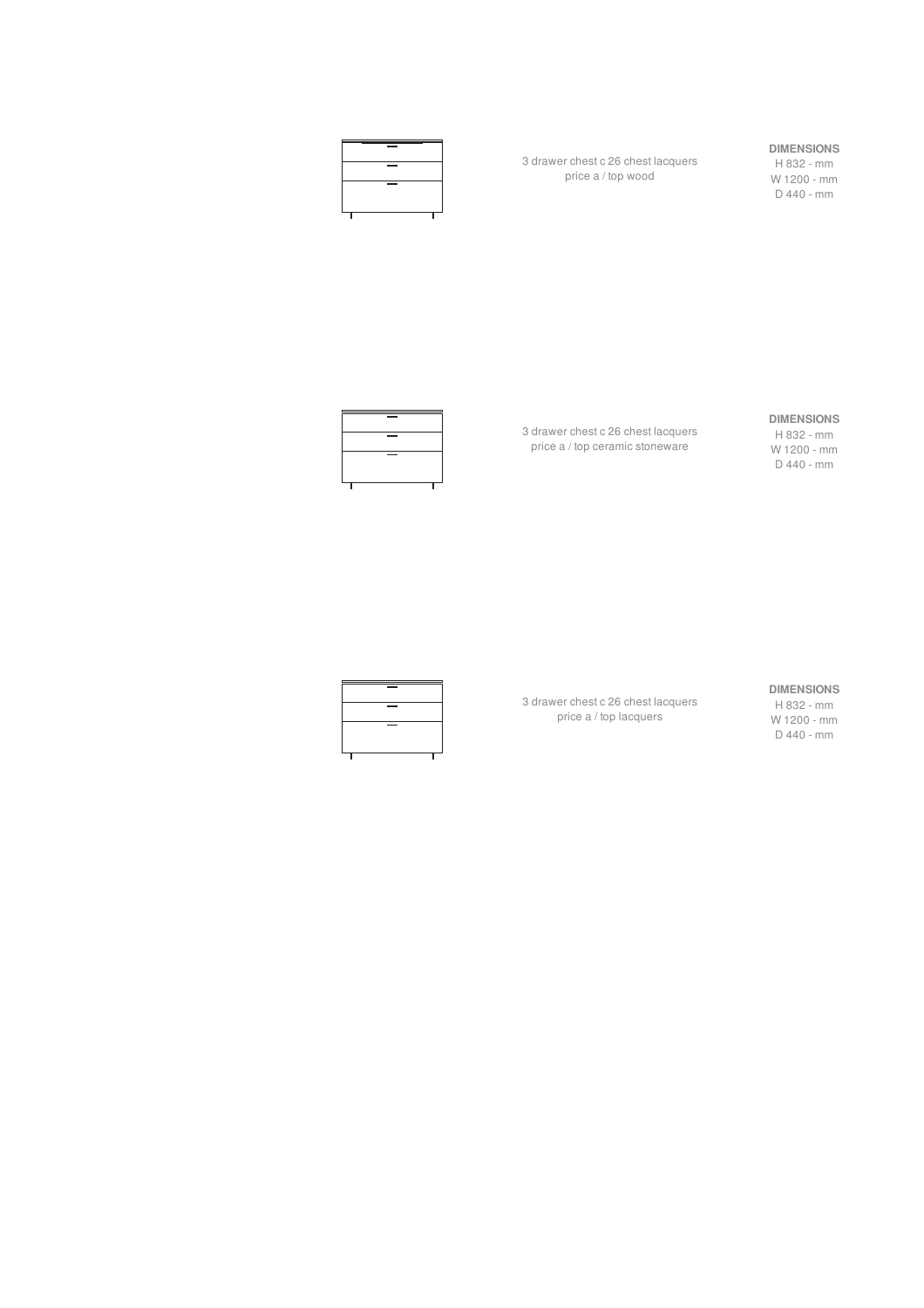| $\overline{\phantom{a}}$ | _                        |
|--------------------------|--------------------------|
| $\overline{\phantom{a}}$ | $\overline{\phantom{a}}$ |
| ___                      | _                        |
|                          |                          |

6 drawer chest c 27 chest lacquers price b / top wood

#### **DIMENSIONS**

H 832 - mm W 1800 - mm D 440 - mm



6 drawer chest c 27 chest lacquers price b / top ceramic stoneware

## **DIMENSIONS**

H 832 - mm W 1800 - mm D 440 - mm

| $\overline{\phantom{a}}$ | $\overline{\phantom{a}}$ |
|--------------------------|--------------------------|
| $\overline{\phantom{a}}$ | $\overline{\phantom{a}}$ |
| $\overline{\phantom{a}}$ | $\overline{\phantom{a}}$ |
|                          |                          |

6 drawer chest c 27 chest lacquers price b / top lacquers

#### **DIMENSIONS**

H 832 - mm W 1800 - mm D 440 - mm



6 drawer chest c 27 chest lacquers price a / top wood

#### **DIMENSIONS**

H 832 - mm W 1800 - mm D 440 - mm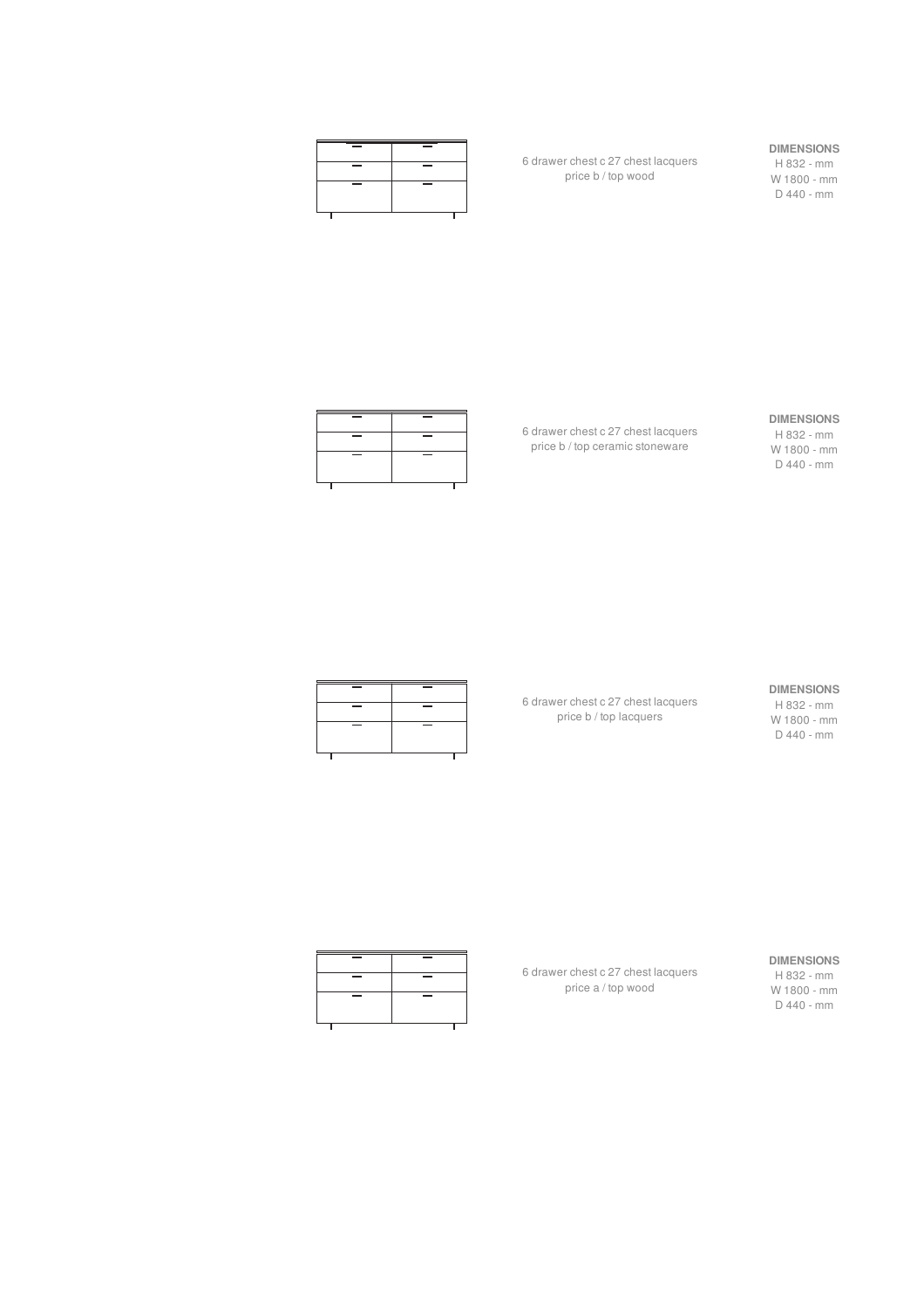

6 drawer chest c 27 chest lacquers price a / top ceramic stoneware

#### **DIMENSIONS**

H 832 - mm W 1800 - mm D 440 - mm

#### **DIMENSIONS** H 832 - mm

W 1800 - mm D 440 - mm

6 drawer chest c 27 chest lacquers price a / top lacquers



cupboard with doors c 64 fern-effect walnut / chest lacquers price b / top lacquers

**DIMENSIONS** H 1242 - mm

W 900 - mm D 440 - mm



cupboard with doors c 64 fern-effect walnut / chest lacquers price a / top lacquers



**DIMENSIONS**

H 1242 - mm W 900 - mm D 440 - mm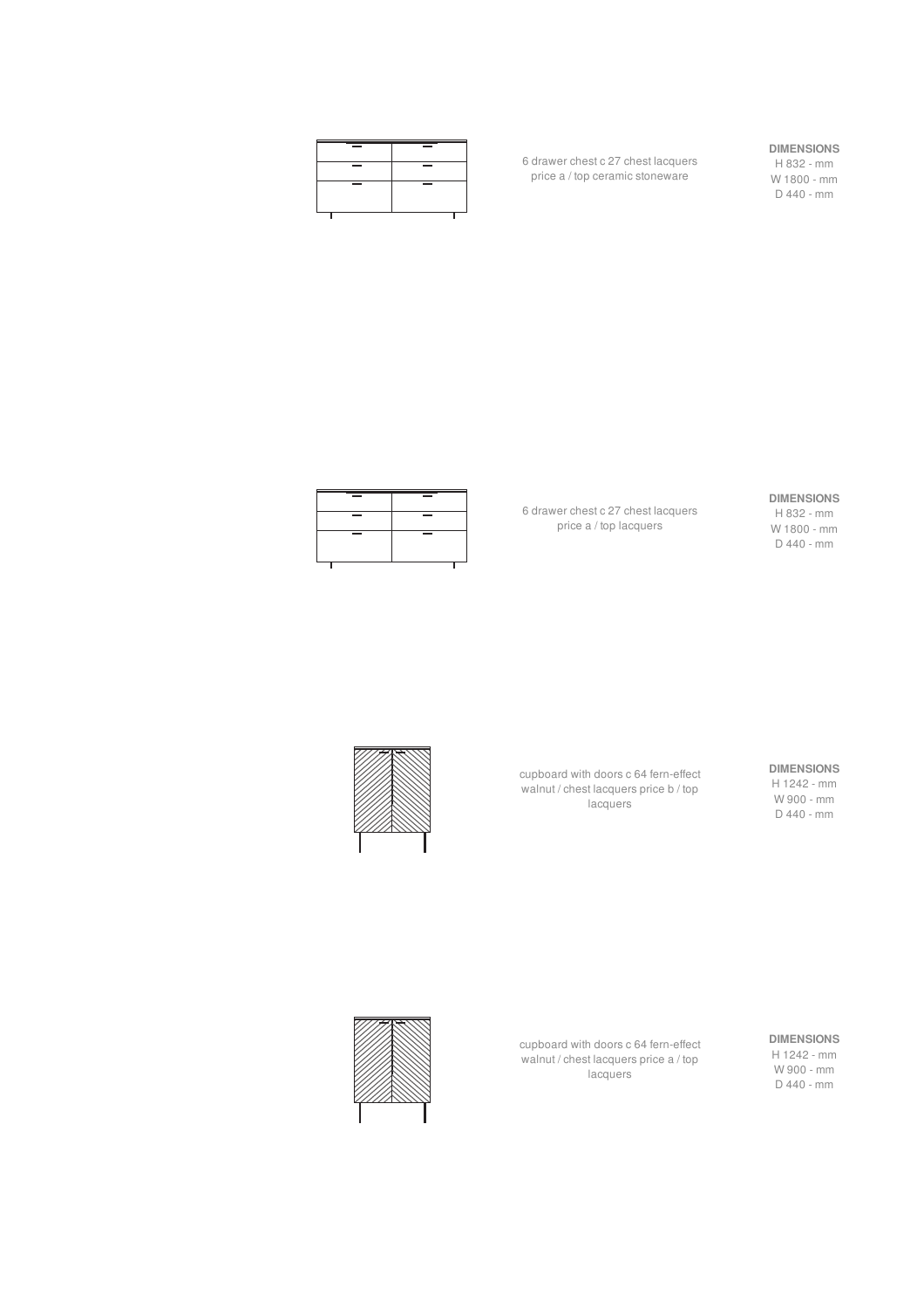

cupboard with doors c 65 fern-effect walnut / chest lacquers price b / top lacquers

#### **DIMENSIONS**

H 1528 - mm W 900 - mm D 440 - mm

cupboard with doors c 65 fern-effect walnut / chest lacquers price a / top lacquers

#### **DIMENSIONS**

H 1528 - mm W 900 - mm D 440 - mm

drawer for top with compartments cherry

**DIMENSIONS** H 80 - mm W 360 - mm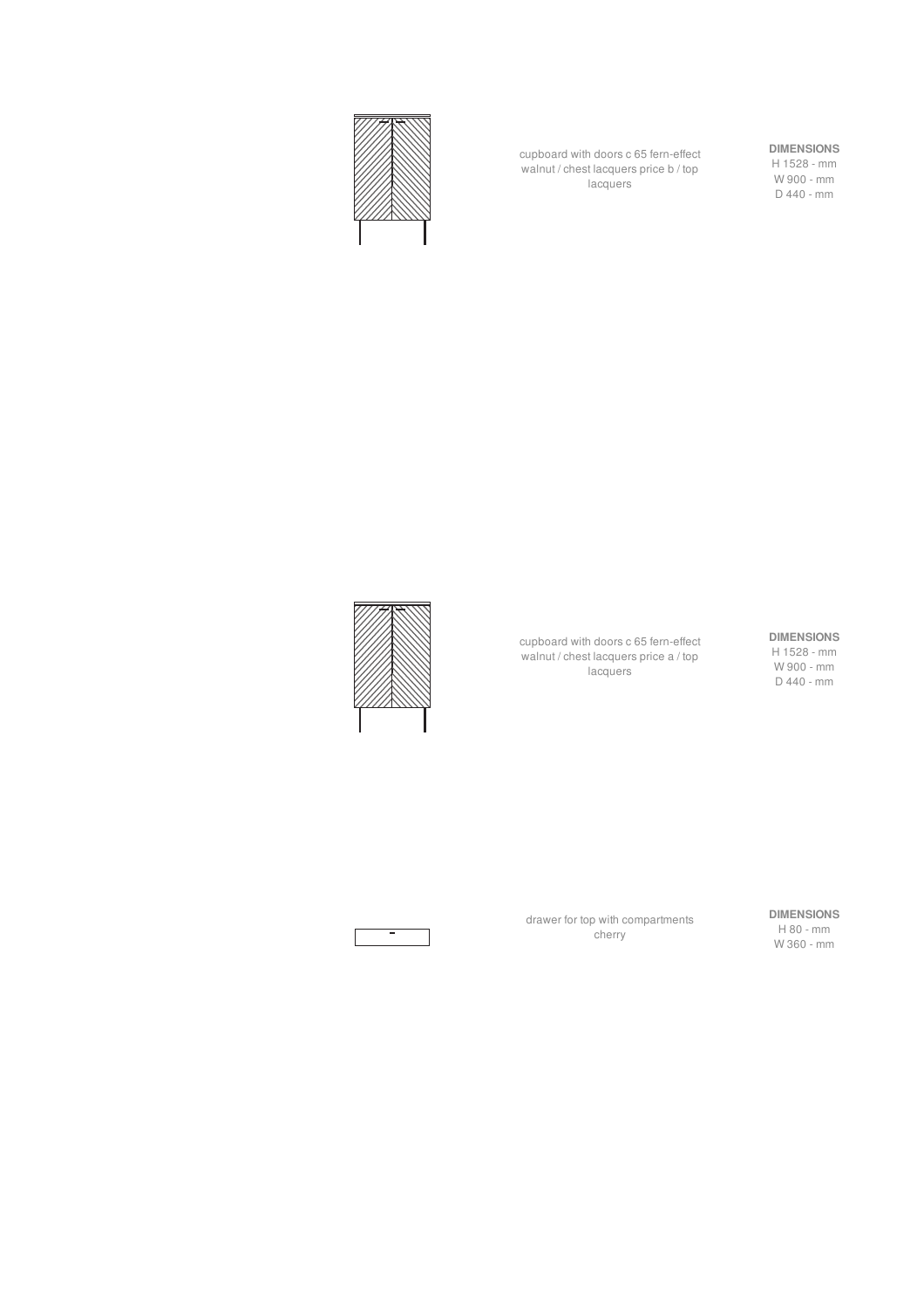

soundbar cover for podium f 39 / argile

soundbar cover for podium f 39 / white

DIMENSIONS

DIMENSIONS

DIMENSIONS

soundbar cover for podium f 39 / black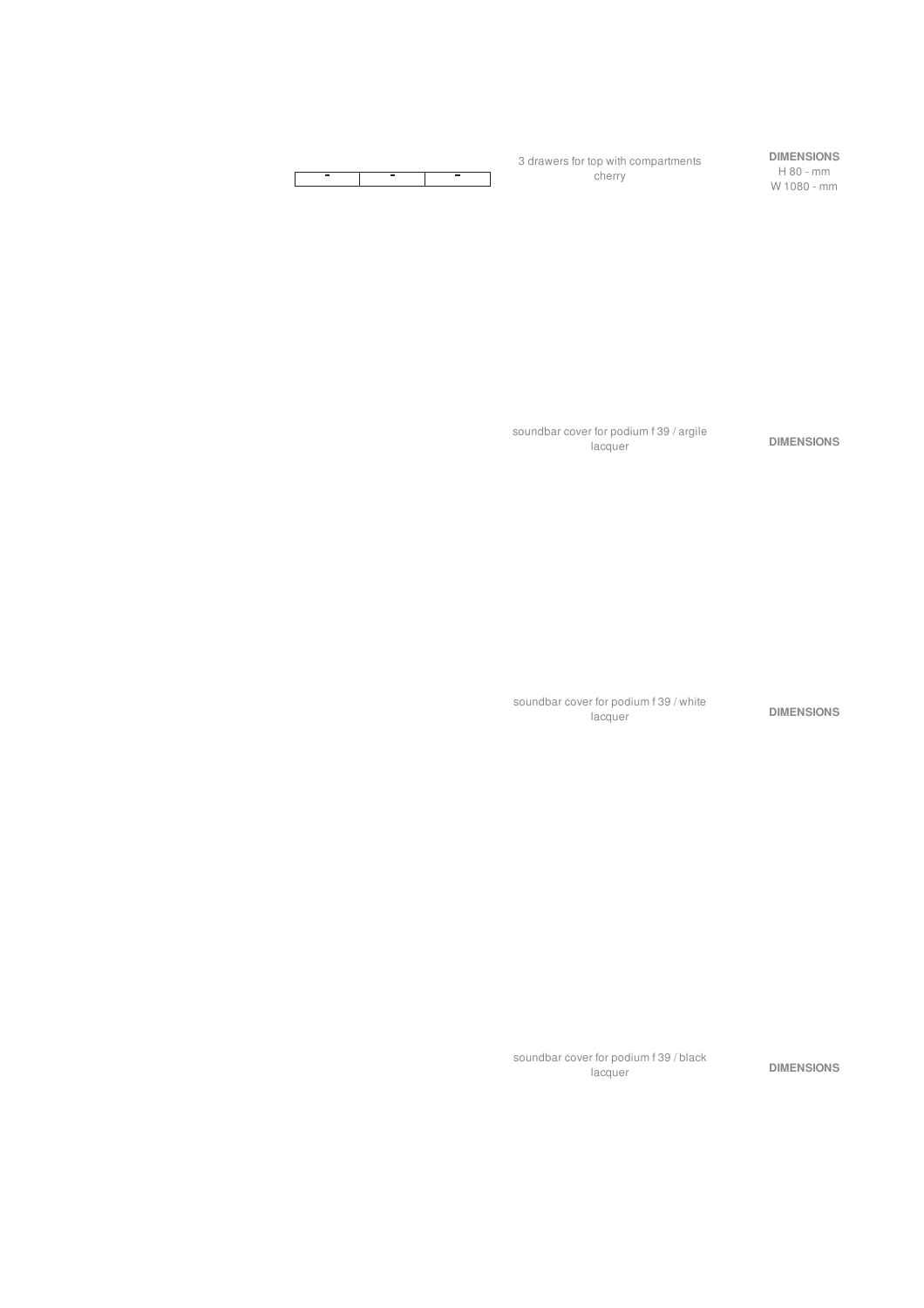soundbar cover for podium f 39 / perle

soundbar cover for podium f 39 / plomb

DIMENSIONS

DIMENSIONS

soundbar cover for podium f 40 / argile

DIMENSIONS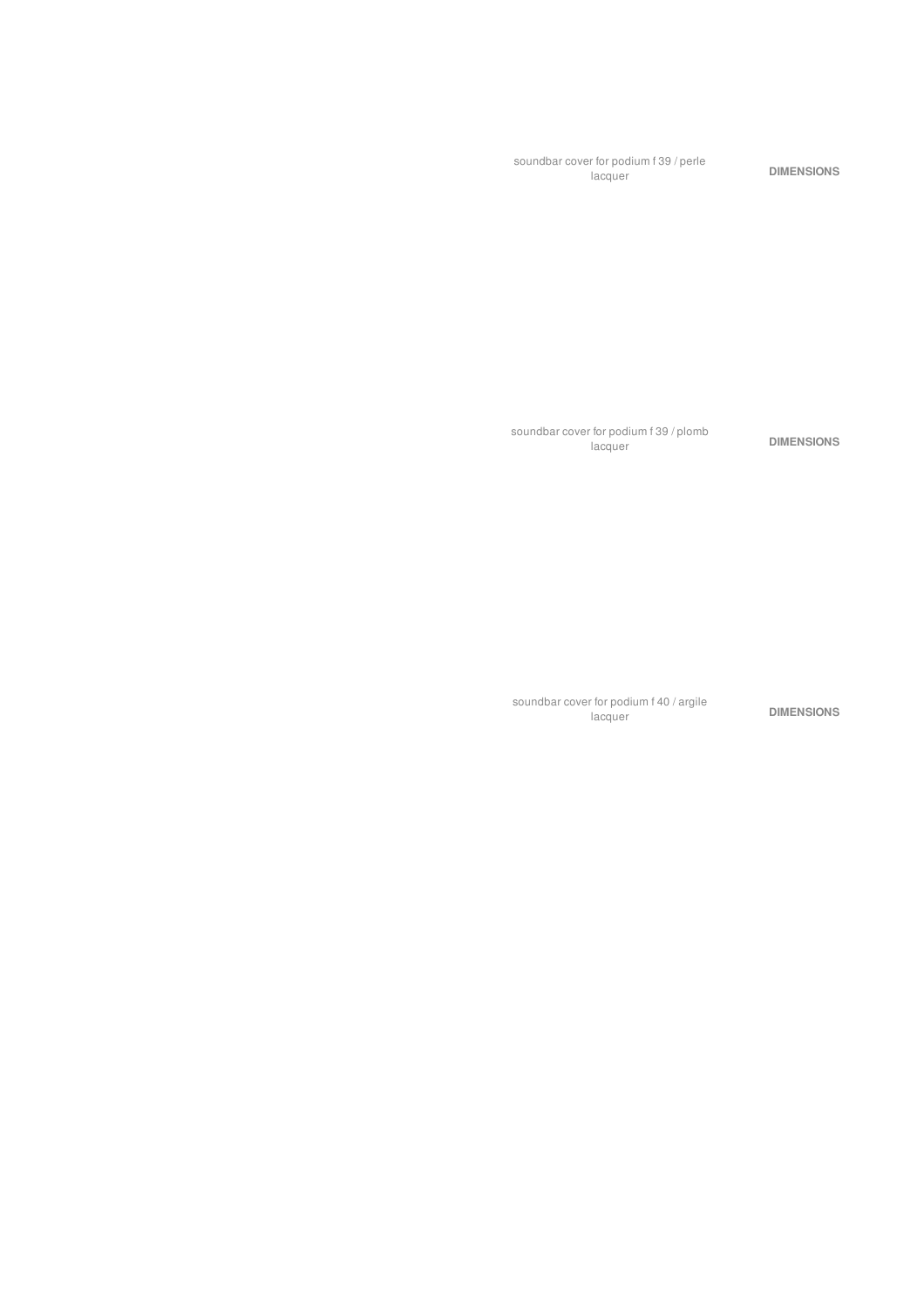soundbar cover for podium f 40 / white<br>lacquer DIMENSIONS

soundbar cover for podium f 40 / black

soundbar cover for podium f 40 / perle

DIMENSIONS

DIMENSIONS

soundbar cover for podium f 40 / plomb

lacquer **DIMENSIONS**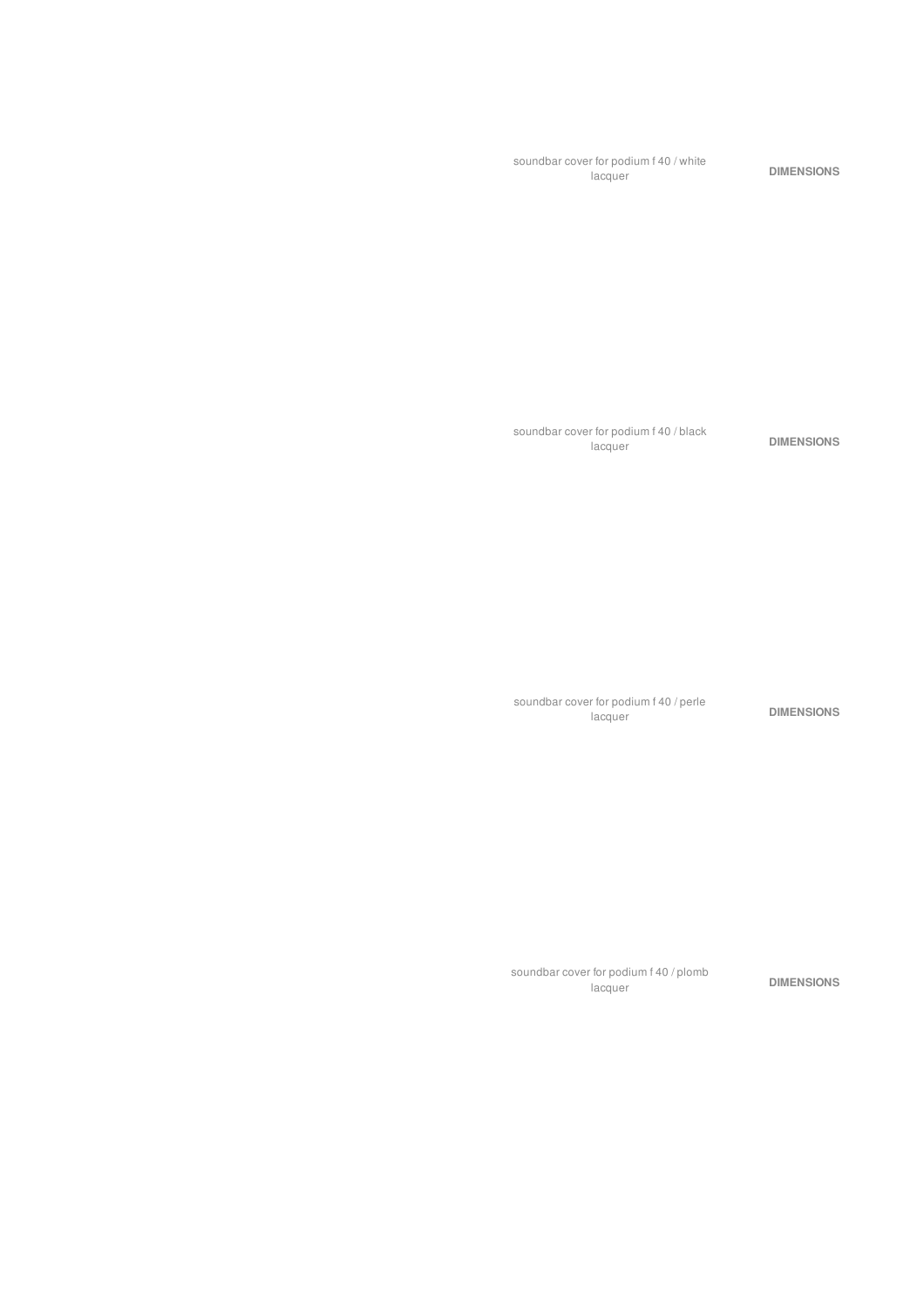#### **DIMENSIONS**

low chest right-hinged door c 63 / chest lacquers price b / top wood

H 649 - mm W 693 - mm D 440 - mm



## low chest right-hinged door c 63 / chest

lacquers price b / top ceramic stoneware

**DIMENSIONS** H 649 - mm W 693 - mm D 440 - mm

#### **DIMENSIONS**

low chest right-hinged door c 63 / chest lacquers price b / top lacquers

H 649 - mm

W 693 - mm D 440 - mm

#### **DIMENSIONS** H 649 - mm

W 693 - mm D 440 - mm

low chest right-hinged door c 63 / chest lacquers price a / top wood

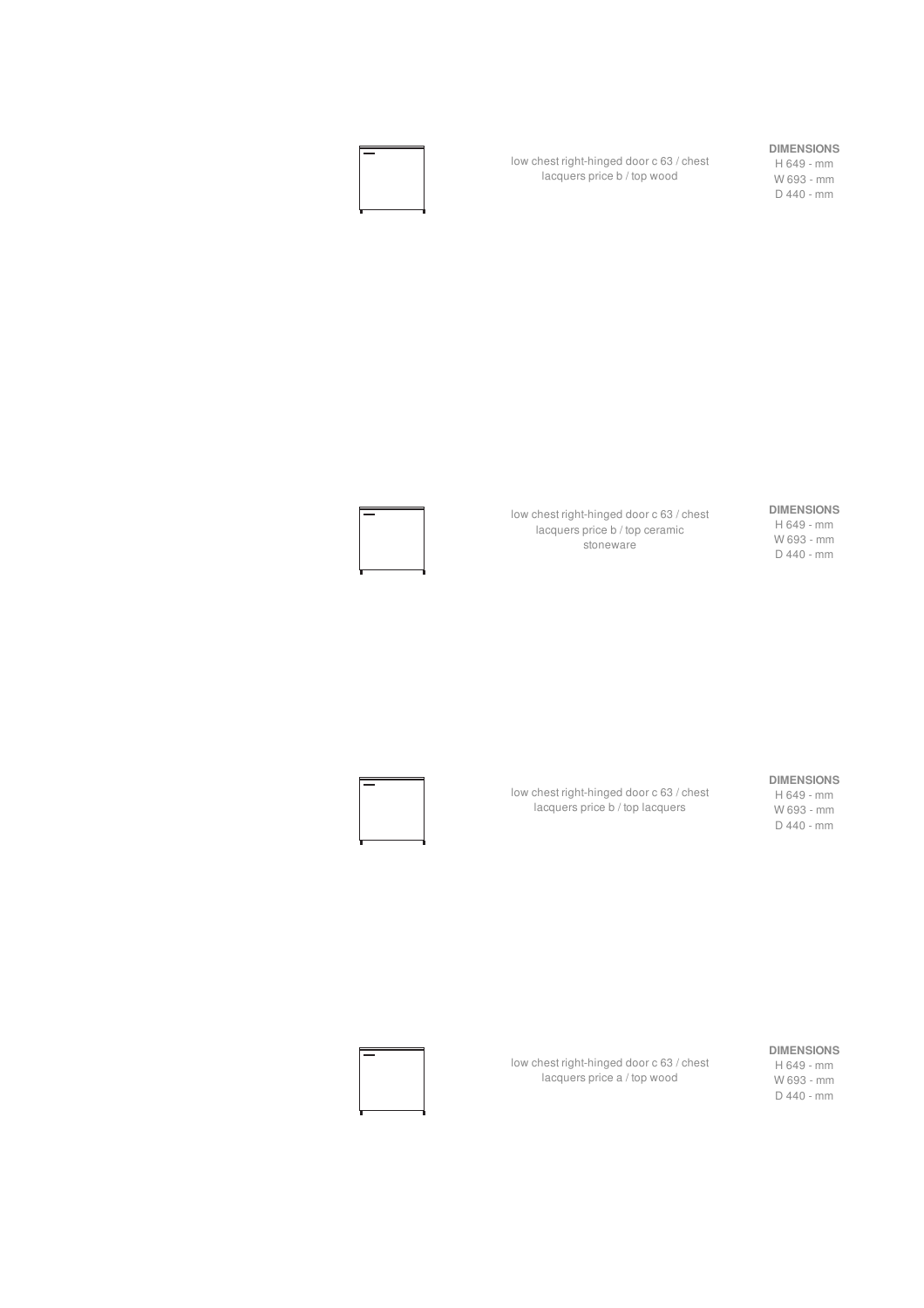

low chest right-hinged door c 63 / chest lacquers price a / top ceramic stoneware

#### **DIMENSIONS**

H 649 - mm W 693 - mm D 440 - mm

#### low chest right-hinged door c 63 / chest lacquers price a / top lacquers

#### **DIMENSIONS**

H 649 - mm W 693 - mm D 440 - mm



internal drawer for sideboard sliding doors / argile lacquer

#### **DIMENSIONS**

H 81 - mm W 820 - mm D 328 - mm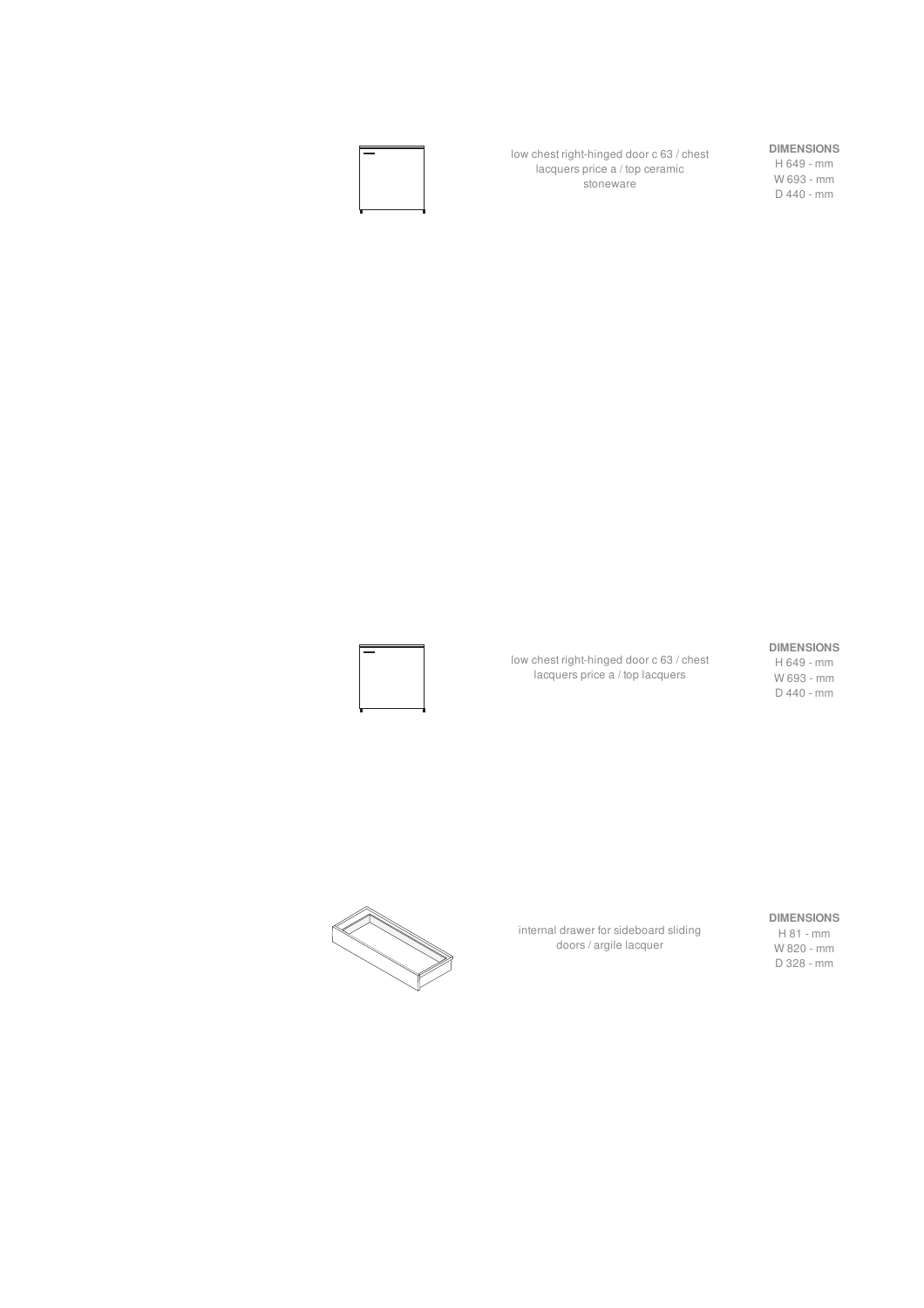

internal drawer for sideboard sliding doors / pure white lacquer

#### **DIMENSIONS**

H 81 - mm W 820 - mm D 328 - mm



internal drawer for sideboard sliding doors / perle lacquer

#### **DIMENSIONS**

H 81 - mm W 820 - mm D 328 - mm



finishing backboard for chest h 49 w 90 d 54 a 28 / argile lacquer **DIMENSIONS**

finishing backboard for chest h 49 w 90 aning backboard for chest h 49 w 90<br>d 54 a 28 / pure white lacquer **DIMENSIONS**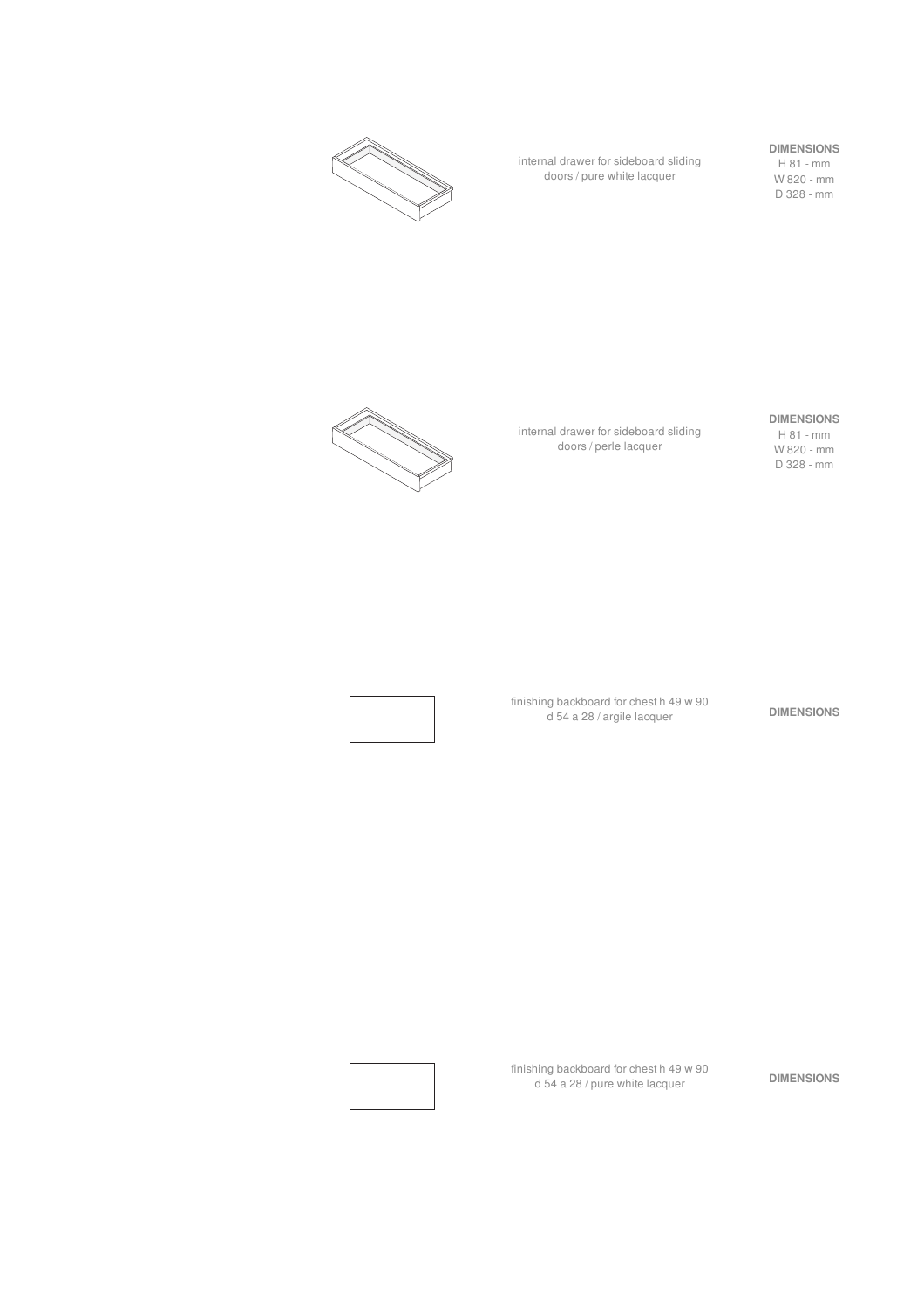

finishing backboard for chest h 49 w 90 d 54 a 28 / bleu nuit lacquer **DIMENSIONS**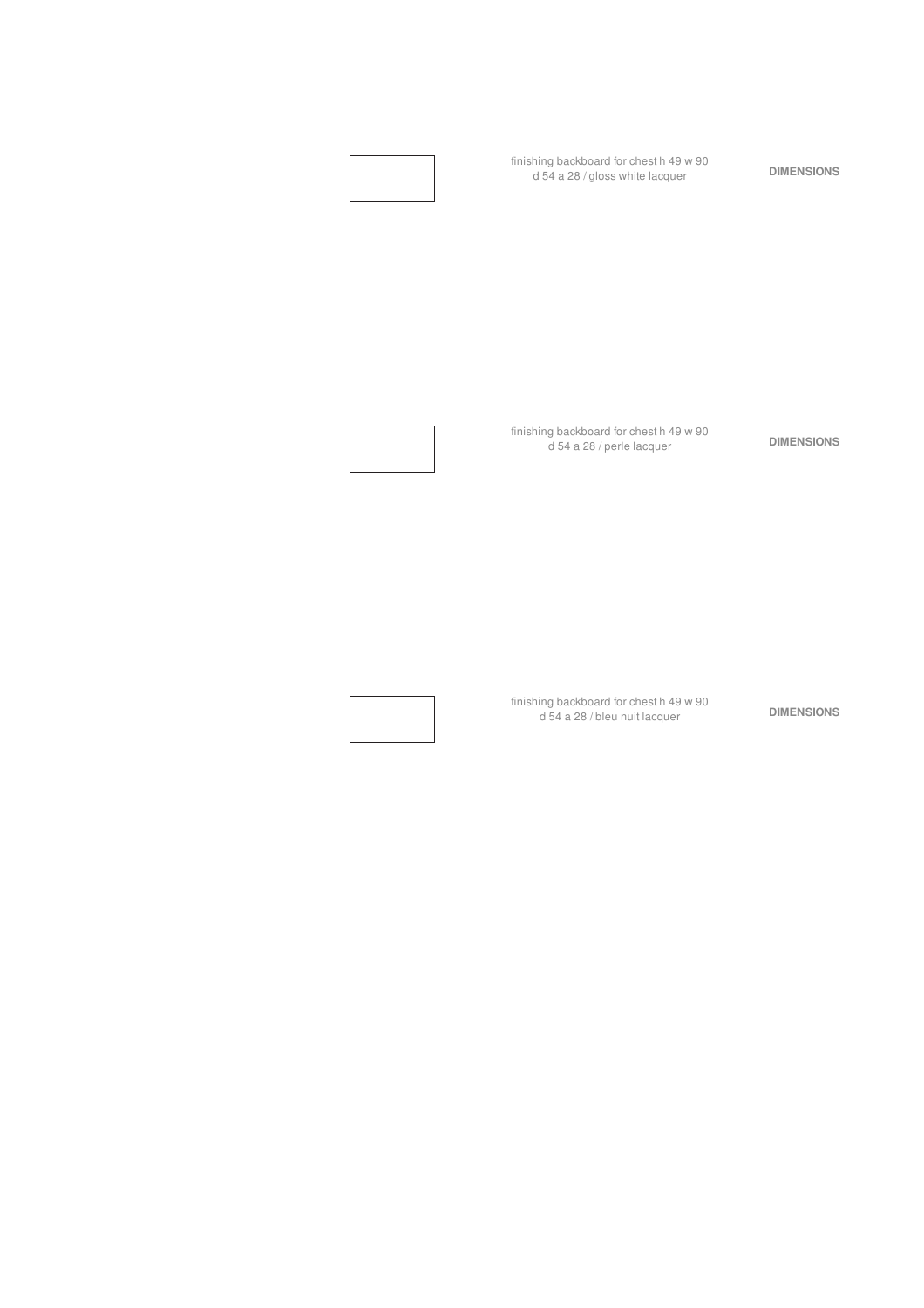



rectangular desk d 33 argile lacquer

#### **DIMENSIONS**

H 740 - mm W 1700 - mm D 800 - mm



rectangular desk d 33 pure white lacquer

#### **DIMENSIONS**

H 740 - mm W 1700 - mm D 800 - mm



rectangular desk d 33 gloss white lacquer

**DIMENSIONS** H 740 - mm

W 1700 - mm D 800 - mm